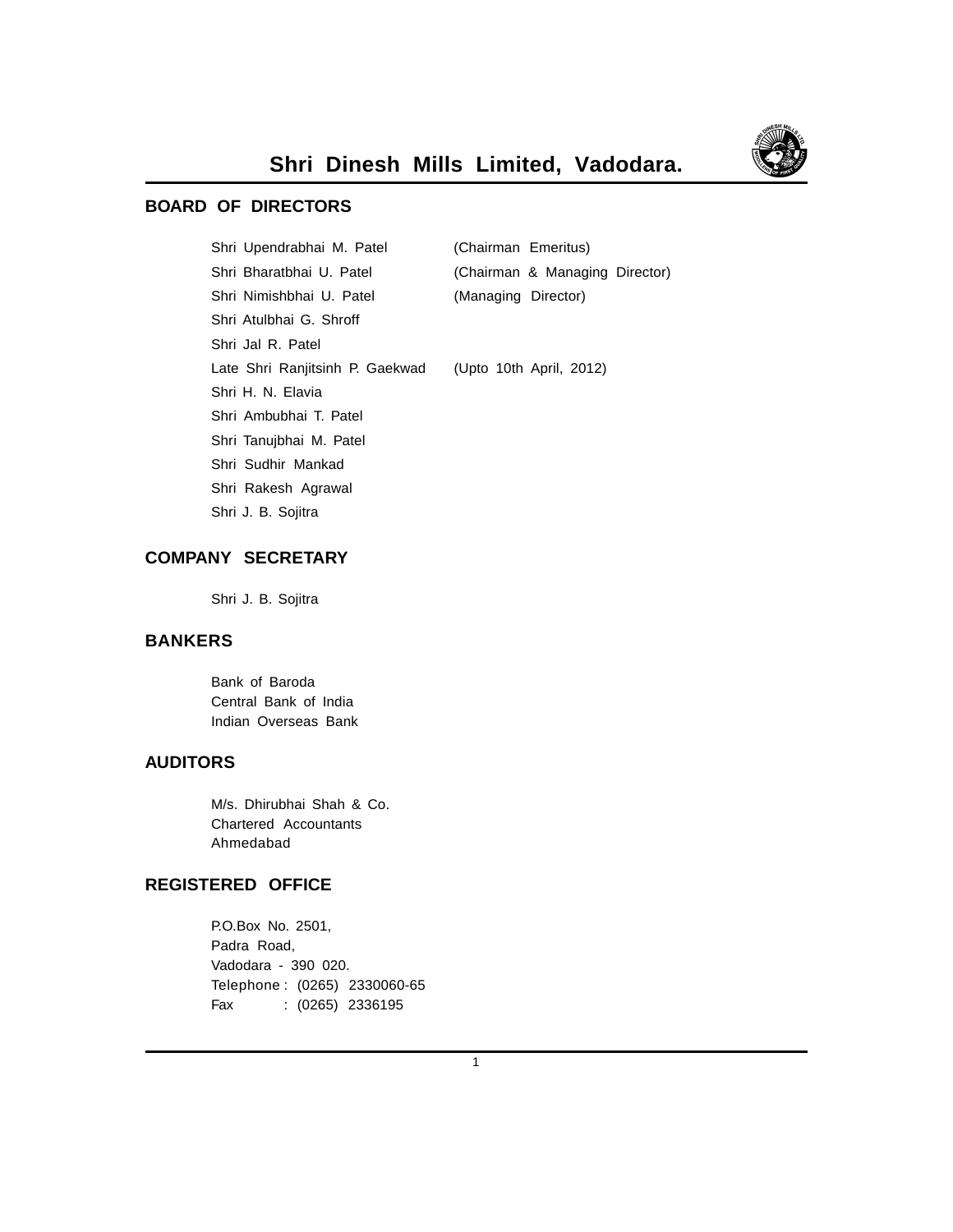## **NOTICE**

**NOTICE** is hereby given that 77th Annual General Meeting of the Members of Shri Dinesh Mills Ltd. will be held at the Registered Office of the Company at Padra Road, Vadodara on Tuesday, 11th September, 2012 at 11.00 A.M. to transact the following business:

### **ORDINARY BUSINESS:**

- 1. To receive, consider and adopt the Audited Balance Sheet as at 31st March, 2012 and Profit & Loss Account for the year ended on that date and the Reports of the Directors and Auditors thereon.
- 2. To declare dividend for the year 2011-2012.
- 3. To appoint a Director in place of Shri Upendrabhai M. Patel, who retires by rotation and being eligible, offers himself for re-appointment.
- 4. To appoint a Director in place of Shri Tanujbhai M. Patel, who retires by rotation and being eligible, offers himself for re-appointment.
- 5. To appoint M/s. Dhirubhai Shah & Co., Chartered Accountants, Ahmedabad as Auditors and fix their remuneration.

Padra Road, Vadodara - 390 020 **J. B. SOJITRA**

Regd. Office : By Order of the Board Control of the Board European State Board European State Board European State Board European State Board European State Board European State Board European State Board European State Bo P.O. Box No. 2501, **For SHRI DINESH MILLS LTD.,** 

Dated : 12th June, 2012 **ASTT. VICE PRESIDENT & COMPANY SECRETARY**

### **NOTES :**

- 1. A MEMBER ENTITLED TO ATTEND AND VOTE AT THE MEETING IS ENTITLED TO APPOINT A PROXY TO ATTEND AND VOTE INSTEAD OF HIMSELF AND A PROXY NEED NOT BE A MEMBER OF THE COMPANY.
- 2. The information as per Clause 49 of the Listing Agreement with Bombay Stock Exchange Ltd. is annexed hereto in respect of item No. 3 and 4. (Annexure : A)
- 3. The Register of Members and Share Transfer Books will remain closed from Monday, 23rd July, 2012 to Friday, 27th July, 2012. (Both days inclusive)
- 4. The Company has already transferred unclaimed dividend to the Investor Education & Protection Fund for the Financial Year ended 31st March, 2004 pursuant to Section 205 A of the Companies Act, 1956.

Details of the unclaimed dividend which will be transferred to the Investor Education and Protection Fund are as follows:

| Dividend No. | Date of Declaration | For the year | Due for transfer on |
|--------------|---------------------|--------------|---------------------|
| 70           | 30-9-2005           | 2004-2005    | 05-11-2012          |
| 71           | 29-9-2006           | 2005-2006    | 04-11-2013          |
| 72           | 29-9-2007           | 2006-2007    | 04-11-2014          |
| 73           | 30-9-2008           | 2007-2008    | 05-11-2015          |
| 74           | 04-9-2009           | 2008-2009    | 10-10-2016          |
| 75           | 04-09-2010          | 2009-2010    | 10-10-2017          |
| 76           | 15-09-2011          | 2010-2011    | 21-10-2018          |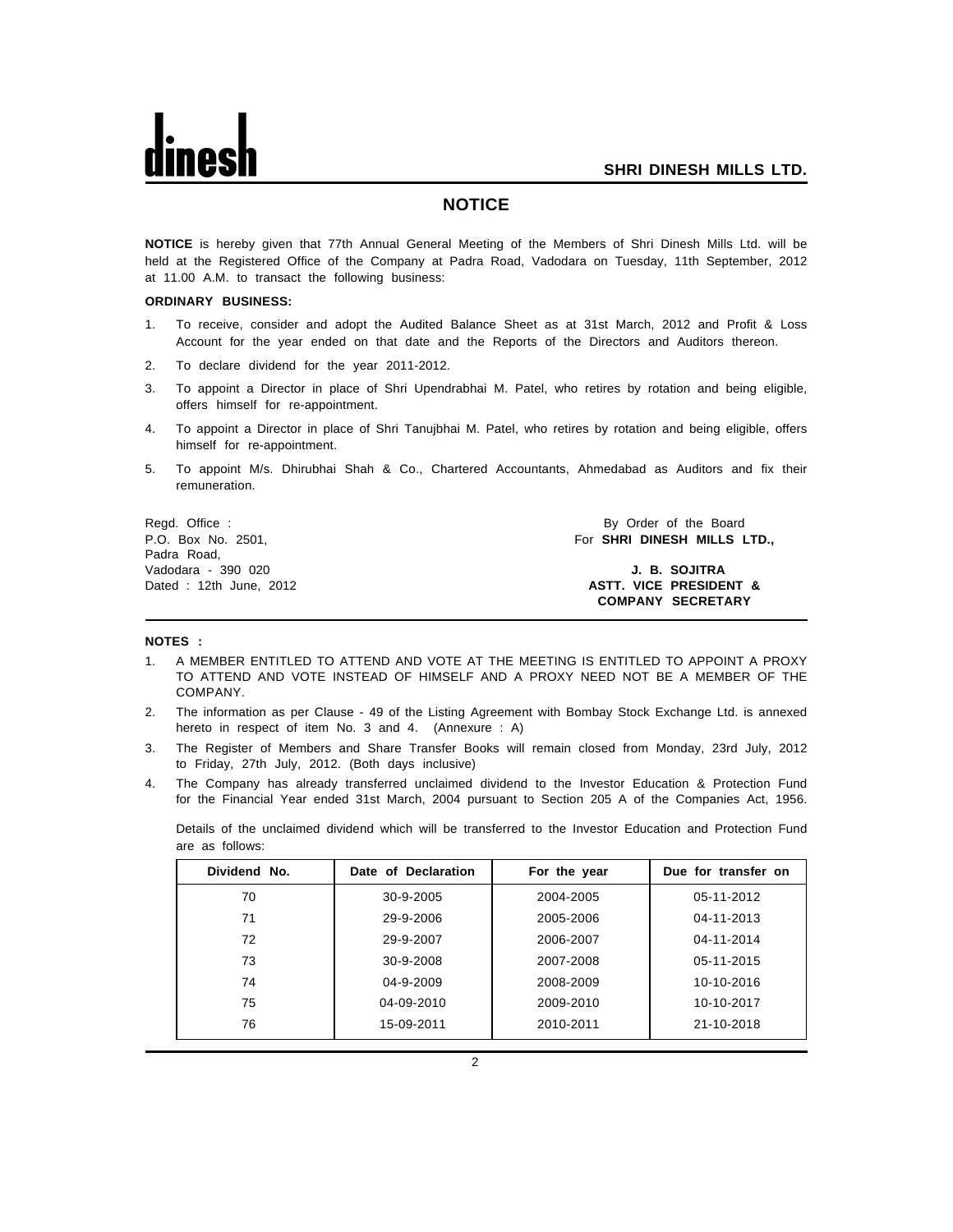

- 5. The Company will have to transfer dividend No.70 for the Financial Year 2004-2005 which remain unclaimed for a period of 7 years to the Investor Education & Protection Fund of the Central Govt. pursuant to Section 205 A of the Companies Act, 1956. Kindly note that once the unclaimed dividend is transferred to the Investor Education and Protection Fund, no claim shall lie in respect thereof.
- 6. Dividend as recommended by the Board, if sanctioned by the Members will be paid by 30th September, 2012 to those shareholders whose names appear on the Register of Members of the Company on 22nd July, 2012 whereas the dividend relating to the shares in dematerialized form will be paid to the beneficial owners as per details to be furnished by National Securities Depository Ltd. and Central Depository Services (India) Ltd. by National Electronic Clearing System. (NECS)
- 7. Green Initiative: The Ministry of Corporate Affairs, Government of India, has taken a "Green Initiative in the Corporate Governance" by allowing paperless compliances by companies vide its circulars dated April 21, 2011 & April 29, 2011 and accordingly, members are requested to inform the Company their Email address so as to enable the Company to send the Annual Report & Accounts in electronic form to save the papers, trees & environment.
- 8. Shareholders are requested :
	- (a) not to bring their guests, relatives and children to the meeting as the entry is strictly restricted to the members and proxies only.
	- (b) to bring their copy of the Annual Report as the same will not be distributed at the time of the meeting.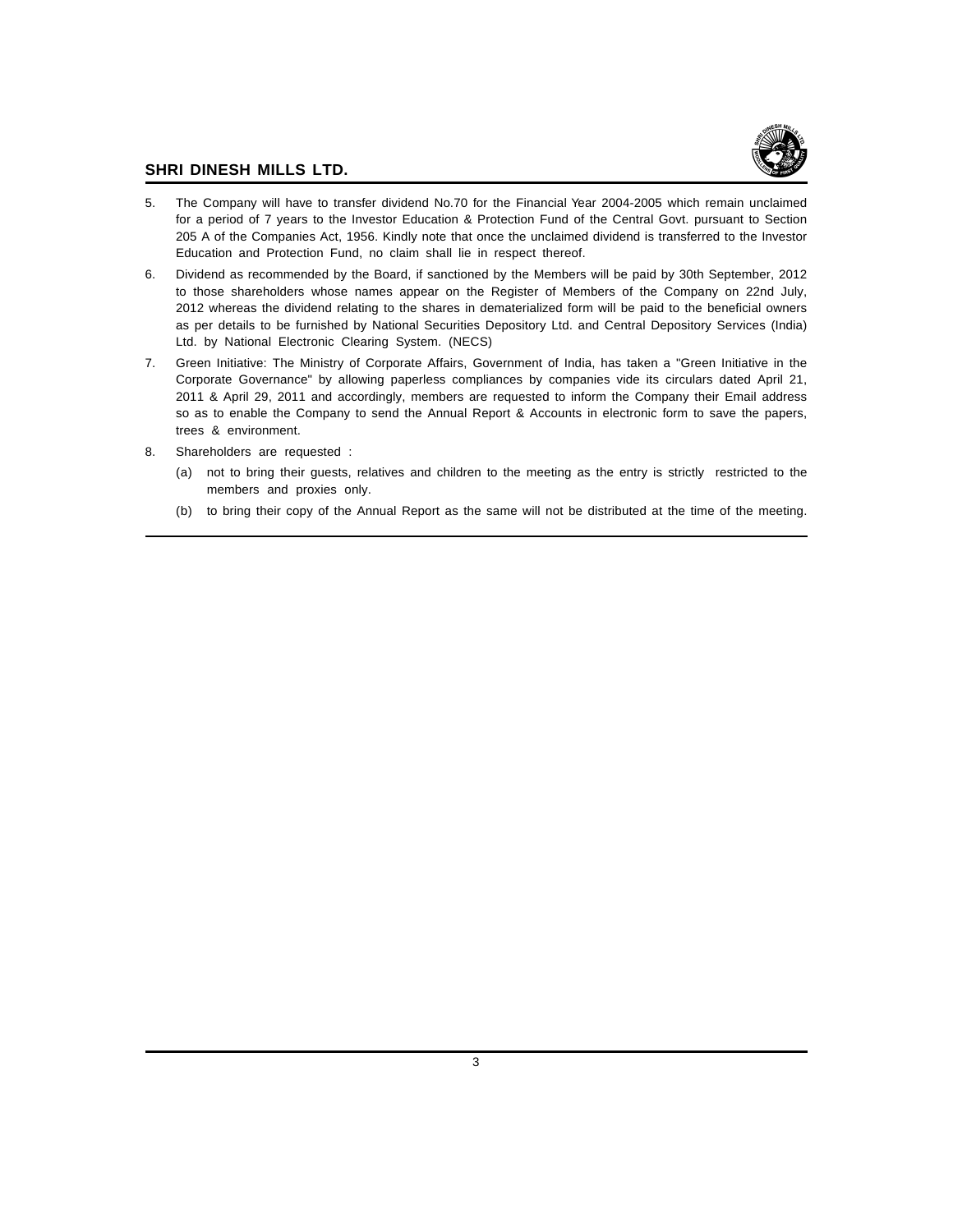## **ANNEXURE TO THE NOTICE ANNEXURE : A**

### **THE INFORMATION AS PER CLAUSE 49 OF THE LISTING AGREEMENT WITH BOMBAY STOCK EXCHANGE LTD. (ITEM No. 3 & 4)**

As per the requirement of Clause 49 of the Listing Agreement with Bombay Stock Exchange Ltd., the details in relation to the re-appointment of Shri Upendrabhai Patel and Shri Tanujbhai Patel are as under:-

| (1)                                        | Name                        | Shri Upendrabhai M. Patel                          |                                                                  |  |  |  |  |
|--------------------------------------------|-----------------------------|----------------------------------------------------|------------------------------------------------------------------|--|--|--|--|
|                                            | Age                         | 84 years                                           |                                                                  |  |  |  |  |
|                                            | Qualifications              |                                                    | B.Sc. (Hons.), M.B.A. (U.S.A.)                                   |  |  |  |  |
|                                            | Expertise                   |                                                    | Overall management and turning around of companies.              |  |  |  |  |
|                                            | Tenure                      | Director of the Company since 28-08-1951.          |                                                                  |  |  |  |  |
|                                            | Shareholding in the Company | 5,31,655 Equity shares of Rs.10/- each.<br>÷.      |                                                                  |  |  |  |  |
|                                            | Other Directorships         |                                                    |                                                                  |  |  |  |  |
|                                            | Name of the Company         | Position Held                                      | Member/Chairman of Committee                                     |  |  |  |  |
|                                            | Dinesh Remedies Ltd.        | Director                                           | None                                                             |  |  |  |  |
|                                            | Inter Relationship          | Directors of the Company.                          | He is related to Shri B. U. Patel and Shri N. U. Patel, Managing |  |  |  |  |
| (2)                                        | Name                        | Shri Tanujbhai M. Patel                            |                                                                  |  |  |  |  |
|                                            | Age                         | 58 years                                           |                                                                  |  |  |  |  |
|                                            | Qualifications              | B.S. (U.S.A.)<br>÷                                 |                                                                  |  |  |  |  |
|                                            | Expertise                   | Wide expertise in Bearing Industry Company<br>÷    |                                                                  |  |  |  |  |
|                                            | Tenure                      | Director of the Company since 26-12-1984           |                                                                  |  |  |  |  |
|                                            | Shareholding in the Company | 1020 Equity Shares of Rs. 10/- each.               |                                                                  |  |  |  |  |
|                                            | Other Directorships         | None                                               |                                                                  |  |  |  |  |
|                                            | Inter Relationship          |                                                    | He is not related to any Directors of the Company.               |  |  |  |  |
|                                            | Name of the Company         | Position Held                                      | Member/Chairman of Committee                                     |  |  |  |  |
| 1. ABC Bearings Ltd.<br>Executive Director |                             | Member-Transfer cum shareholders/                  |                                                                  |  |  |  |  |
|                                            |                             |                                                    | Investors' Grievance Committee.                                  |  |  |  |  |
|                                            | 2. NSK-ABC Bearings Ltd.    | Director                                           | None                                                             |  |  |  |  |
|                                            | Inter Relationship          | He is not related to any Directors of the Company. |                                                                  |  |  |  |  |

Padra Road,

Regd. Office : By Order of the Board Regd. Office : P.O. Box No. 2501, For **SHRI DINESH MILLS LTD.,**

Vadodara - 390 020 **J. B. SOJITRA ASTT. VICE PRESIDENT & COMPANY SECRETARY**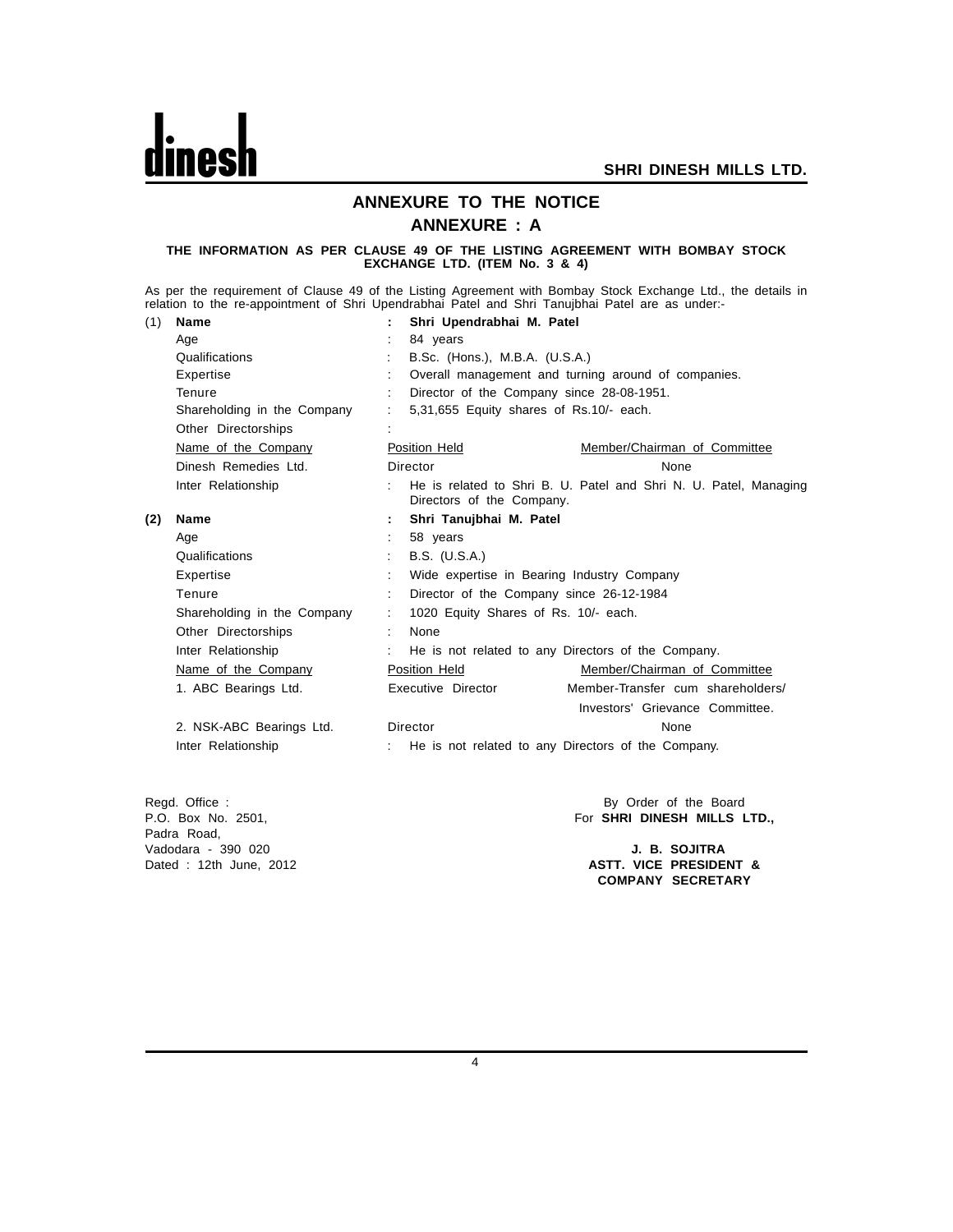

## **DIRECTORS' REPORT**

To,

The Members,

Your Directors have pleasure in presenting their Report together with the Audited Accounts for the financial year ended 31st March, 2012.

| <b>FINANCIAL RESULTS:</b>                 |        |             |         | (Rs.in Lacs)  |
|-------------------------------------------|--------|-------------|---------|---------------|
| <b>PARTICULARS</b>                        |        | 2011 - 2012 |         | $2010 - 2011$ |
| <b>SALES TURNOVER (NET)</b>               |        | 8648.87     |         | 8252.28       |
| <b>GROSS PROFIT</b>                       |        | 1577.34     |         | 1844.04       |
| Less: A.<br>Depreciation                  |        | 849.84      |         | 747.69        |
| <b>B.</b><br>Provision for Taxation:      |        |             |         |               |
| (i) Current Tax                           | 106.05 |             | 411.70  |               |
| (ii) Deferred Tax                         | 120.70 | 226.75      | (94.01) | 317.69        |
| <b>NET PROFIT</b>                         |        | 500.75      |         | 778.66        |
| Add: (A) Previous Year's Surplus          |        | 261.84      |         | 203.93        |
| (B) Adjustments relating to earlier years |        | <b>NIL</b>  |         | (13.61)       |
| (C) Excess Depreciation written back      |        | <b>NIL</b>  |         | 15.53         |
| Profits available for Appropriation       |        | 762.59      |         | 984.51        |
| Appropriating therefrom:                  |        |             |         |               |
| (A) Proposed Dividend                     |        | 105.55      |         | 105.55        |
| (B) Dividend Tax on above                 |        | 17.12       |         | 17.12         |
| (C) General Reserve                       |        | 400.00      |         | 600.00        |
| (D) Surplus carried to B/S.               |        | 239.92      |         | 261.84        |

### **DIVIDEND**

Your Directors have recommended for your consideration Dividend of Rs.2/- per Equity share (Previous year Rs.2/- per Equity share) on 52,77,500 equity shares of Rs.10/- each amounting to Rs. 1,05,55,000/- for the financial year ended 31st March, 2012.

### **MANAGEMENT DISCUSSION AND ANALYSIS:**

### **A. OVERALL REVIEW OF OPERATIONS:**

We are a composite textile sector company manufacturing woolen / worsted suiting and machine clothing (felt). The Company manufactures and markets high quality products under the brand name 'dinesh'. There are few organized sector companies and many companies are in un-organized sector and the Company has to face cut throat competition in the domestic and international markets. During the year under review, Sales Turnover has been increased to Rs. 8649 lacs from Rs. 8252 lacs but the Net Profit has been decreased to Rs. 501 lacs from Rs.778 lacs as compared to the previous year mainly due to increase in the raw material price, depreciation and other overheads.

During the year under review, the export of suiting has been decreased to Rs. 310 lacs as compared to Rs. 397 lacs of the previous year due to negative impact of the Euro Zone crisis on the purchasing power of the Buyers in the western markets.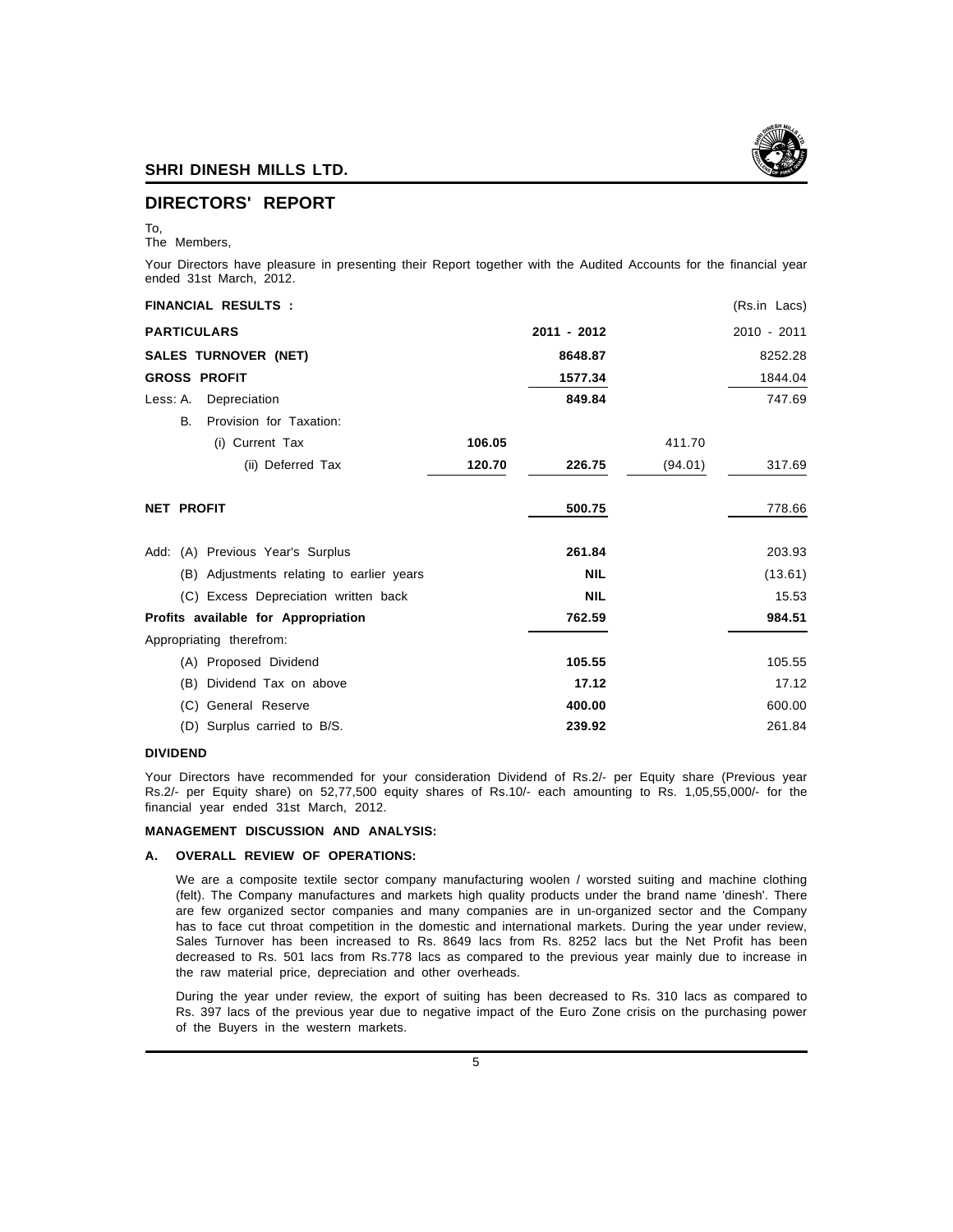### **B. DISCUSSION ON FINANCIAL PERFORMANCE WITH RESPECT TO OPERATIONAL PERFORMANCE**

|   | <b>Highlights</b>        |               |               | (Rs. in Lacs) |
|---|--------------------------|---------------|---------------|---------------|
|   | <b>Particulars</b>       | $2011 - 2012$ | $2010 - 2011$ | % Change      |
|   | Sales Turnover (Net)     | 8649          | 8252          | 5             |
| 2 | Operating profit (PBDIT) | 1933          | 2158          | (10)          |
| 3 | Depreciation             | 850           | 748           | 14            |
| 4 | Interest                 | 355           | 314           | 13            |
| 5 | Profit before Tax        | 728           | 1096          | (34)          |
| 6 | Tax                      | 227           | 318           | (29)          |
|   | Net Profit               | 501           | 778           | (36)          |

### **C. OVERALL OUTLOOK**

Due to adverse impact of the Euro Zone crisis on the developed and developing countries, the slow down has also hit the global economy and our economy as well which is evident from the nine years low GDP growth under 7% during the year under review which could further slow down to under 6% during the year 2012 - 2013 and our Company may be able to maintain the sale turnover but the profit margin would remain under severe pressure during the current year 2012-2013.

The Company assumes no responsibility in respect of forward looking statements made herein above which may substantially change based on subsequent developments, events, change in the Government policies, exchange rate etc. over the globe.

### **D. INTERNAL CONTROL SYSTEMS AND THEIR ADEQUACY**

The Internal Audit department conducts audit of all departments of the Company and places audit reports/ plans before the Audit Committee which reviews adequacy of internal audit functions, audit procedures and its coverage periodically. The minutes of the Audit Committee meetings are placed at the meetings of the Board of Directors from time to time.

### **E. INDUSTRIAL RELATIONS**

The industrial relations both at Baroda and Ankleshwar unit have remained cordial. As on 31st March, 2012, there were 1082 employees in the Company.

### **FIXED DEPOSITS**

As on 31st March, 2012, there were 40 Depositors, whose deposits were not claimed after the date on which the deposits were due for payment or renewal.

The amount due to such depositors was Rs. 10,41,000/- which remained unclaimed. Subsequently, 3 Depositors have renewed and/or claimed such deposits amounting to Rs.1,20,000/-.

### **INSURANCE**

All the properties of the Company including buildings, plant & machinery and stocks have been insured.

### **DIRECTORS**

Shri Upendrabhai M. Patel and Shri Tanujbhai M. Patel, Directors of the Company, retire by rotation and being eligible, offer themselves for re-appointment.

The Board also records with deep regret for the sad demise of Shri Ranjitsinh P. Gaekwad, ex-Director of our Company.

### **SUBSIDIARY COMPANY**

As required by Accounting Standard 21 relating to Consolidation of Accounts, we have consolidated Accounts of our Subsidiary Company viz. Dinesh Remedies Ltd. (DRL). The Board of Directors of our Company has passed the resolution at their meeting held on 12th May, 2012 as per the General Exemption given by the Ministry of Corporate Affairs, Govt. of India vide its Circular No. 2/2011 dated 8th February, 2011 and accordingly, the Audited Financial Statements and Reports of the Board of Directors and Auditors of our subsidiary company viz. DRL are not attached to this Report pursuant to Section 212 of the Companies Act, 1956. However, these documents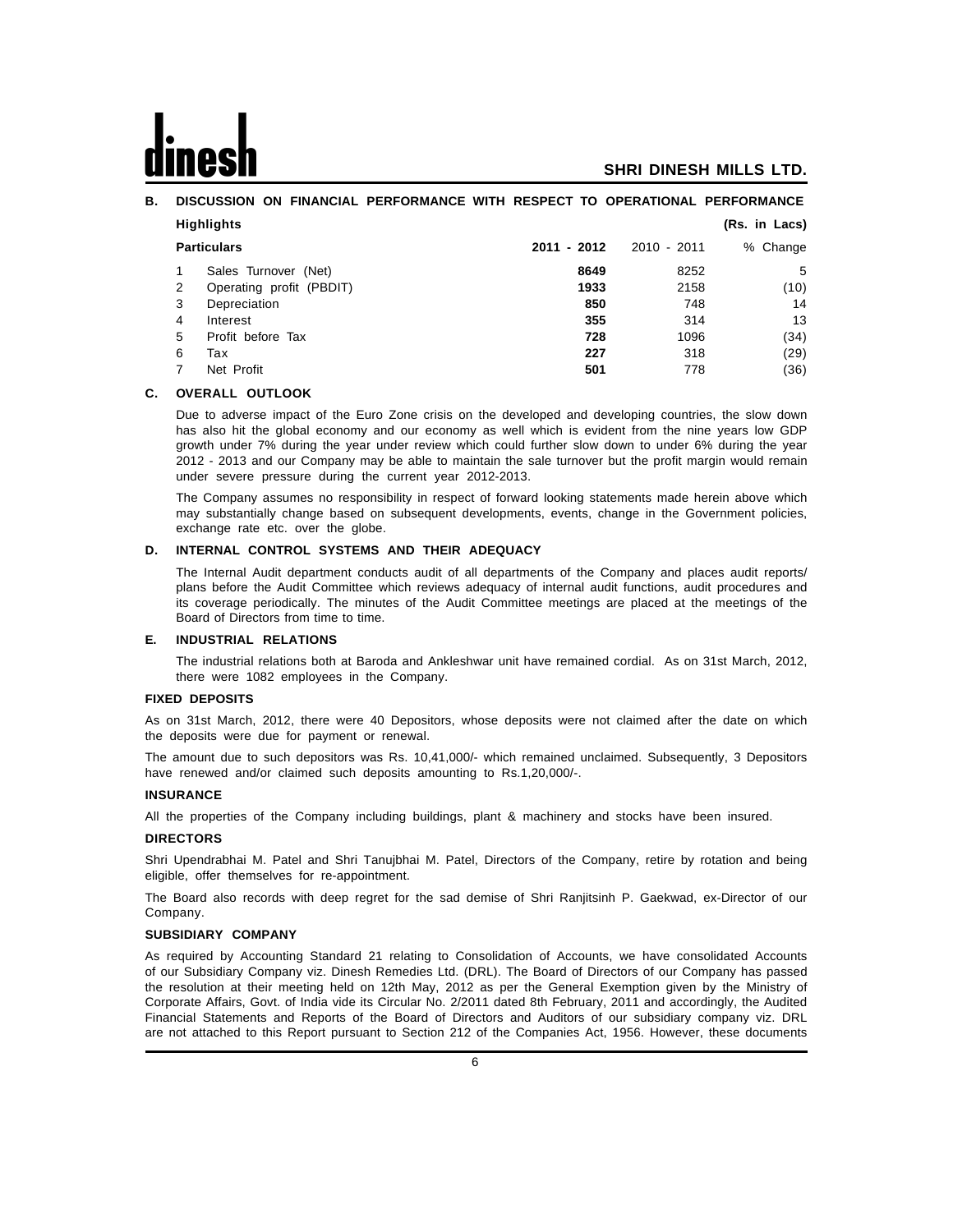

of DRL shall be made available to the members of the Company on demand and the same are also available for inspection by the members at the Registered Office of the Company and DRL.

### **AUDITORS**

The tenure of the existing Statutory Auditors, M/s. Dhirubhai Shah & Co., Chartered Accountants would expire on the conclusion of the ensuing 77th Annual General Meeting of the Company. The Company has received a certificate from M/s. Dhirubhai Shah & Co., Chartered Accountants to the effect that, their appointment, if made, would be in accordance with the provisions of Section 224(1B) of the Companies Act, 1956.

The Auditors' Report on the Accounts issued by M/s. Dhirubhai Shah & Co. is self-explanatory and therefore, does not call for any explanation.

### **CONSERVATION OF ENERGY, TECHNOLOGY ABSORPTION AND FOREIGN EXCHANGE EARNING AND OUTGO.**

Information pursuant to Section 217 (1) (e) of the Companies Act, 1956 read with the Companies (Disclosure of Particulars in the report of the Board of Directors) Rules, 1988 is given in the Annexure - A to this Report.

### **EMPLOYEES**

The details of remuneration paid to employees as required under Section 217 (2A) of the Companies Act, 1956 read with Companies (Particulars of Employees) Rules, 1975 as amended from time to time are given in the Annexure - B which forms part of this Report.

### **DIRECTORS RESPONSIBILITIES STATEMENT**

Your Directors confirm that:

- I. In preparation of Accounts for the period ended 31st March, 2012, the applicable Accounting standards have been followed alongwith proper explanation relating material departures.
- II. The Directors have selected such accounting policies and applied them consistently and made judgements and estimates that are reasonable and prudent so as to give a true and fair view of the state of affairs of the Company at the end of the financial year and the profit of the Company for that period.
- III. The Directors have taken proper and sufficient care for the maintenance of adequate Accounting records in accordance with the provisions of the Companies Act, 1956 for safeguarding the assets of the Company and for preventing and detecting fraud and other irregularities.
- IV. The Directors have prepared the Annual Accounts for the period ended 31st March, 2012 on a going concern basis.

### **CORPORATE GOVERNANCE**

The Report on Corporate Governance pursuant to Clause 49 of the Listing Agreement with Bombay Stock Exchange Ltd. alongwith the certificate of M/s. Dhirubhai Shah & Co., Chartered Accountants, Auditors of the Company are attached herewith as Annexure No. 'C' and 'D' respectively.

### **ACKNOWLEDGEMENTS:**

Your Board of Directors thanks all the stakeholders viz. shareholders, customers, suppliers, bankers, employees for their continues support during the period under review.

Place : Vadodara For and on behalf of the Board of Directors Date : 12th June, 2012 **BHARAT U. PATEL** CHAIRMAN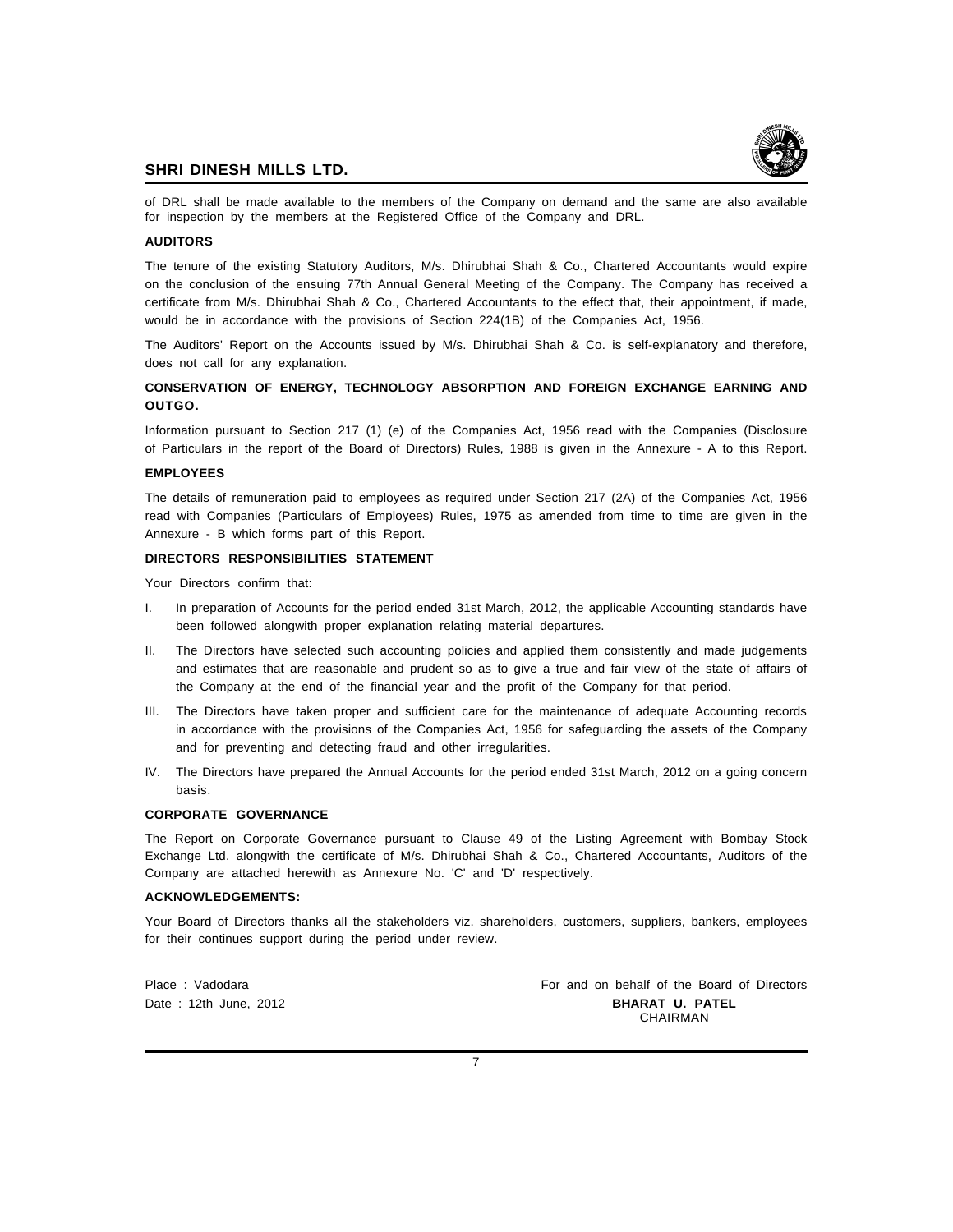## **ANNEXURE : A**

### **A. CONSERVATION OF ENERGY**

- (a) Details of energy conservation measures taken:
	- 1. Motors operating under 50% load are converted into STAR connection.
	- 2. Replacement of old technological cooling tower with energy efficient one.
	- 3. Installation of variable Speed Drives on vacuum pumps of Felt department.
- (b) Energy conservation measures under consideration.
	- 1. Installation of 350 KVA dry type transformer to reduce the voltage of the lighting system to save the power.
	- 2. Installation of VFD in raw water supply pump for soft water generation at constant outlet pressure by controlling pump RPM through VFD.
	- 3. Installation of VFD in Isotex Boiler main pump to save power by controlling RPM of motors

### **B. TECHNOLOGY ABSORPTION:**

Efforts made in Technology absorption as per Form - B of the Annexure.

### **C. FOREIGN EXCHANGE EARNINGS AND OUTGO:** (Rs. in Lacs)

| Year        | Earnings | Outgo   |
|-------------|----------|---------|
| 2011 - 2012 | 312.37   | 3227.46 |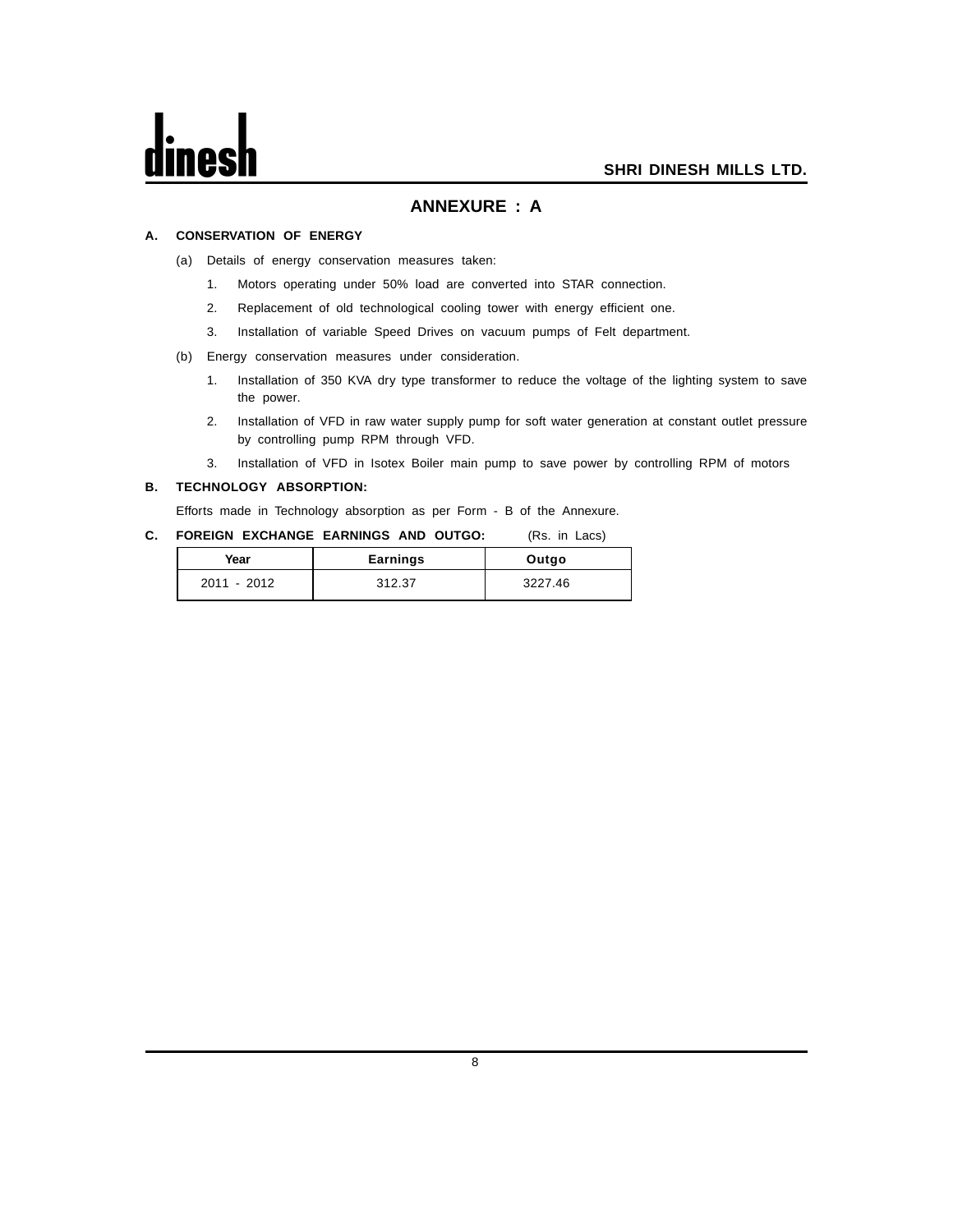

# **FORM 'A'**

| (A)       |     | POWER & FUEL CONSUMPTION                                                                           |                     |                    |
|-----------|-----|----------------------------------------------------------------------------------------------------|---------------------|--------------------|
|           |     | <b>SR. PARTICULARS</b>                                                                             | <b>CURRENT YEAR</b> | PREVIOUS YEAR      |
|           | NO. |                                                                                                    | $(2011 - 2012)$     | $(2010 - 2011)$    |
|           | 1.  | Electricity                                                                                        |                     |                    |
|           |     | Purchased Units<br>$\bullet$                                                                       | 27,47,253           | 29,97,543          |
|           |     | <b>Total Amount</b>                                                                                | 2,22,35,698         | 1,96,75,387        |
|           |     | Rate per unit                                                                                      | 8.09                | 6.56               |
|           |     | Own Generation<br>$\bullet$                                                                        |                     |                    |
|           |     | Through Diesel<br>I.                                                                               | 1,16,125            | 1,08,598           |
|           |     | Generator (KWH)                                                                                    |                     |                    |
|           |     | Units/Litre of Diesel Oil                                                                          | 3.23                | 3.26               |
|           |     |                                                                                                    |                     |                    |
|           |     | Cost perLitre                                                                                      | 14.16               | 10.42              |
|           |     | Ш.<br>Through Steam Turbine                                                                        | Nil                 | Nil                |
|           |     | Generator                                                                                          |                     |                    |
|           |     | Through Wind Mill<br>Ш.                                                                            | 61,37,863*          | 57,11,781          |
|           |     | <b>Total Amount</b>                                                                                | 2,06,74,288         | 1,91,57,755        |
|           |     | Rate per Unit                                                                                      | 3.37                | 3.35               |
|           |     | * includes Electric Units generated at New Wind Mills (1.6 MW) at Village Babarzar, Taluka Lalpur, |                     |                    |
|           |     | District Jamnagar w.e.f. 29th February, 2012.                                                      |                     |                    |
|           | 2.  | Coal (Steam coal)                                                                                  |                     | we do not use coal |
|           |     | Lignite                                                                                            |                     |                    |
|           |     | Qty. (Tonnes)                                                                                      | 2,129               | 1674               |
|           |     | Total cost                                                                                         | 69,17,618           | 42,12,300          |
|           |     | Avg. Rate per Tonne                                                                                | 3,249.23            | 2516.31            |
|           | 3.  | Furnace Oil                                                                                        |                     |                    |
|           |     | Qty. (Ltrs.)                                                                                       | 1,26,750            | 2,30,855           |
|           |     | Total amount                                                                                       | 54,07,166           |                    |
|           |     |                                                                                                    | 42.66               | 73,31,182          |
|           |     | Avg. Rate per Ltr.                                                                                 |                     | 31.76              |
|           | 4.  | Others (Natural Gas)                                                                               |                     |                    |
|           |     | Qty. (Nm3)                                                                                         | 9,78,604            | 9,83,659           |
|           |     | Total cost                                                                                         | 86,39,038           | 78,97,503          |
|           |     | Avg. Rate                                                                                          | 8.83                | 8.03               |
|           |     | (B) CONSUMPTION PER UNIT OF PRODUCTION                                                             |                     |                    |
|           |     | Per Unit Productwise                                                                               | Rs.                 | Rs.                |
| $\bullet$ |     | Woollen Fabrics (Mtrs.)                                                                            |                     |                    |
|           |     | Electricity                                                                                        | 41.90               | 50.00              |
|           |     | Furnace Oil                                                                                        |                     | $\sim$             |
|           |     | Coal                                                                                               |                     | $\sim$             |
|           |     | Lignite                                                                                            |                     |                    |
|           |     | Gas                                                                                                | 14.73               | 17.27              |
| ٠         |     | Worsted Fabrics (Mtrs.)                                                                            |                     |                    |
|           |     | Electricity                                                                                        | 15.85               | 15.43              |
|           |     | Furnace Oil                                                                                        | 3.51                | 5.00               |
|           |     | Coal                                                                                               |                     | $\sim$             |
|           |     |                                                                                                    |                     |                    |
|           |     | Lignite                                                                                            | 4.49                | 2.87               |
|           |     | Gas                                                                                                | 3.02                | 2.91               |
|           |     | Felt (Clothing) (Kgs.)                                                                             |                     |                    |
|           |     | Electricity                                                                                        | 19.28               | 17.53              |
|           |     | Furnace Oil                                                                                        | 0.67                | 0.88               |
|           |     | Coal                                                                                               |                     |                    |
|           |     | Lignite                                                                                            | 0.86                | 0.51               |
|           |     | Gas                                                                                                | 15.06               | 13.36              |
|           |     |                                                                                                    |                     |                    |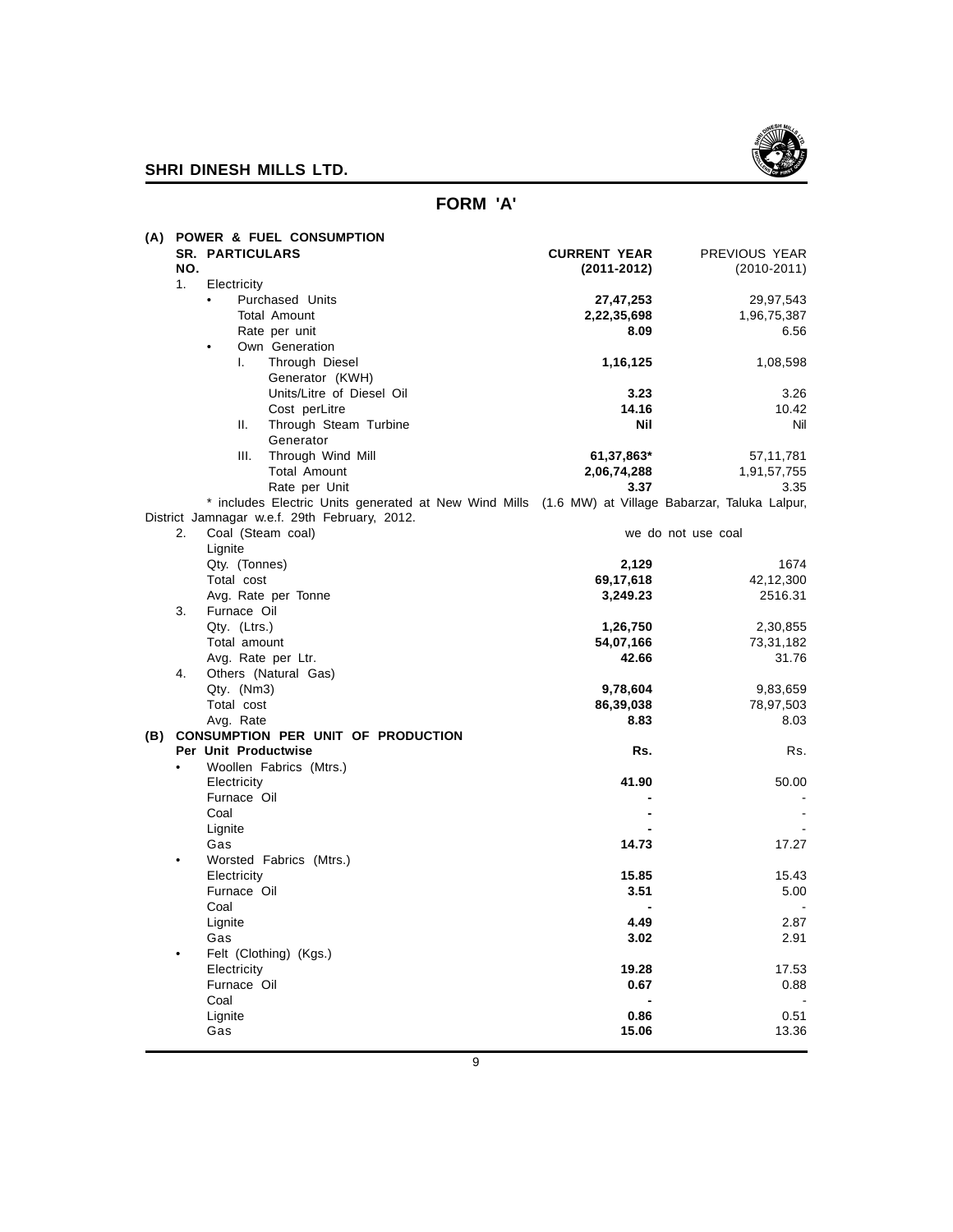## **FORM "B"**

### **RESEARCH & DEVELOPMENT**

R & D has continued its efforts to assist concerned department of the Company in relation to product developments and in implementation of new products or technologies in bulk production. This is in addition to its efforts towards various manufacturing related Trouble Shooting Jobs and Standardization of incoming materials like Dyes, Chemicals, Auxiliaries etc. as well as raw materials. The efforts of R & D in Pollution Control and clean production techniques have helped the Company to adhere to continuously challenging Norms set by Pollution Control Authorities.

R&D effort towards statistical data analysis of routine test data has remain an input for quality and process development work.

Due to above efforts of R&D, the Company has benefited through rationalization of incoming materials, rationalization of required process and monitoring the pollution control parameters.

### **EXPENDITURE ON R & D: Rs. 25/- Lacs.**

### **TECHNOLOGY ABSORPTION, ADAPTATION AND INNOVATION**

During the year, the Company has not executed any Foreign Technology Agreement for paper makers felt (clothing). However, the Company has absorbed/adapted the technology received as per earlier Foreign Technology Agreements.

The Company could continue its commitments towards continuous product & process development in the field of paper makers felt and industrial fabrics due to absorption and adaptation of the foreign technology.

## **ANNEXURE : B**

### **STATEMENT UNDER SECTION 217 (2A) OF THE COMPANIES ACT, 1956 READ WITH COMPANIES (PARTICULARS OF EMPLOYEES) RULES, 1975 AS AMENDED AND FORMING PART OF THE DIRECTORS' REPORT FOR THE YEAR ENDED 31ST MARCH, 2012.**

| Sr.<br>No.     | Name                     | Age<br>$($ lnYears $)$ | Designation                            | Remuneration<br>(Rs.) | Qualifications<br>& experience            | Date of<br>Commencement<br>of employment | Last employment<br>before joining the<br>Company<br>with designation |
|----------------|--------------------------|------------------------|----------------------------------------|-----------------------|-------------------------------------------|------------------------------------------|----------------------------------------------------------------------|
|                | Shri Bharatbhai U. Patel | 58                     | Chairman &<br><b>Managing Director</b> | 97.50.286/-           | B.Text. M.B.A<br>(USA) (39)               | 12-5-1973                                | First<br>Employment                                                  |
| $\overline{2}$ | Shri Nimishbhai U. Patel | 46                     | <b>Managing Director</b>               | 98.06.914/-           | B.B.A., M.B.A (Finance)<br>$(U.S.A)$ (21) | 1-12-1990                                | $-D0$                                                                |

**Notes:**

- 1. Remuneration as shown in the statement includes salary, allowances, perquisites, employer's contribution to provident fund, superannuation fund etc. are as per the Central Government approval read with Schedule XIII to the Companies Act, 1956.
- 2. Managing Directors at Sr. No.1 & 2 above are related to each other.
- 3. Nature of employment Appointments of Managing Directors are contractual in nature. Other terms and conditions as per the Company's rules.
- 4. No employee of the Company was in receipt of remuneration during the financial year at a rate which in the aggregate is in excess of that drawn by the Managing Directors of the Company and no employee except Managing Directors holds Equity Shares by himself or alongwith his spouse and dependent children in excess of 2% of equity shares of the Company.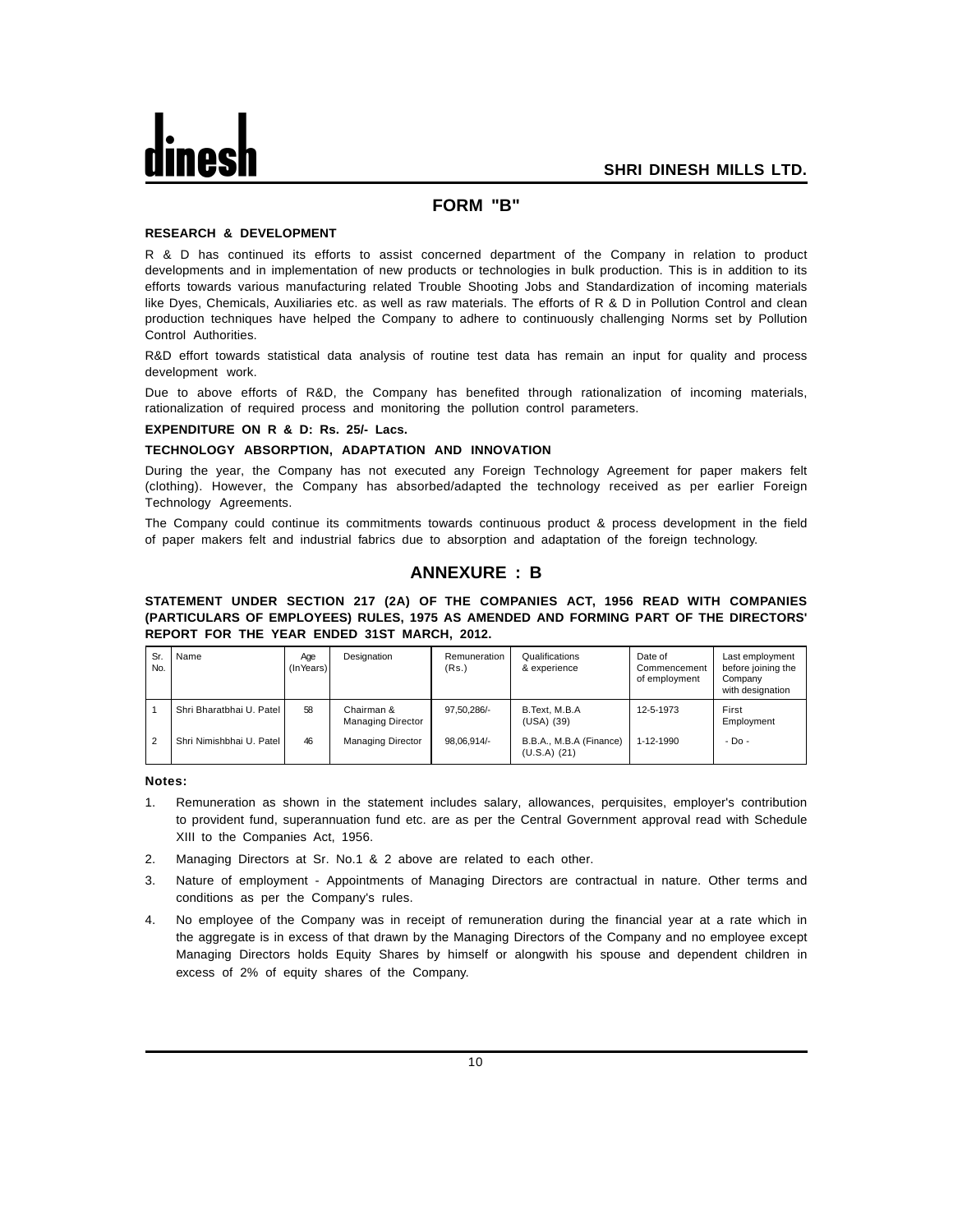

## **ANNEXURE : C CORPORATE GOVERNANCE**

### **A. COMPANY'S PHILOSOPHY**

The code on Corporate Governance introduced by the Securities and Exchange Board of India (SEBI) has been implemented in terms of the Listing Agreement with the Bombay Stock Exchange Ltd. from the year 2001-2002.

Corporate Governance refers to a combination of voluntary practices adopted by a Company inter woven with laws, regulations, procedure and disclosures. It is aimed in the long run to maximize employees and shareholders value and fosters long-term partnership between the investors, employees and other stakeholders with the Company.

The Company firmly believes in good Corporate Governance. Given below is the report of Board of Directors of the Company on the Corporate Governance practices being followed by the Company.

### **B. BOARD OF DIRECTORS**

The Board of Directors presently comprises two Managing Directors and nine Non-Executive Directors. During the year, six Board Meetings were held on 07/05/2011, 17/06/2011, 10/08/2011, 15/09/2011, 14/11/ 2011 and 13/02/2012.

The composition of the Board of Directors, their attendance at the Board Meetings during the year & at the last Annual General Meeting and also the number of other directorship/membership of Committees of Directors are as follows :

| Name of Director    | Category<br>٥t<br><b>Directorship</b> | No. of Board<br><b>Meetings</b><br>attended | Attendance<br>at last<br><b>AGM</b> | No. of<br>other<br>Directorship | No. of Other<br>Membership<br>in Committees<br>of Directors |
|---------------------|---------------------------------------|---------------------------------------------|-------------------------------------|---------------------------------|-------------------------------------------------------------|
| Shri B. U. Patel    | <b>CMD</b>                            | 6                                           | <b>YES</b>                          | 2                               | 1#                                                          |
| Shri N. U. Patel    | MD                                    | 6                                           | <b>YES</b>                          |                                 |                                                             |
| Shri U. M. Patel    | <b>NED</b>                            | 6                                           | <b>YES</b>                          |                                 | <b>NIL</b>                                                  |
| Shri R.P. Gaekwad * | <b>NED</b>                            |                                             | NO.                                 | <b>NIL</b>                      | <b>NIL</b>                                                  |
| Shri A.G. Shroff    | <b>NED</b>                            | 5                                           | <b>YES</b>                          | 5                               | 2#                                                          |
| Shri H. N. Elavia   | <b>NED</b>                            | 6                                           | <b>YES</b>                          |                                 |                                                             |
| Shri Jal Patel      | <b>NED</b>                            | 6                                           | <b>YES</b>                          | 5                               | 6##                                                         |
| Shri A. T. Patel    | <b>NED</b>                            | 6                                           | <b>YES</b>                          | <b>NIL</b>                      | <b>NIL</b>                                                  |
| Shri T. M. Patel    | <b>NED</b>                            | 4                                           | NO.                                 |                                 |                                                             |
| Shri Sudhir Mankad  | <b>NED</b>                            | 6                                           | <b>YES</b>                          | 8                               | 2                                                           |
| Shri Rakesh Agrawal | <b>NED</b>                            | 6                                           | <b>YES</b>                          | 3                               | 2                                                           |
| Shri J. B. Sojitra  | <b>NED</b>                            | 6                                           | <b>YES</b>                          | <b>NIL</b>                      | <b>NIL</b>                                                  |

CMD - Chairman & Managing Director <br>NED - Non-Executive Director **MED - Managing Director** # Chairman in one Comi

# Chairman in one Committee

# # Chairman in four Committees

\* Resigned w.e.f. 10th April, 2012.

### **C. AUDIT COMMITTEE**

The Audit Committee constituted by the Board pursuant to Section 292-A of the Companies Act, 1956 read with Clause - 49 of the Listing Agreement with the Bombay Stock Exchange Ltd., with the required terms of reference as per the above referred statutory requirements, comprises 3 non-promoter, independent, nonexecutive Directors. The Committee met on 07/05/2011, 17/06/2011, 10/08/2011, 14/11/2011 and 13/02/2012 during the year and the attendance of the members at the meetings was as follows:

| Name of Members   | <b>Status</b> | No. of Meetings attended |
|-------------------|---------------|--------------------------|
| Shri H. N. Elavia | Chairman      |                          |
| Shri A. T. Patel  | Member        | 5                        |
| Shri T. M. Patel  | Member        | 4                        |

### **D. SHAREHOLDERS/INVESTORS GRIEVANCE COMMITTEE**

The Committee constituted by the Board comprises 4 non-promoters, independent, non-executive Directors.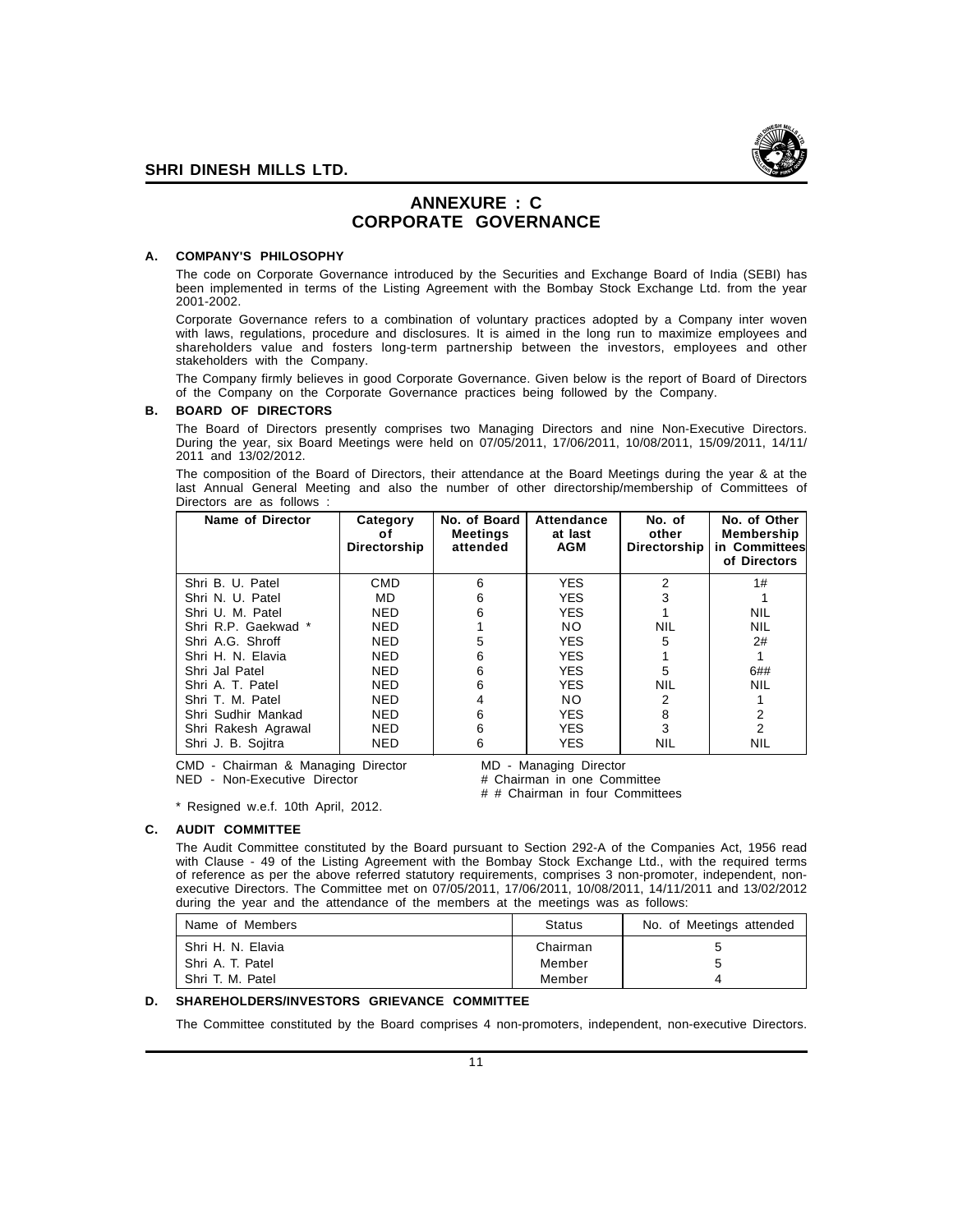The Committee met on 17/06/2011, 10/08/2011, 14/11/2011 and 13/02/2012 during the year and the attendance of the members at the meetings was as follows:

| Name of Members   | Status   | No. of Meetings attended |
|-------------------|----------|--------------------------|
| Shri A. G. Shroff | Chairman |                          |
| Shri Jal R. Patel | Member   | 4                        |
| Shri A. T. Patel  | Member   | 4                        |
| Shri T. M. Patel  | Member   |                          |

During the year, 5 complaints were received and the same have been redressed and there were no Investor complaint remaining un-attended/pending as at 31st March, 2012.

### **E. DIRECTORS REMUNERATION COMMITTEE**

The Committee constituted by the Board comprises 3 non-promoter, Independent, Non-executive Directors viz. Shri A. G. Shroff, Shri A. T. Patel and Shri T. M. Patel, pursuant to Clause - 49 of the Listing Agreement read with Schedule XIII to the Companies Act, 1956 to review, assess and recommend the remuneration including appointment of Chairman & Managing Director(s) and Executive Director(s) from time to time. There was no need to convene the Directors Remuneration Committee Meeting during the year 2011 - 2012. Ministry of Corporate Affairs vide its letters both dated 14/05/2012 has given the approval for revised managerial remuneration payable to Shri B. U. Patel and Shri N. U. Patel w.e.f. 1st April, 2011. Accordingly,

### **(a) Chairman & Managing Director and Managing Director.**

the remuneration paid / provided for the year 2011-2012 is as under:

| Name & Designation                   |               | Rs.                        |
|--------------------------------------|---------------|----------------------------|
| Shri B. U. Patel<br>Shri N. U. Patel | - CMD<br>- MD | 97,50,286/-<br>98,06,914/- |

### **(b) Non-executive Directors:**

Remuneration by way of sitting fees has been paid to the following non-executive Directors for attending the meetings of the Board and Committee thereof during the year 2011-2012.

| Name of the Directors | Rs.   |
|-----------------------|-------|
| Shri R. P. Gaekwad    | 6000  |
| Shri A. G. Shroff     | 45000 |
| Shri H. N. Elavia     | 61000 |
| Shri Jal Patel        | 56000 |
| Shri A. T. Patel      | 81000 |
| Shri T. M. Patel      | 59000 |
| Shri Sudhir Mankad    | 36000 |
| Shri Rakesh Agrawal   | 36000 |
| Shri J. B. Sojitra    | 36000 |

### **F. GENERAL BODY MEETINGS :**

The details of Annual General Meetings (AGM) held in last 3 years are as under.

| Annual General Meetings Day, Date, & Time |                                                     | Venue             | No. of Special<br>Resolution passed |
|-------------------------------------------|-----------------------------------------------------|-------------------|-------------------------------------|
| 174th AGM                                 | Friday, 04/9/2009 At 11.00 A.M.                     | Registered Office |                                     |
| 175th AGM                                 | Saturday, 04/9/2010 At 11.00 A.M. Registered Office |                   |                                     |
| 76th AGM                                  | Thursday, 15/9/2011 At 11.00 A.M. Registered Office |                   |                                     |

During the year 2011-2012, there was no need to hold an Extra-Ordinary General Meeting of shareholders of the Company.

### **G. DISCLOSURES**

- a) There are no materially significant transactions with the related parties viz, Promoters, Directors and their relatives, Subsidiary Company conflicting with Company's interest. The transactions with related parties are disclosed in Note No. 29 to the Accounts in the Annual Report.
- b) No penalties or strictures has been imposed on the Company by Bombay Stock Exchange Ltd. or SEBI or any Statutory Authority on any matter related to capital markets.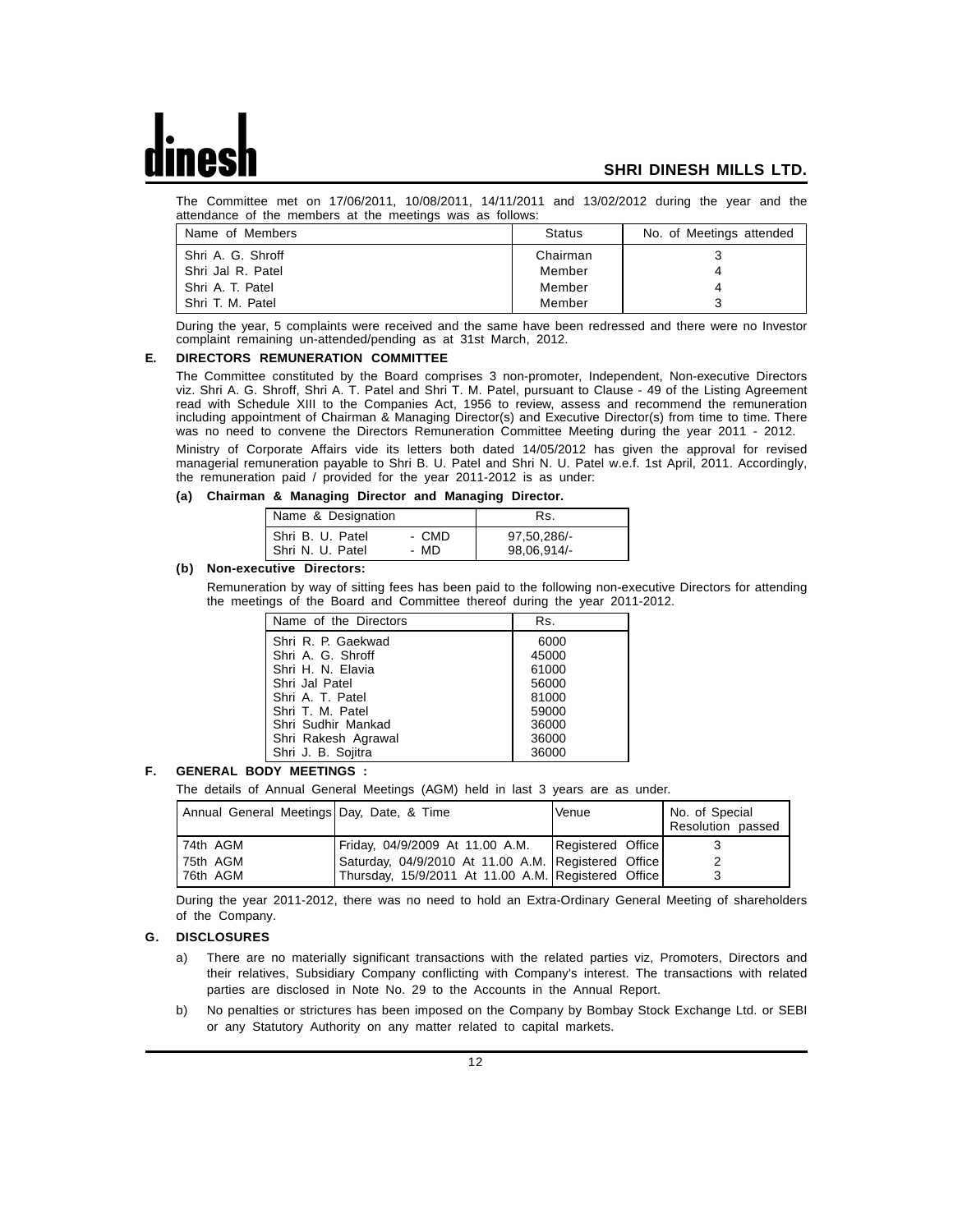

c) The declaration by CEO for compliance of Code of Conduct by all Board members and Senior Management personnel of the Company is as under:

"I, Bharat Patel, Chairman & Managing Director - CEO of the Company hereby declare that all Board Members and Senior Management personnel of the Company have affirmed the compliance of the Code of Conduct during the financial year ended 31st March, 2012."

This declaration is given pursuant to Clause  $49(1)(D)$  of the Listing Agreement with Bombay Stock Exchange Limited.

d) The non-mandatory requirements given in Annexure - I D of the Clause 49 of the Listing Agreement have not been adopted by the Company, except the requirements relating to the Remuneration Committee.

### **H. MEANS OF COMMUNICATION**

The quarterly, half-yearly and yearly financial results of the Company are sent to the Bombay Stock Exchange Ltd. immediately after the same are approved by the Board and the said results are published in financial and non-financial newspapers and the same are also placed on the web site of the Company.

### **I. GENERAL SHAREHOLDERS INFORMATION**

| a) | Registered Office            | Padra Road, Vadodara - 390 020, Gujarat                                                                 |
|----|------------------------------|---------------------------------------------------------------------------------------------------------|
| b) | Plant Locations              | 1. Padra Road, Vadodara -390 020, Gujarat                                                               |
|    |                              | 2. Village: Bhadkodra, Ankleshwar, District Bharuch, Gujarat                                            |
| C) | R & T Agent                  | M/s. MCS Ltd., Neelam Apartment, 88, Sampatrao Colony,                                                  |
|    |                              | Alkapuri, Vadodara - 390 007.                                                                           |
| d) | 77th Annual General Meeting: | Date: 11th September, 2012, Time: 11.00 A.M.                                                            |
|    |                              | Venue: Registered Office: Padra Road, Vadodara - 390 020, Gujarat.                                      |
| e) | Book Closure                 | Monday, 23/07/2012 to Friday 27/07/2012.                                                                |
| f) | Dividend payment Date        | After 30th September, 2012.                                                                             |
| g) | Listing of Equity Shares     | Name of Stock Exchange: Bombay Stock Exchange Ltd.                                                      |
|    |                              | Stock Code: 503804                                                                                      |
|    |                              | ISIN: INE204C01024                                                                                      |
|    |                              | CIN: L17110GJ1935PLC000494                                                                              |
| h) | Listing Fees                 | The Company has paid listing fees for the financial year 2012-2013<br>to the Bombay Stock Exchange Ltd. |

i) Month wise Stock-market price and BSE Sensex data for the year 2011-2012.

**Share price on the Bombay Stock Exchange Ltd, Traded Quantity and BSE Sensex**

| Month & Year    | Price (Rs.) |       | <b>Traded</b> | <b>Sensex</b> |          |
|-----------------|-------------|-------|---------------|---------------|----------|
|                 | High        | Low   | Quantity      | High          | Low      |
| April, 2011     | 112.00      | 93.65 | 56718         | 19811.14      | 18976.19 |
| May, 2011       | 101.00      | 85.25 | 31508         | 19253.87      | 17786.13 |
| June, 2011      | 99.45       | 86.55 | 33191         | 18873.39      | 17314.38 |
| July, 2011      | 95.05       | 88.45 | 30431         | 19131.70      | 18131.86 |
| August, 2011    | 90.10       | 77.10 | 27371         | 18440.07      | 15765.53 |
| September, 2011 | 91.00       | 77.00 | 27576         | 17211.80      | 15801.01 |
| October, 2011   | 89.35       | 80.00 | 14991         | 17908.13      | 15745.43 |
| November, 2011  | 86.50       | 75.20 | 14002         | 17702.26      | 15478.69 |
| December, 2011  | 82.85       | 72.30 | 13825         | 17003.71      | 15135.86 |
| January, 2012   | 95.70       | 75.00 | 54164         | 17258.97      | 15358.02 |
| February, 2012  | 94.90       | 80.20 | 56653         | 18523.78      | 17061.55 |
| March, 2012     | 88.90       | 77.50 | 31636         | 18040.69      | 16920.61 |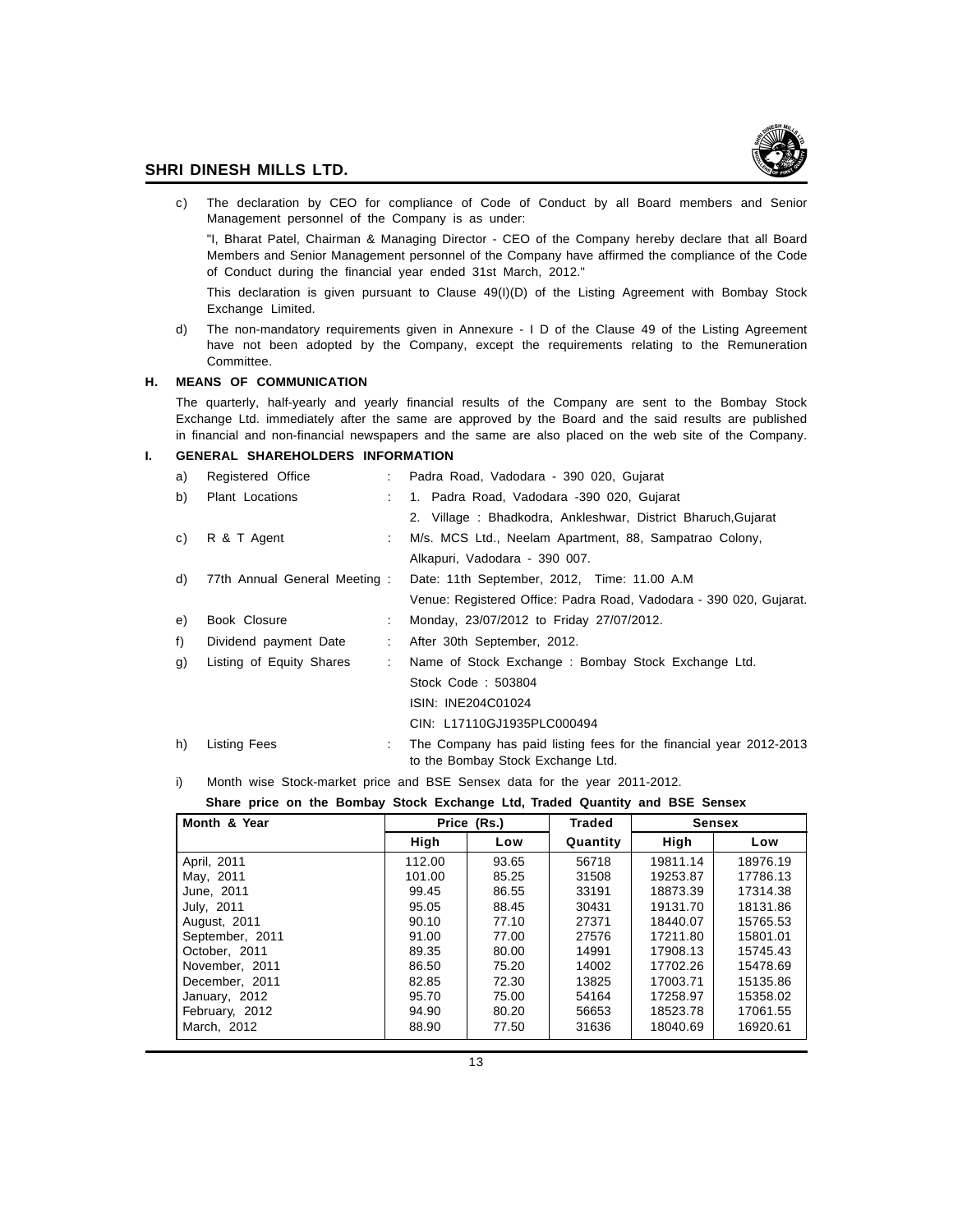### **J. Distribution of shareholding as at 31st March, 2012**

| Sr.<br>No. | Nominal value of<br>equity shares (Rs.) | No. of<br><b>Shareholders</b> | $%$ of<br>Total | Nominal value of<br>shares (Rs.) | $%$ of<br>Total |
|------------|-----------------------------------------|-------------------------------|-----------------|----------------------------------|-----------------|
| 1.         | Upto 5000                               | 12241                         | 94.24           | 10342360                         | 19.60           |
| 2.         | $5001 - 10.000$                         | 374                           | 2.88            | 2943650                          | 5.58            |
| 3.         | 10.001 - 20.000                         | 197                           | 1.52            | 2849430                          | 5.40            |
| 4.         | 20.001 - 30.000                         | 58                            | 0.45            | 1403020                          | 2.66            |
| 5.         | 30.001<br>$-40.000$                     | 36                            | 0.28            | 1281440                          | 2.43            |
| 6.         | 40.001<br>$-50.000$                     | 15                            | 0.12            | 684580                           | 1.30            |
| 7.         | 50,001 - 1,00,000                       | 29                            | 0.22            | 2110570                          | 4.00            |
| 8.         | 1,00,001 & Above                        | 39                            | 0.29            | 31159950                         | 59.03           |
|            | Total                                   | 12989                         | 100             | 52775000                         | 100             |

### **K. Shareholding pattern as at 31st March, 2012**

| Category                                | No. of Equity Shares<br>As on 31/03/2012 | %          |
|-----------------------------------------|------------------------------------------|------------|
| Directors & Relatives (Promoters Group) | 2288372                                  | 43.36      |
| Mutual Funds (UTI)                      | 10                                       | 0.00       |
| <b>Banks</b>                            | 3760                                     | 0.07       |
| Financial Institutions                  | <b>NIL</b>                               | <b>NIL</b> |
| Foreign Institutional Investors         | <b>NIL</b>                               | <b>NIL</b> |
| Non-resident Indians                    | 27163                                    | 0.52       |
| Others (Public)                         | 2958195                                  | 56.05      |
| <b>Total</b>                            | 5277500                                  | 100.00     |

### **L. Dematerialization of Equity Shares as at 31st March, 2012**

| <b>Particulars</b>                      |                    | As at 31st March, 2012 | As at 31st March, 2011 |               |  |
|-----------------------------------------|--------------------|------------------------|------------------------|---------------|--|
|                                         | No. of Shares      | $\frac{0}{0}$          | No. of Shares          | %             |  |
| No. of Demat Shares<br>- NSDL<br>- CDSL | 2654960<br>2191370 | 50.31<br>41.52         | 2061241<br>484129      | 39.06<br>9.17 |  |
| No. of Physical Shares                  | 431170             | 8.17                   | 2732130                | 51.77         |  |
| <b>Total</b>                            | 5277500            | 100                    | 5277500                | 100           |  |

**M.** As the Company has not issued GDRS/ADRS/Warrants or any convertible instruments, the details relating to outstanding position etc. are not applicable to the Company.

### **N. Share Transfer System :**

Shares lodged for transfer upto 31st March, 2012 in physical form are processed and duly transferred share certificates are sent within 30 days of receipt of the valid documents. The shares are normally transferred at an interval of 15 days by M/s. MCS Ltd.

### **O. Financial Calendar for the year 2012-2013**

| First quarterly results                                               | : By 14th August, 2012    |
|-----------------------------------------------------------------------|---------------------------|
| Half Yearly results                                                   | : By 14th November, 2012  |
| Dividend payment, if any                                              | : By 30th September, 2012 |
| Third quarterly results                                               | : By 14th February, 2013  |
| Fourth quarterly results alongwith Audited                            |                           |
| Annual Results for the year 2012-2013                                 | : By 31st May, 2013       |
| Annual General Meeting for the year 2012-13 : By 30th September, 2013 |                           |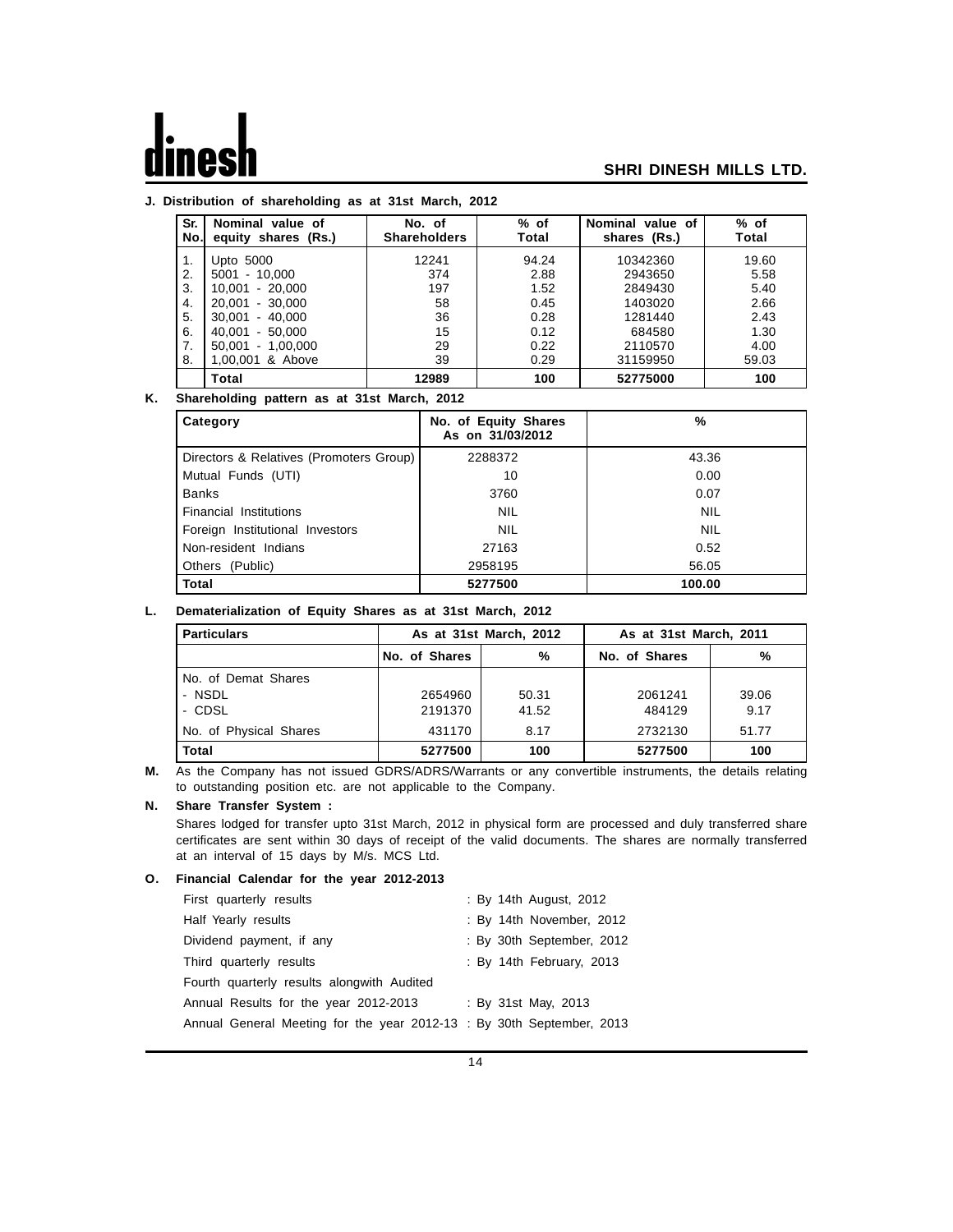

### **P. Address for Correspondence**

Shareholders correspondence should be addressed to the R & T Agent at the following address:- MCS Ltd.

Unit : Shri Dinesh Mills Ltd.

Neelam Apartment, 88, Sampatrao Colony, Alkapuri, Vadodara - 390 007, Gujarat.

Phone Nos. (0265) 2339397, Fax No. (0265) 2341693, E-mail mcsltdbaroda@yahoo.com

Shareholders holding shares in electronic mode should address their correspondence to their Depository Participants (DP).

### **Q. COST AUDITOR**

| Name                      | : Shri H. R. Kapadia, M.Com., D.T.P., A.C.A., A.I.C.W.A.                                         |
|---------------------------|--------------------------------------------------------------------------------------------------|
| Membership No.            | : M - 8675                                                                                       |
| Address                   | : 49 - 50, Matri Mandir Society, Opp. Iskon Temple,<br>Gotri Water Tank Road, Vadodara - 390 007 |
| Phone No.                 | $(0265)$ 2361240                                                                                 |
| Email                     | : hrkapadia@hotmail.com                                                                          |
| Due Date of Filing        | of Cost Audit Report: 27th September, 2012                                                       |
| Actual Date of Filing     | of Cost Audit Report : The Report will be filed on or before due date.                           |
| <b>COMPLIANCE OFFICER</b> |                                                                                                  |
| Name                      | : Shri J.B. Sojitra                                                                              |
|                           |                                                                                                  |

### **R. COMPLIANCE OFFICER**

| Name        | : Shri J.B. Sojitra                               |
|-------------|---------------------------------------------------|
| Designation | : Asst. Vice President & Company Secretary        |
| Address     | : Shri Dinesh Mills Limited                       |
|             | Post Box No. 2501, Padra Road, Vadodara - 390 020 |
|             | Phone No.s (0265) 2330060/61/62/63/64/65          |
|             | Fax No. (0265) 2336195                            |
| Email       | $:$ sojitra@dineshmills.com                       |
| Website     | : www.dineshmills.com                             |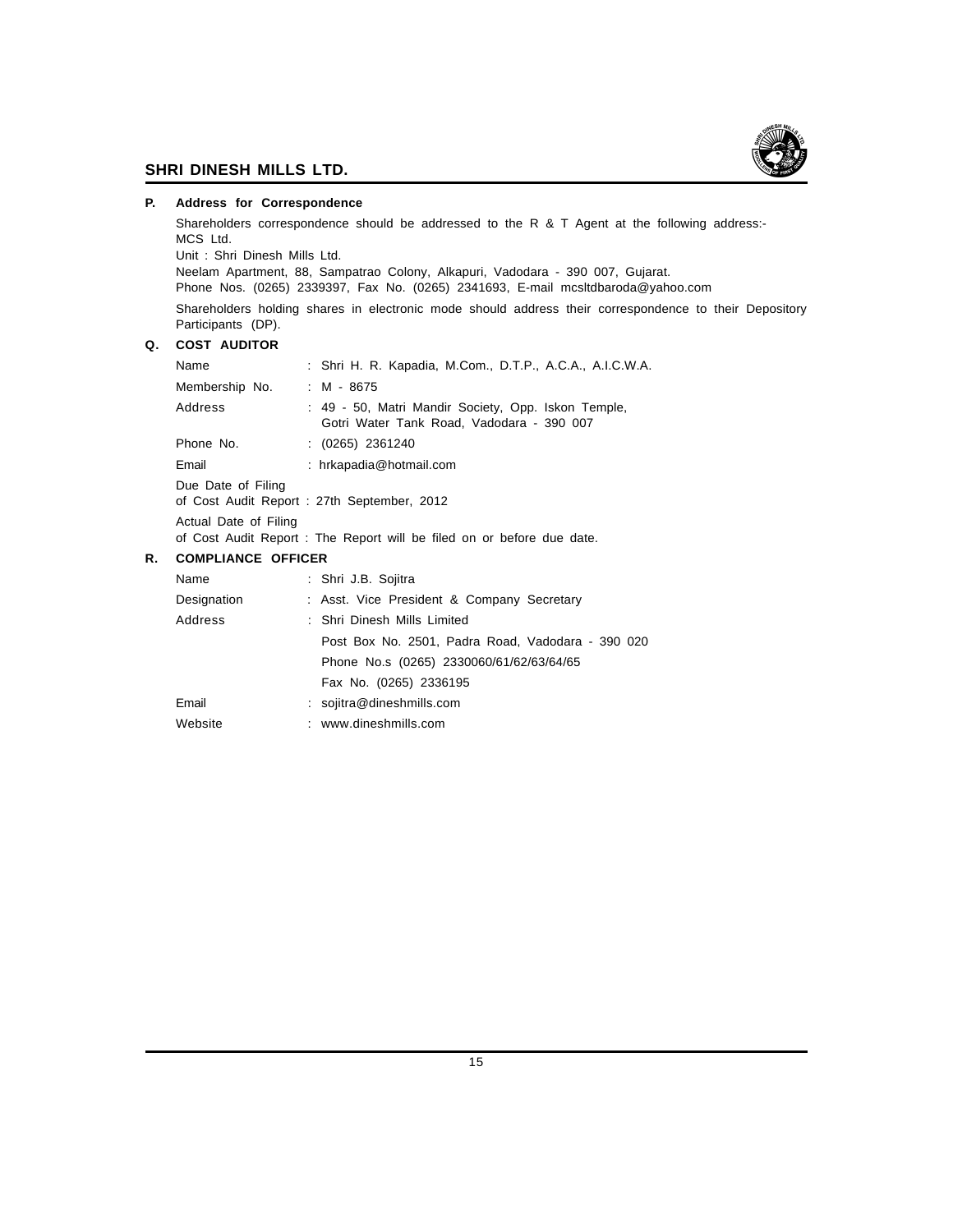

# **ANNEXURE: D AUDITORS' CERTIFICATE**

**To, Shri Dinesh Mills Limited, Padra Road, Vadodara - 390020.**

We have examined the compliance of corporate governance for the year ended on 31.03.2012 as stipulated in clause 49 of the listing agreement of the said company with stock exchanges.

The compliance of conditions of corporate governance is the responsibility of the management. Our examination was carried out in accordance with the Guidance Note on Certification of Corporate Governance (as stipulated in clause 49 of the listing agreement), issued by the Chartered Accountants of India and was limited to procedures and implementation thereof, adopted by the company for ensuring the compliance of the conditions of the corporate governance. It is neither an audit nor an expression of opinion on the financial statements of the company.

In our opinion and to the best of our information and according to the explanations given to us, we certify that the company has complied with the conditions of corporate governance as stipulated in the above mentioned listing agreement.

On the basis of our verification and as certified by Compliance Officer (Company Secretary), we have to state that no investor grievances were remaining unattended/pending for more than thirty days.

We further state that such compliance is neither an assurance as to the future viability of the company nor the efficiency or effectiveness with which the management has conducted the affairs of the company.

> For and on behalf of **Dhirubhai Shah & Co.** Chartered Accountants

Place : Vadodara Partner Partner Partner Partner Partner Partner Partner Partner Partner Partner Partner Partner

**Kaushik D. Shah** Date : 12.06.2012 Membership No.016502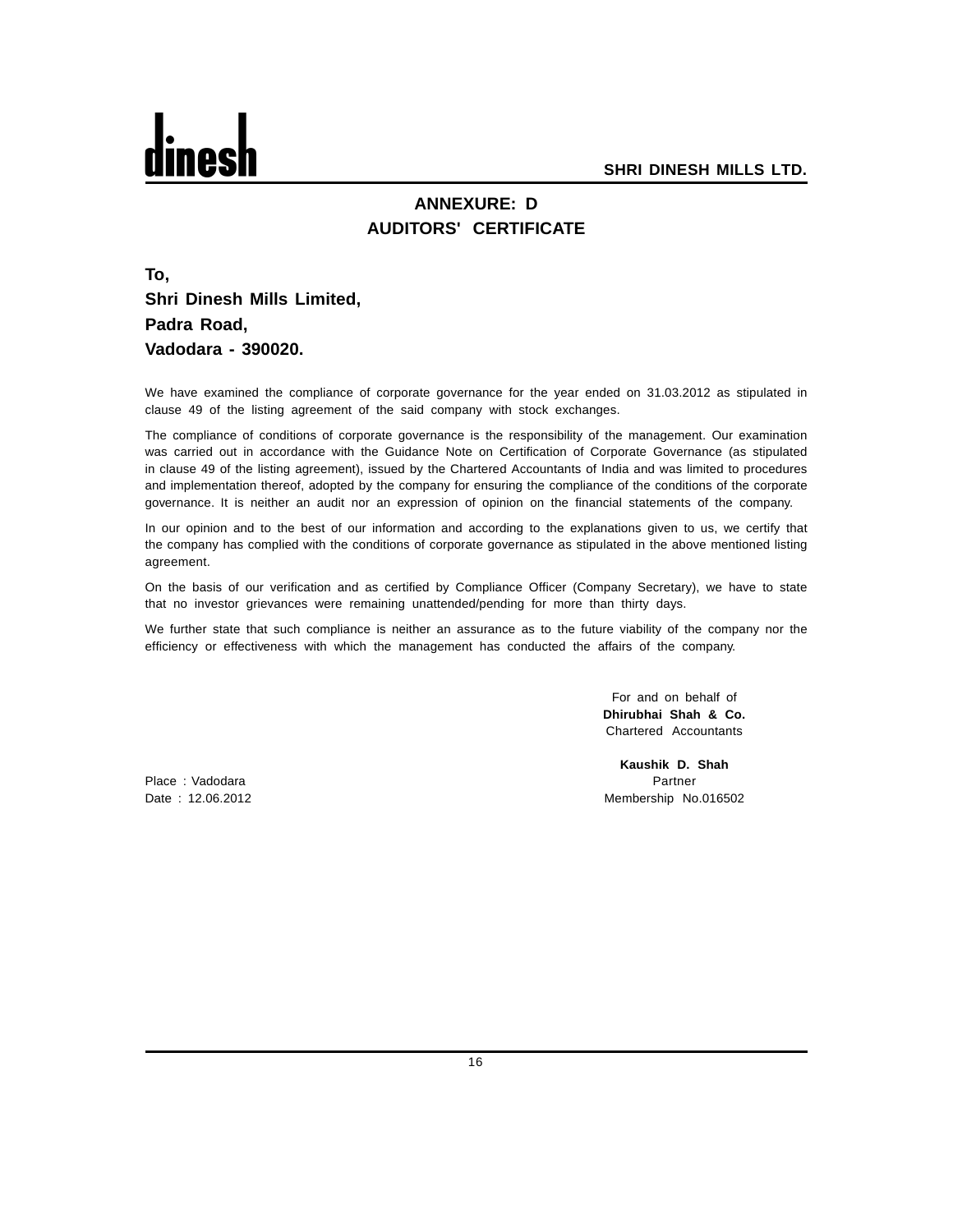

## **REPORT OF THE AUDITOR TO THE MEMBERS**

- 1. We have audited the attached Balance Sheet of Shri Dinesh Mills Limited as at 31st March, 2012 and the related Profit and Loss Account and Cash Flow Statement for the year ended on that date annexed thereto, which we have signed under reference to this report. These financial statements are the responsibility of the Company's Management. Our responsibility is to express an opinion on these financial statements based on our audit.
- 2. We conducted our audit in accordance with the auditing standards generally accepted in India. Those Standards require that we plan and perform the audit to obtain reasonable assurance about whether the financial statements are free of material misstatement. An audit includes examining, on a test basis, evidence supporting the amounts and disclosures in the financial statements. An audit also includes assessing the accounting principles used and significant estimates made by Management, as well as evaluating the overall financial statement presentation. We believe that our audit provides a reasonable basis for our opinion.
- 3. As required by the Companies (Auditor's Report) Order, 2003, as amended by the Companies (Auditor's Report) (Amendment) Order, 2004 (together the "Order"), issued by the Central Government of India in terms of sub-section (4A) of Section 227 of 'The Companies Act, 1956' of India (the 'Act') and on the basis of such checks of the books and records of the Company as we considered appropriate and according to the information and explanations given to us, we give in the Annexure a statement on the matters specified in paragraphs 4 and 5 of the Order.
- 4. Further to our comments in the Annexure referred to in paragraph 3 above, we report that:
	- (a) We have obtained all the information and explanations which, to the best of our knowledge and belief, were necessary for the purposes of our audit;
	- (b) In our opinion, proper books of account as required by law have been kept by the Company so far as appears from our examination of those books;
	- (c) The Balance Sheet, Profit and Loss Account and Cash Flow Statement dealt with by this report are in agreement with the books of account;
	- (d) In our opinion, the Balance Sheet, Profit and Loss Account and Cash Flow Statement dealt with by this report comply with the accounting standards referred to in sub-section (3C) of Section 211 of the Act;
	- (e) On the basis of written representations received from the directors, as on 31st March, 2012 and taken on record by the Board of Directors, none of the directors is disqualified as on 31st March, 2012 from being appointed as a director in terms of clause (g) of sub-section (1) of Section 274 of the Act;
	- (f) In our opinion and to the best of our information and according to the explanations given to us, the said financial statements together with the notes thereon and attached thereto give, in the prescribed manner, the information required by the Act, and give a true and fair view in conformity with the accounting principles generally accepted in India:
	- (i) in the case of the Balance Sheet, of the state of affairs of the company as at 31st March, 2012;
	- (ii) in the case of the Profit and Loss Account, of the profit for the year ended on that date; and
	- (iii) in the case of the Cash Flow Statement, of the cash flows for the year ended on that date.

For and on behalf of **Dhirubhai Shah & Co.** Chartered Accountants

**Kaushik D. Shah** Vadodara Partner June 12, 2012 Membership No.016502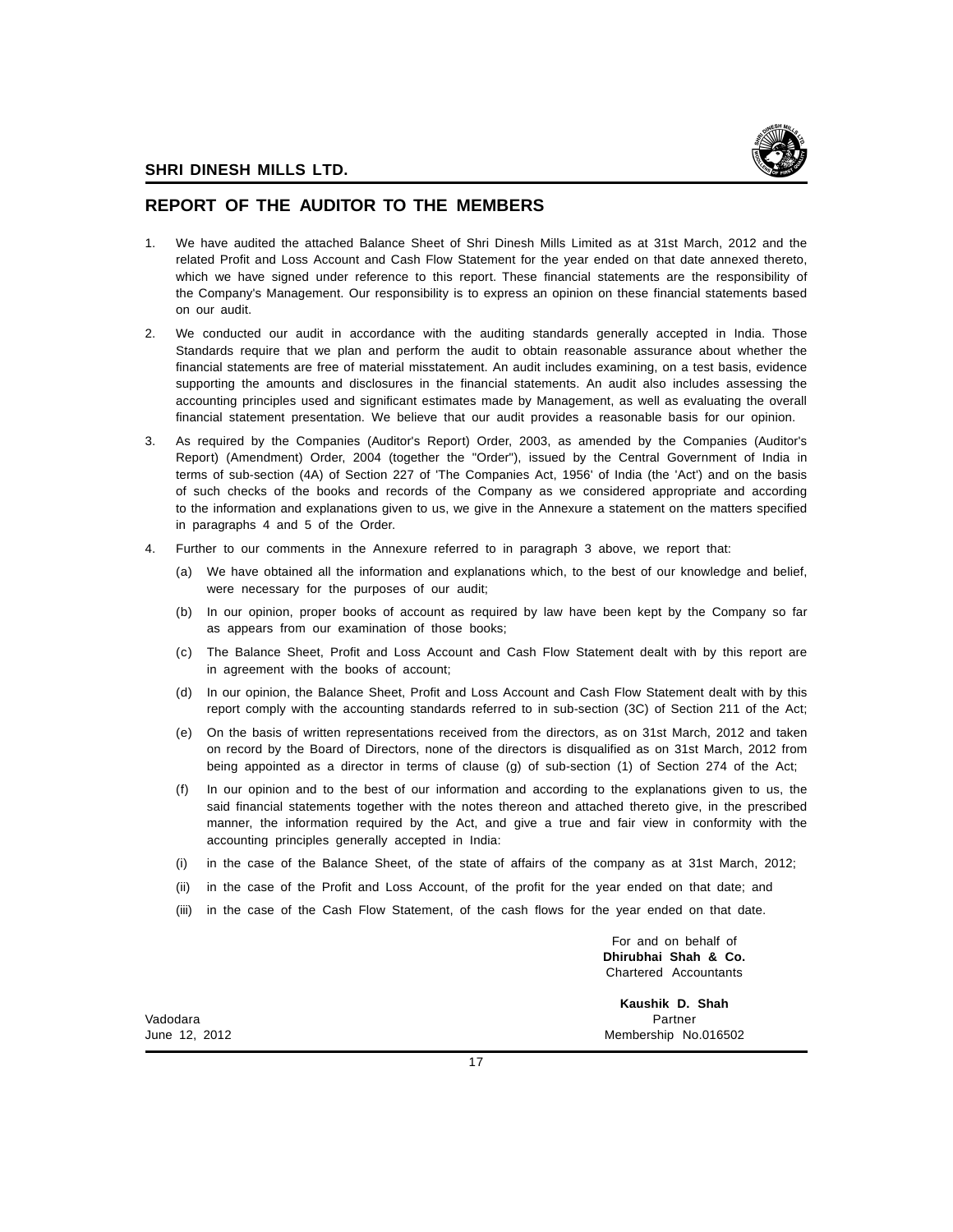## **Annexure to Auditors' Report**

Referred to in paragraph 3 of the Auditors' Report of even date to the members of Shri Dinesh Mills Limited on the financial statements for the year ended 31st March, 2012.

- i. (a) The Company is maintaining proper records showing full particulars, including quantitative details and situation, of fixed assets.
	- (b) The fixed assets are physically verified by the Management according to a phased programme designed to cover all the items over a period of 3 years which, in our opinion, is reasonable having regard to the size of the Company and the nature of its assets. Pursuant to the programme, a portion of the fixed assets has been physically verified by the Management during the year and no material discrepancies between the book records and the physical inventory have been noticed.
	- (c) In our opinion and according to the information and explanations given to us, a substantial part of fixed assets has not been disposed off by the Company during the year.
- ii. (a) The inventory has been physically verified by the Management during the year. In our opinion, the frequency of verification is reasonable.
	- (b) In our opinion, the procedures of physical verification of inventory followed by the Management are reasonable and adequate in relation to the size of the Company and the nature of its business.
	- (c) On the basis of our examination of the inventory records, in our opinion, the Company is maintaining proper records of inventory. The discrepancies noticed on physical verification of inventory as compared to book records were not material.
- iii. (a) The Company has not granted any loans, secured or unsecured, to companies, firms or other parties covered in the register maintained under Section 301 of the Act.
	- (b) The Company has taken unsecured loans, from nine parties covered in the register maintained under Section 301 of the Act. The maximum amount involved during the year was Rs. 593.24 Lacs and the yearend balance of such loans aggregates to Rs. 424.60 Lacs. The Company has not taken any loan, secured or unsecured, from the companies and firms covered in the register maintained under Section 301 of the Companies Act, 1956.
	- (c) In our opinion, the rate of interest and other terms and conditions of such loans are not prima facie prejudicial to the interest of the Company.
	- (d) In respect of the aforesaid loans, the Company is regular in repaying the principal amounts as stipulated and is also regular in payment of interest.
- iv. In our opinion and according to the information and explanations given to us, there is an adequate internal control system commensurate with the size of the Company and the nature of its business for the purchase of inventory, fixed assets and for the sale of goods and services. Further, on the basis of our examination of the books and records of the Company, and according to the information and explanations given to us, we have neither come across nor have been informed of any continuing failure to correct major weaknesses in the aforesaid internal control system.
- v. According to the information and explanations given to us, there have been no contracts or arrangements referred to in Section 301 of the Act during the year to be entered in the register required to be maintained under that Section. Accordingly, the question of commenting on transactions made in pursuance of such contracts or arrangements does not arise.
- vi. In our opinion and according to the information and explanations given to us, the Company has complied with the provisions of Sections 58A and 58AA or any other relevant provisions of the Act and the Companies (Acceptance of Deposits) Rules, 1975 with regard to the deposits accepted from the public. According to the information and explanations given to us, no Order has been passed by the Company Law Board or National Company Law Tribunal or Reserve Bank of India or any Court or any other Tribunal on the Company in respect of the aforesaid deposits.
- vii. In our opinion, the Company has an internal audit system commensurate with its size and nature of its business.
- We have broadly reviewed the books of account maintained by the Company in respect of products where, pursuant to the rules prescribed by the Central Government under Section 209(1)(d) of the Act for maintenance of cost records, and are of the opinion that, prima facie, the prescribed accounts and records have been made and maintained. We have not, however, made a detailed examination of the records with a view to determine whether they are accurate or complete.
- ix. (a) According to the information and explanations given to us and the records of the Company examined by us, in our opinion, the Company is regular in depositing the undisputed statutory dues including provident fund, investor education and protection fund, employees' state insurance, income-tax, sales-tax, wealth tax, service tax, customs duty, excise duty, cess and other material statutory dues as applicable with the appropriate authorities.
	- (b) According to the information and explanations given to us and the records of the Company examined by us, the particulars of dues of excise duty and income tax as at 31st March, 2012 which have not been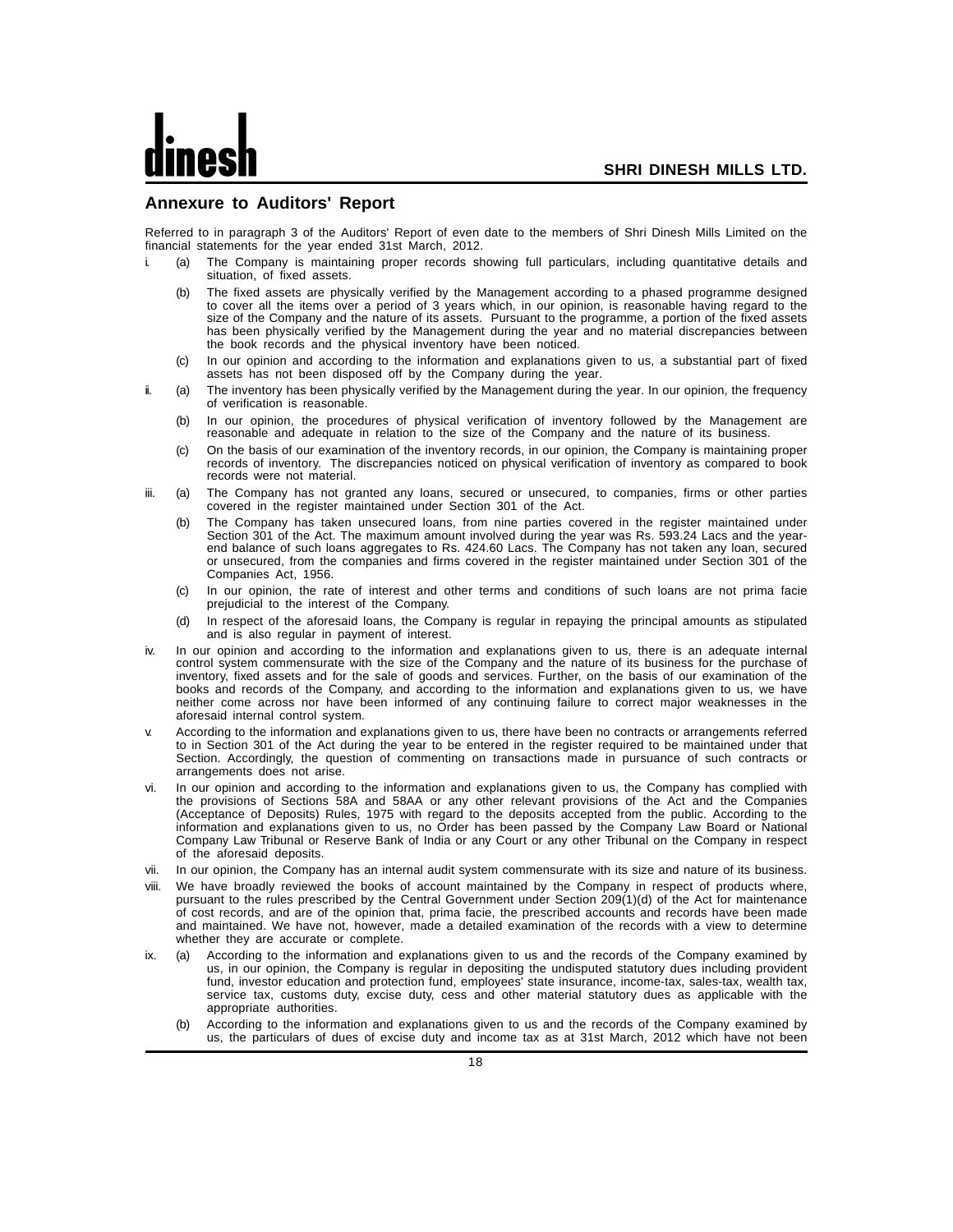

| The dividend of a dispute are as follows. |                                                       |                           |             |                                                                 |
|-------------------------------------------|-------------------------------------------------------|---------------------------|-------------|-----------------------------------------------------------------|
| Name of the Statute                       | Nature of Dues                                        | Amount *<br>(Rs. in Lacs) | Period      | Forum where dispute<br>is pending                               |
| Income Tax<br>Act. 1961                   | Disallowances Under<br><b>Business Income</b>         | 1.60                      | A.Y.2007-08 | Income Tax Appellate<br>Tribunal, Ahmedabad.                    |
|                                           | <b>Disallowances Under</b><br><b>Business Income</b>  | 127.38                    | A.Y.2009-10 | Commissioner of<br>Income Tax (Appeals)                         |
| The Central<br>Excise Act, 1944           | Disallowed Modvat<br>credit taken on<br>capital goods | 4.94                      | 1998-99     | Joint-Commissioner of<br>Central Excise, Surat-II               |
|                                           | Excise duty on<br>blended yarn                        | 2.73                      | 1998-99     | Dy. Commissioner of<br>Central Excise and<br>Custom, Ankleshwar |
|                                           | Excise duty on<br>Polyester Tops                      | 150.50                    | 2004-08     | Commissioner of<br>Central Excise, Surat                        |
|                                           | Excise duty on<br>Polyester Tops                      | 2.47                      | 2008-09     | Dy. Commissioner of<br>Central Excise and<br>Custom, Ankleshwar |
|                                           | Excise duty on<br>Polyester Tops                      | 3.30                      | 2009-10     | Dy. Commissioner of<br>Central Excise and<br>Custom, Ankleshwar |
|                                           | Disallowance of Cenvat<br>Credit                      | 0.50                      | 2005-2011   | Asst. Commissioner of<br>Central Excise &<br>Custom, Baroda     |

deposited on account of a dispute are as follows:

\* Net of amount deposited

There were no disputed amounts due towards sales tax, wealth tax, service tax, custom duty & cess.

x. The Company has no accumulated losses as at 31st March, 2012 and it has not incurred any cash losses in the current and immediately preceding financial year.

- xi. According to the records of the Company examined by us and the information and explanation given to us, the Company has not defaulted in repayment of dues to any financial institution or bank or debenture holders as at the balance sheet date.
- xii. The Company has not granted any loans and advances on the basis of security by way of pledge of shares, debentures and other securities.
- xiii. The provisions of any special statute applicable to chit fund / nidhi / mutual benefit fund/ societies are not applicable to the Company.
- xiv. In our opinion, the Company is not a dealer or trader in shares, securities, debentures and other investments. xv. In our opinion and according to the information and explanations given to us, the Company has not given any guarantee for loans taken by others from banks or financial institutions during the year.
- xvi. In our opinion and according to the information and explanations given to us by the management, term loans are applied for the purpose for which the loans were obtained.
- xvii. On the basis of an overall examination of the balance sheet of the Company, in our opinion and according to the information and explanations given to us, there are no funds raised on a short-term basis which have been used for long-term investment.
- xviii. The Company has not made any preferential allotment of shares to parties and companies covered in the register maintained under Section 301 of the Act during the year.
- xix. The Company has not issued any debenture during the year.
- xx. The Company has not raised any money by public issues during the year.
- xxi. During the course of our examination of the books and records of the Company, carried out in accordance with the generally accepted auditing practices in India, and according to the information and explanations given to us, we have neither come across any instance of fraud on or by the Company, noticed or reported during the year, nor have we been informed of such case by the Management.
- xxii. The other clauses, (iii)(b), (iii)(c), (iii)(d), (v)(b) of paragraph 4 of the Companies (Auditor's Report) Order 2003, as amended by the Companies (Auditor's Report) (Amendment) Order, 2004,are not applicable in the case of the Company for the year, since in our opinion there is no matter which arises to be reported in the aforesaid Order.

|                           | For and on behalf of<br>Dhirubhai Shah & Co.<br>Chartered Accountants |
|---------------------------|-----------------------------------------------------------------------|
| Vadodara<br>June 12, 2012 | Kaushik D. Shah<br>Partner<br>Membership No.016502                    |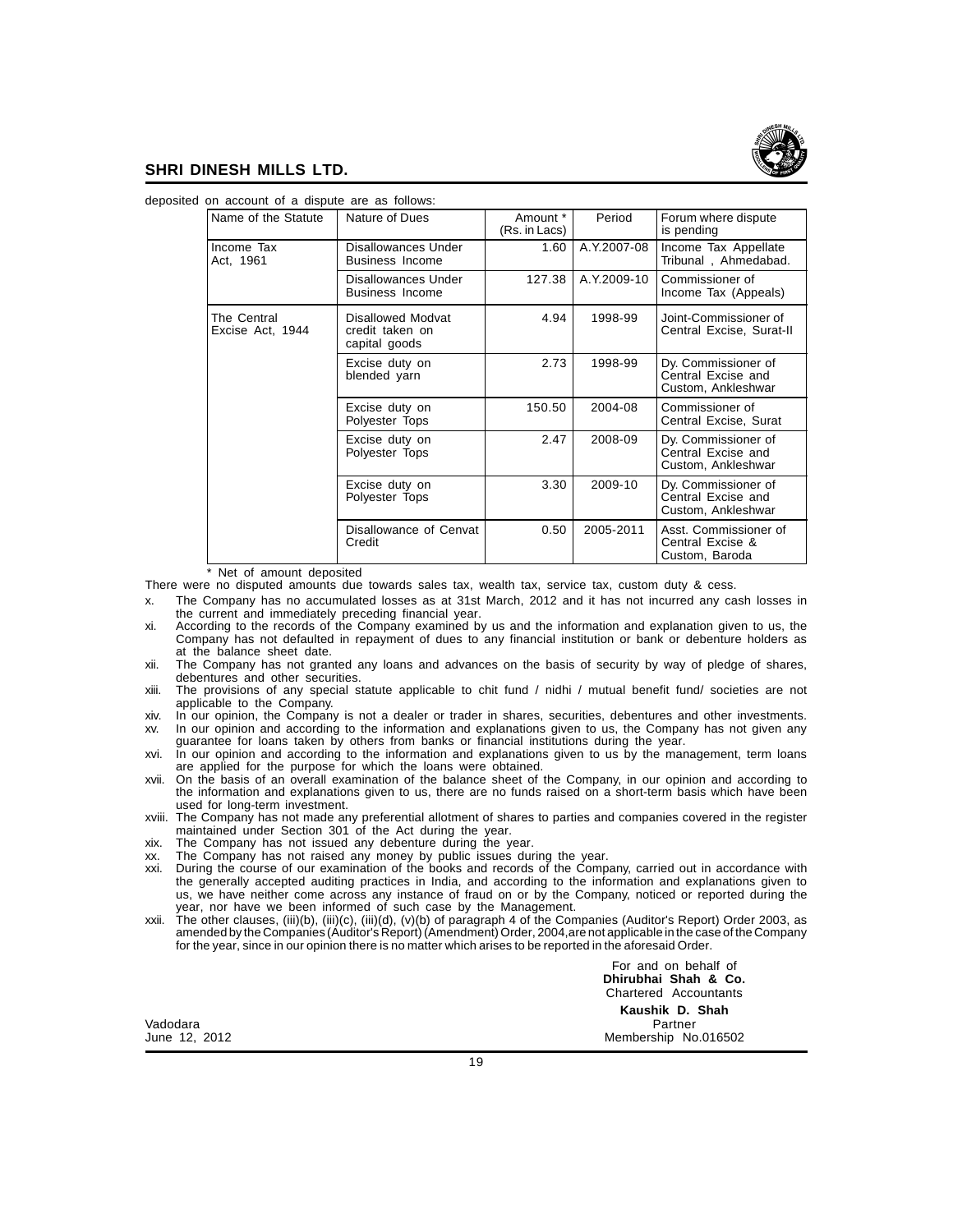# $\frac{1}{\text{times}}$  $\mathbf h$

## **SHRI DINESH MILLS LTD.**

## **BALANCE SHEET AS AT 31ST MARCH, 2012**

|              | <b>Particulars</b>                                               | Note No.                                      | As at 31st<br>March, 2012               | (Rs. In lacs)<br>As at 31st<br>March, 2011 |  |  |
|--------------|------------------------------------------------------------------|-----------------------------------------------|-----------------------------------------|--------------------------------------------|--|--|
| ı.           | <b>EQUITY AND LIABILITIES</b>                                    |                                               |                                         |                                            |  |  |
| 1            | Shareholders' funds<br>Share Capital                             | 1                                             | 527.75                                  | 527.75                                     |  |  |
|              | Reserves and Surplus                                             | $\overline{2}$                                | 9,075.64                                | 8,697.55                                   |  |  |
| $\mathbf{2}$ | <b>Non-Current Liabilities</b>                                   |                                               |                                         |                                            |  |  |
|              | Long- term borrowings                                            | 3                                             | 2,802.85                                | 2,649.57                                   |  |  |
|              | Deferred tax Liabilities (Net)                                   | 4<br>5                                        | 783.10<br>517.45                        | 662.40<br>489.64                           |  |  |
|              | Other Long Term Liabilities<br>Long Term Provisions              | 6                                             | 353.50                                  | 330.02                                     |  |  |
| 3            | <b>Current Liabilities</b>                                       |                                               |                                         |                                            |  |  |
|              | Short term borrowings                                            | $\overline{7}$                                | 394.98                                  | 463.14                                     |  |  |
|              | Trade Payables                                                   | 8                                             | 249.60                                  | 257.30                                     |  |  |
|              | Other Current Liabilities                                        | 9                                             | 1,285.54                                | 1,252.29                                   |  |  |
|              | Short Term Provisions                                            | 10                                            | 214.43                                  | 147.98                                     |  |  |
|              | <b>TOTAL</b>                                                     |                                               | 16,204.84                               | 15,477.64                                  |  |  |
| Ш.           | <b>ASSETS</b>                                                    |                                               |                                         |                                            |  |  |
| 1            | <b>Non-Current Assets</b>                                        |                                               |                                         |                                            |  |  |
|              | Fixed assets                                                     | 11                                            |                                         |                                            |  |  |
|              | Tangible assets<br>(i)                                           |                                               | 7,010.60<br>48.62                       | 5,610.43                                   |  |  |
|              | (ii) Capital work-in-progress<br>Non-current investments         | $12 \overline{ }$                             | 2,159.53                                | 4.87<br>3,599.88                           |  |  |
|              | Long term loans and advances                                     | 13                                            | 127.21                                  | 120.87                                     |  |  |
| $\mathbf{2}$ | <b>Current assets</b>                                            |                                               |                                         |                                            |  |  |
|              | Inventories                                                      | 14                                            | 3,981.50                                | 3,129.41                                   |  |  |
|              | Trade Receivables                                                | 15                                            | 1,154.93                                | 974.95                                     |  |  |
|              | Cash and Bank balances                                           | 16                                            | 1,379.15                                | 1,770.73                                   |  |  |
|              | Short Term Loans and Advances                                    | 17                                            | 238.47                                  | 138.43                                     |  |  |
|              | <b>Other Current Assets</b>                                      | 18                                            | 104.83                                  | 128.07                                     |  |  |
|              | <b>TOTAL</b>                                                     |                                               | 16,204.84                               | 15,477.64                                  |  |  |
|              | The Notes form an integral part<br>of these financial statements | 1 to 32                                       |                                         |                                            |  |  |
|              | As per our Report of even date                                   | For and on behalf of the Board of Directors   |                                         |                                            |  |  |
|              | For Dhirubhai Shah & Co.,                                        | N. U. Patel                                   | B. U. Patel                             |                                            |  |  |
|              | <b>Chartered Accountants</b>                                     | Managing Director                             | Chairman & Managing Director            |                                            |  |  |
|              | Kaushik D. Shah<br>Partner                                       | J. B. Sojitra<br>Company Secretary & Director | B. B. Patel<br>Vice President (Finance) |                                            |  |  |
|              | Membership No.: 016502<br>Vadodara, June 12, 2012                | Vadodara, June 12, 2012                       |                                         |                                            |  |  |
|              |                                                                  |                                               |                                         |                                            |  |  |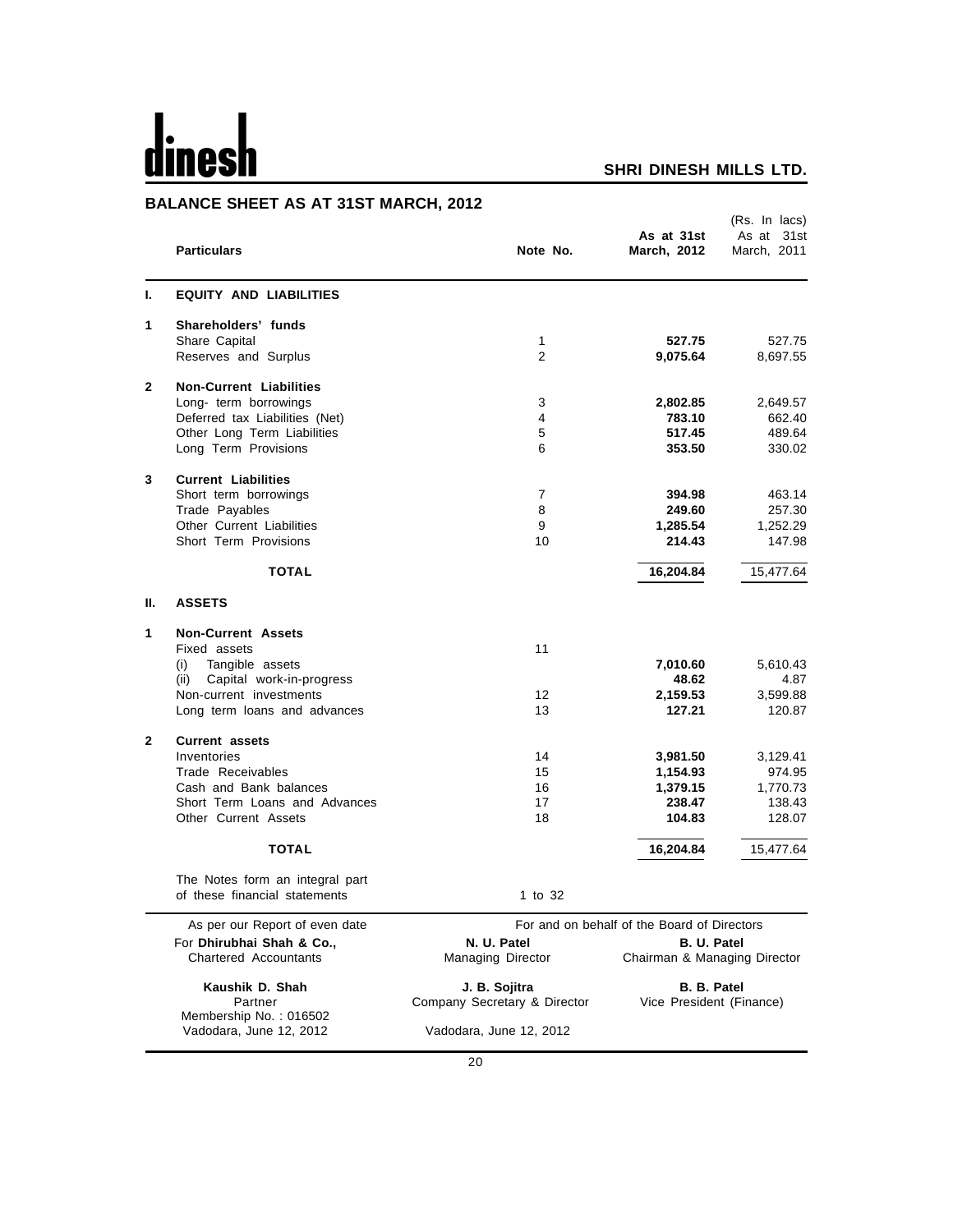

|     | <b>Particulars</b>                                               | Note No.                                                | Year ended<br>31st March, 2012              | (Rs. In lacs)<br>Year ended<br>31st March, 2011 |
|-----|------------------------------------------------------------------|---------------------------------------------------------|---------------------------------------------|-------------------------------------------------|
| ı.  | Revenue from Operations                                          | 19                                                      | 8,648.87                                    | 8,252.28                                        |
| Н.  | Other Income                                                     | 20                                                      | 368.63                                      | 266.08                                          |
| Ш.  | Total Revenue (I + II)                                           |                                                         | 9,017.50                                    | 8,518.36                                        |
| IV. | Expenses:                                                        |                                                         |                                             |                                                 |
|     | Cost of Materials Consumed                                       | 21                                                      | 2,939.42                                    | 2,286.47                                        |
|     | Purchases of Stock-in-Trade                                      | 21                                                      | 3.10                                        | 0.70                                            |
|     | Changes in Inventories of finished goods,                        |                                                         |                                             |                                                 |
|     | work-in-progress and Stock-in-Trade                              | 22                                                      | (619.19)                                    | 63.11                                           |
|     | Employee Benefits Expense                                        | 23                                                      | 2,261.39                                    | 1,998.40                                        |
|     | Finance Costs                                                    | 24                                                      | 355.49                                      | 313.56                                          |
|     | Depreciation and Amortization Expense                            | 11                                                      | 849.85                                      | 747.69                                          |
|     | Other Expenses                                                   | 25                                                      | 2,499.95                                    | 2,041.99                                        |
|     | <b>Total Expenses</b>                                            |                                                         | 8,290.01                                    | 7,451.92                                        |
| V.  | Profit before exceptional items and tax (III-IV)                 |                                                         | 727.49                                      | 1,066.44                                        |
| VI. | <b>Exceptional items</b>                                         |                                                         |                                             | 31.81                                           |
|     | VII. Profit before tax (V- VI)                                   |                                                         | 727.49                                      | 1,098.25                                        |
|     | VIII. Tax expense:                                               |                                                         |                                             |                                                 |
|     | (1)<br>Current tax<br>(2)<br>Deferred tax                        |                                                         | 106.05<br>120.70                            | 411.70<br>(94.01)                               |
|     |                                                                  |                                                         |                                             |                                                 |
| IX. | Profit for the year (VII-VIII)                                   |                                                         | 500.74                                      | 780.56                                          |
| Х.  | Earnings per equity share of Rs. 10 each                         | 27                                                      |                                             |                                                 |
|     | <b>Basic</b><br>(1)<br><b>Diluted</b><br>(2)                     |                                                         | 9.49<br>9.49                                | 14.79<br>14.79                                  |
|     | The notes form an integral part of<br>these financial statements | 1 to 32                                                 |                                             |                                                 |
|     | As per our Report of even date                                   |                                                         | For and on behalf of the Board of Directors |                                                 |
|     | For Dhirubhai Shah & Co.,<br><b>Chartered Accountants</b>        | N. U. Patel<br>Managing Director                        |                                             | B. U. Patel<br>Chairman & Managing Director     |
|     |                                                                  |                                                         |                                             |                                                 |
|     | Kaushik D. Shah                                                  | J. B. Sojitra                                           |                                             | <b>B. B. Patel</b>                              |
|     | Partner<br>Membership No.: 016502<br>Vadodara, June 12, 2012     | Company Secretary & Director<br>Vadodara, June 12, 2012 |                                             | Vice President (Finance)                        |
|     |                                                                  | 21                                                      |                                             |                                                 |

## **STATEMENT OF PROFIT AND LOSS FOR THE YEAR ENDED 31ST MARCH, 2012**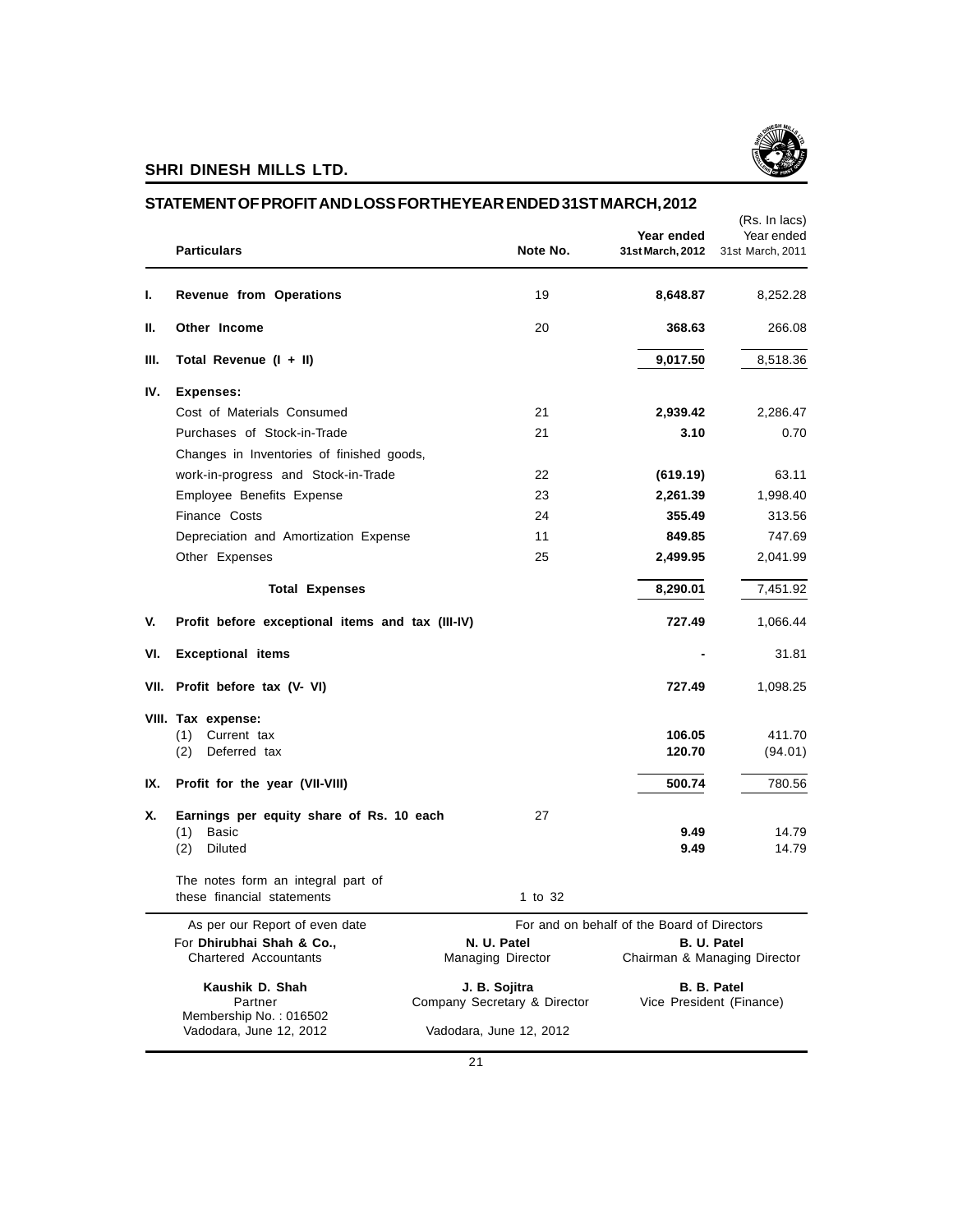$\overline{\phantom{0}}$ 

## **SHRI DINESH MILLS LTD.**

|       | <b>Particulars</b>                              | 2011-12             | (Rs. In lacs)<br>2010-11 |
|-------|-------------------------------------------------|---------------------|--------------------------|
| А.    | Cash flow from operating Activity               |                     |                          |
|       | Net Profit Before Tax<br>Adjustments For:       | 727.50              | 1096.35                  |
|       | Depreciation                                    | 849.84              | 747.69                   |
|       | Interest paid                                   | 355.49              | 313.56                   |
|       | Provision for Doubtful Debts                    |                     | 2.96                     |
|       | Loss on sales of assets                         | 0.09                | (0.26)                   |
|       | Dividend Income                                 | (86.38)             | (102.33)                 |
|       | Interest received on deposits                   | (102.83)            | (80.46)                  |
|       | LTCG on redemption of FMP                       | (123.40)            | (35.96)                  |
|       |                                                 | 892.81              | 845.20                   |
|       | Operation profit before working capital changes | 1,620.31            | 1,941.55                 |
|       | Adjustment For:                                 |                     |                          |
|       | Inventories                                     | (852.10)            | (412.16)                 |
|       | Trade Receivable & Other Receivables            | (180.48)            | (12.83)                  |
|       | Trade Payables & Other liabilities              | 133.56              | 181.70                   |
|       |                                                 | (899.02)            | (243.29)                 |
|       | Taxes Paid                                      | (211.64)            | (445.89)                 |
|       |                                                 | (1110.66)           | (689.18)                 |
|       | Cash Generated from Operations                  | 509.65              | 1,252.37                 |
| В.    | Cash Flow from Investment Activities            |                     |                          |
|       | Purchase of Fixed Assets                        | (2293.80)           | (234.29)                 |
|       | Subsidy Received                                |                     | 110.95                   |
|       | (Purchase)/ Redemption of Investment            | 1598.40             | 150.10                   |
|       | Investment in Subsidiary                        | (34.65)             | (173.34)                 |
|       | Dividend Income                                 | 86.38               | 102.33                   |
|       | Interest received                               | 125.77              | 61.75                    |
|       | Net Cash Flow from Investment Activity          | (517.90)            | 17.50                    |
|       |                                                 | (8.25)              | 1269.87                  |
| C.    | Cash Flow from Financial Activities:            |                     |                          |
|       | Proceeds from Borrowings                        | 85.09               | (743.38)                 |
|       | Dividend paid<br>Corporate Tax Paid             | (104.62)            | (155.56)                 |
|       | Interest Paid                                   | (17.12)<br>(346.67) | (26.30)<br>(315.37)      |
|       | Net Cash Flow from Financial Activities         | (383.32)            | (1,240.61)               |
|       | <b>Total of Cash Flow</b>                       |                     |                          |
|       |                                                 | (391.57)            | 29.26                    |
|       | Opening Cash & Cash equivalent                  | 1.770.74            | 1741.48                  |
| Note: | Closing Cash & Cash equivalent                  | 1,379.17            | 1770.74                  |

## **CASH FLOW STATEMENT FOR THE YEAR ENDED 31ST MARCH, 2012**

1 The cashflow statement has been prepared in accordance with the requirement of AS -3 " Cash flow statement" issued by the Institute of Chartered Accountants of India

2 Previous year's figures have been regrouped wherever necessary to confirm this year's classification.

| As per our Report of even date    | For and on behalf of the Board of Directors |                              |  |
|-----------------------------------|---------------------------------------------|------------------------------|--|
| For Dhirubhai Shah & Co.,         | N. U. Patel                                 | B. U. Patel                  |  |
| <b>Chartered Accountants</b>      | Managing Director                           | Chairman & Managing Director |  |
| Kaushik D. Shah                   | J. B. Sojitra                               | B. B. Patel                  |  |
| Partner<br>Membership No.: 016502 | Company Secretary & Director                | Vice President (Finance)     |  |
| Vadodara, June 12, 2012           | Vadodara, June 12, 2012                     |                              |  |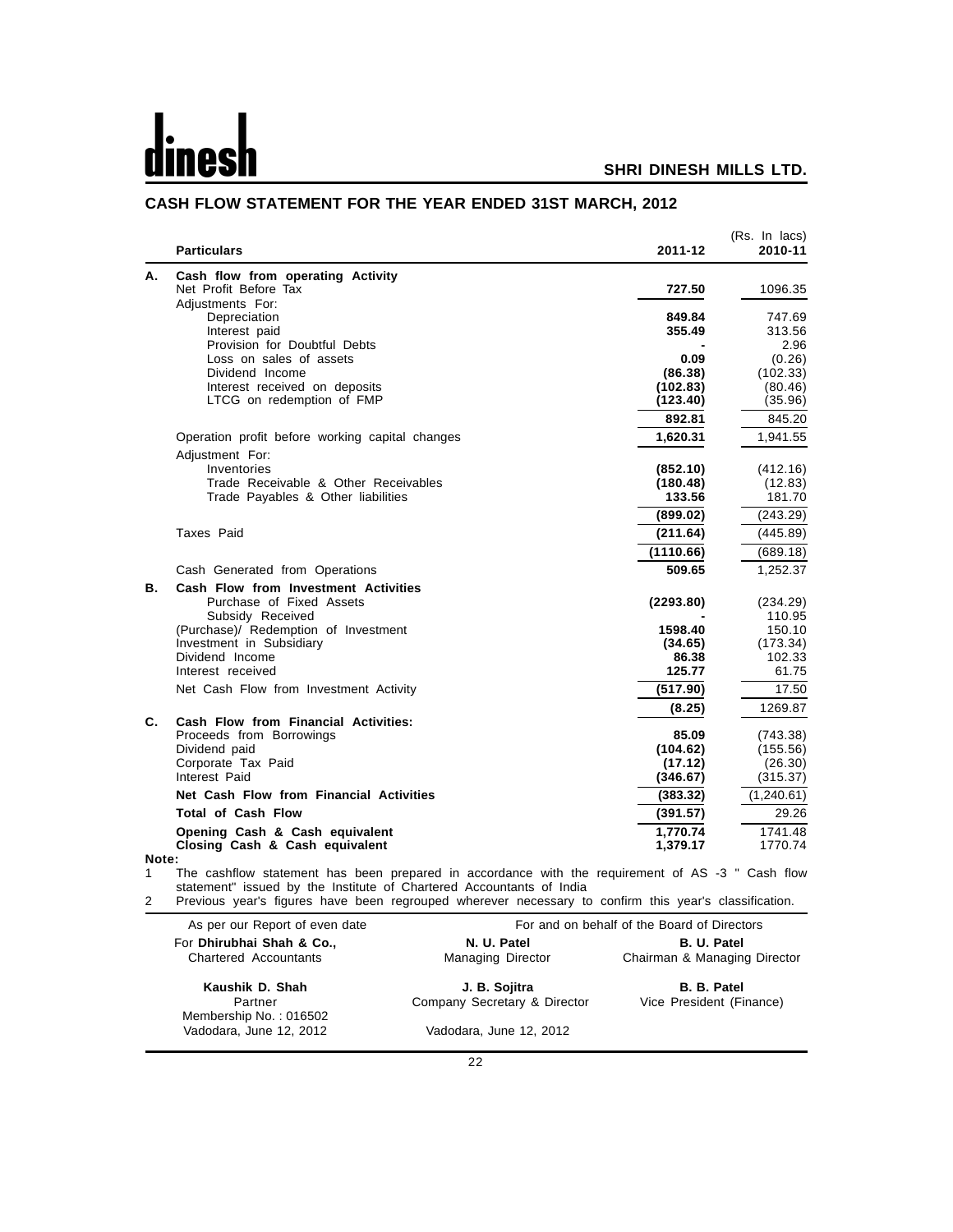

### **NOTES TO THE FINANCIAL STATEMENTS**

| <b>Particulars</b>                                                                      | As at 31st<br><b>March 2012</b> | (Rs. In lacs)<br>As at 31st<br>March 2011 |
|-----------------------------------------------------------------------------------------|---------------------------------|-------------------------------------------|
| <b>NOTE:1 SHARE CAPITAL</b>                                                             |                                 |                                           |
| Authorised                                                                              |                                 |                                           |
| Equity Shares of Rs 10/- each<br>9.500.000<br>unclassified Shares of Rs. 100/-<br>50000 | 950.00<br>50.00                 | 950.00<br>50.00                           |
| Issued, Subscribed & Paid up                                                            | 1,000.00                        | 1,000.00                                  |
| 5,277,500 Equity Shares of Rs 10/- each fully paid                                      | 527.75                          | 527.75                                    |
| Total                                                                                   | 527.75                          | 527.75                                    |
| 1.1 The reconciliation of the number of shares oustanding:                              |                                 |                                           |

The Company has not issued or bought back any equity or preference shares during the year.

1.2 The details of Shareholders holding more than 5% shares:

| Name of the Shareholder | As at 31st March, 2012 |         | As at 31st March, 2011 |         |
|-------------------------|------------------------|---------|------------------------|---------|
|                         | No. of                 | % of    | No. of                 | $%$ of  |
|                         | Shares held            | Holding | Shares held            | Holding |
| Shri U.M.Patel          | 531.655                | 10.07   | 531.655                | 10.07   |
| Shri B.U.Patel          | 491.710                | 9.32    | 491.710                | 9.32    |
| Shri N.U.Patel          | 643.998                | 12.20   | 643.998                | 12.20   |

1.3 30,780 Equity shares alloted to Shareholders of Platewel Processes and Chemicals Limited as fully paid without payment being received in cash in terms of amalgamation scheme sanctioned by Gujarat High Court, as per order Dated 20th March, 1981.

1.5 The Company has only one class of equity shares having a par value of Rs.10 per share. Each Shareholder is eligible for one vote per share. The dividend proposed by the Board of Directors is subject to the approval of shareholders, except in case of interim dividend. In the event of liquidation, the equity shareholders are eligible to receive the remaining assets of the Company, after distribution of all preferential amounts, in proportion of their shareholding.

|    | <b>Particulars</b>                                              | As at 31st<br><b>March 2012</b> | (Rs. In lacs)<br>As at 31st<br>March 2011 |
|----|-----------------------------------------------------------------|---------------------------------|-------------------------------------------|
|    | <b>NOTE: 2 RESERVES &amp; SURPLUS</b>                           |                                 |                                           |
| a. | General Reserve<br>Opening Balance<br>(+) Current Year Transfer | 8,435.73<br>400.00              | 7,835.73<br>600.00                        |
| b. | Closing Balance<br><b>Surplus</b>                               | 8,835.73                        | 8.435.73                                  |
|    | Opening balance                                                 | 261.83                          | 203.94                                    |
|    | (+) Net Profit For the current year                             | 500.75                          | 780.55                                    |
|    | (-) Proposed Dividends                                          | 122.67                          | 122.67                                    |
|    | (-) Transfer to Reserves                                        | 400.00                          | 600.00                                    |
|    | Closing Balance                                                 | 239.91                          | 261.83                                    |
|    | Total                                                           | 9,075.64                        | 8,697.55                                  |

<sup>1.4 4,775,420</sup> Equity shares issued as Bonus Shares by way of capitalisation of Reserve and Share Premium Account.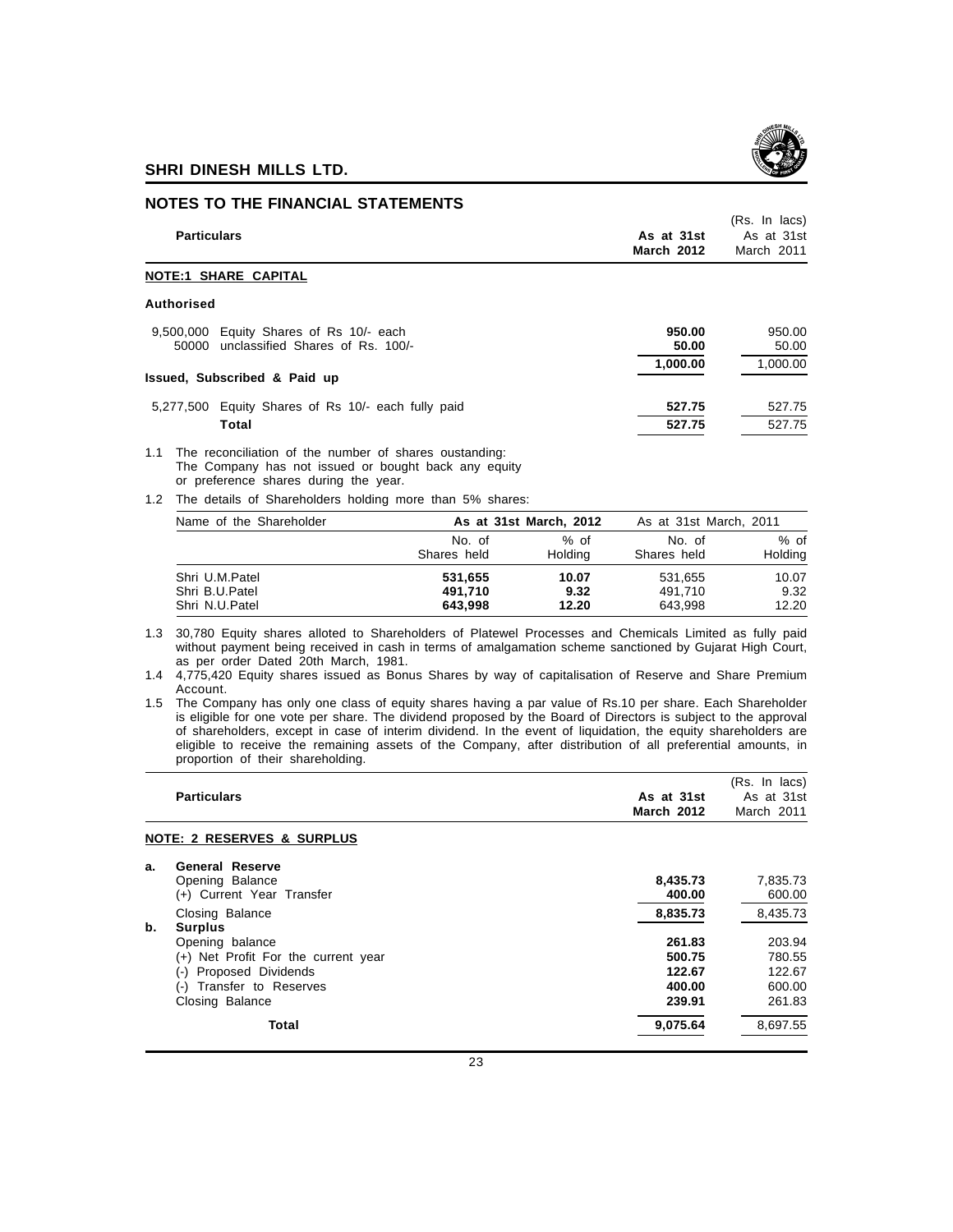# dinesh

## **SHRI DINESH MILLS LTD.**

### **NOTES TO THE FINANCIAL STATEMENTS**

| <b>Particulars</b>                                                                                                                          | As at 31st<br><b>March 2012</b> | (Rs. In lacs)<br>As at 31st<br>March 2011 |
|---------------------------------------------------------------------------------------------------------------------------------------------|---------------------------------|-------------------------------------------|
| <b>NOTE: 3 LONG TERM BORROWINGS</b>                                                                                                         |                                 |                                           |
| Term loans<br>Term loan under Technology Upgradtion Fund Scheme<br>is secured by way of hypothecation of machineries purchased therefrom.   | 2,679.02                        | 2,315.04                                  |
| Cash Credit<br>Cash credits from Banks, against hypothecation of Raw materials, Stores,<br>Spare parts, Finished goods and Work-in-porgress | (167.21)                        | (73.75)                                   |
| Deposits :                                                                                                                                  |                                 |                                           |
| From Directors & Shareholders<br>From Public                                                                                                | 226.69<br>64.35                 | 291.00<br>117.28                          |
| <b>Total</b>                                                                                                                                | 2,802.85                        | 2,649.57                                  |
|                                                                                                                                             |                                 |                                           |

### **3.1 TERMS OF REPAYMENT OF TERM LOANS**

|                            |             | Repayment schedule |                           |                     |                          |
|----------------------------|-------------|--------------------|---------------------------|---------------------|--------------------------|
| Name of Institutions       | Instruments | Frequency          | Number of<br>Installments | Rate of<br>Interest | First<br>installment due |
| Shri Dinesh Mills Limted   |             |                    |                           |                     |                          |
| Indian Overseas Bank - I   | Term Loan   | Quarterly          | 24                        | 12.75%              | $Oct-07$                 |
| Indian Overseas Bank - II  | Term Loan   | Quarterly          | 24                        | 12.75%              | Jul-09                   |
| Indian Overseas Bank - III | Term Loan   | Quarterly          | 24                        | 12.75%              | Aug-10                   |
| South Indian Bank - II     | Term Loan   | Quarterly          | 24                        | 12.00%              | $Jan-13$                 |
| South Indian Bank - III    | Term Loan   | Quarterly          | 24                        | 12.00%              | $Feb-13$                 |

### **NOTE: 4 DEFERRED TAX LIABILITY**

|                                                                                                                                                                               | As on                  | Charge / (Credit) | As on                  |
|-------------------------------------------------------------------------------------------------------------------------------------------------------------------------------|------------------------|-------------------|------------------------|
|                                                                                                                                                                               | 31.03.2011             | during the year   | 31.03.2012             |
| Deferred Tax Liablity on account of :<br>Depreciation<br>(1)                                                                                                                  | 736.32                 | 122.15            | 858.47                 |
| Deferred Tax Assets on account of :<br>Expenses allowable for tax purpose when paid (Octroi)<br>(1)<br>(11)<br>Unencashed leave (Leave + Director Leave)<br>(III)<br>Gratuity | 15.31<br>52.81<br>5.80 | 0.31<br>1.14      | 15.31<br>53.12<br>6.94 |
| Net Deferred tax Liabilities / Assets                                                                                                                                         | 73.92                  | 1.45              | 75.37                  |
|                                                                                                                                                                               | 662.40                 | 120.70            | 783.10                 |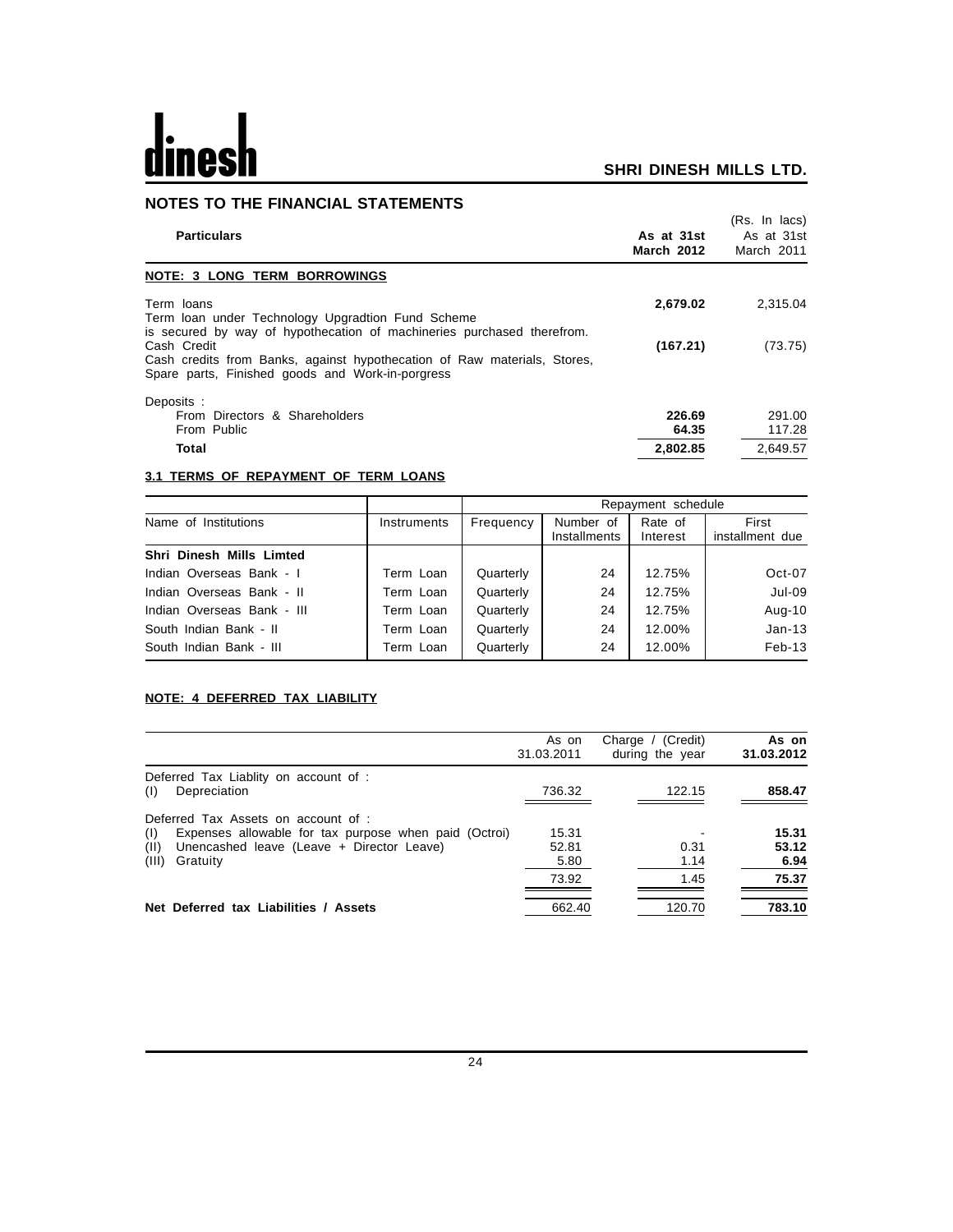

|                                                              | <b>NOTES TO THE FINANCIAL STATEMENTS</b>                                                                                                                                                                                                                                                         |                                     |                                           |
|--------------------------------------------------------------|--------------------------------------------------------------------------------------------------------------------------------------------------------------------------------------------------------------------------------------------------------------------------------------------------|-------------------------------------|-------------------------------------------|
| <b>Particulars</b>                                           |                                                                                                                                                                                                                                                                                                  | As at 31st<br><b>March 2012</b>     | (Rs. In lacs)<br>As at 31st<br>March 2011 |
|                                                              | NOTE: 5 OTHER LONG TERM LIABILITIES                                                                                                                                                                                                                                                              |                                     |                                           |
| Security Deposits<br>Octroi Liability<br>Oustanding expenses |                                                                                                                                                                                                                                                                                                  | 238.78<br>63.49<br>215.18           | 238.58<br>63.49<br>187.57                 |
|                                                              | Total                                                                                                                                                                                                                                                                                            | 517.45                              | 489.64                                    |
|                                                              | NOTE: 6 LONG TERM PROVISIONS                                                                                                                                                                                                                                                                     |                                     |                                           |
| Gratuity<br>Leave Encashment                                 | Provision for employee benefits:<br>Provisions for Medical/LTA/allowances, etc.<br>Total                                                                                                                                                                                                         | 110.30<br>175.59<br>67.61<br>353.50 | 99.53<br>163.84<br>66.65<br>330.02        |
|                                                              | NOTE: 7 SHORT TERM BORROWINGS                                                                                                                                                                                                                                                                    |                                     |                                           |
| Secured<br>Term Loans<br>(a)<br>Unsecured                    | Loan from Bank of Baroda                                                                                                                                                                                                                                                                         | 3.84                                | 7.67                                      |
| Deposits :<br>From Public                                    | From Directors & Shareholders                                                                                                                                                                                                                                                                    | 301.16<br>89.98                     | 390.00<br>65.47                           |
|                                                              | Total                                                                                                                                                                                                                                                                                            | 394.98                              | 463.14                                    |
| 7.1                                                          | Repayable in 24 quarterly installments, commencing from April 2007,<br>Last installment due in March 2013 rate of Interest 15.75%.                                                                                                                                                               |                                     |                                           |
|                                                              | 7.2 The above term loan is secured by way of hypothecation of machineries<br>purchased therefrom.                                                                                                                                                                                                |                                     |                                           |
| NOTE: 8 TRADE PAYABLES                                       |                                                                                                                                                                                                                                                                                                  |                                     |                                           |
| Others                                                       | Micro, Small and Medium Entreprises                                                                                                                                                                                                                                                              | 249.60                              | 257.30                                    |
|                                                              | Total                                                                                                                                                                                                                                                                                            | 249.60                              | 257.30                                    |
| 8.1                                                          | The details of amounts outstanding to Micro, Small and Medium<br>Enterprises based on available information is as under                                                                                                                                                                          |                                     |                                           |
| <b>Particulars</b>                                           |                                                                                                                                                                                                                                                                                                  | As at 31st<br>March, 2012           | As at 31st<br>March, 2011                 |
| Interest paid                                                | Principal amount due and remaining unpaid<br>Interest due on above and the unpaid interest<br>Payment made beyond the appointed day during the year<br>Interest due and payable for the period of delay<br>Interest accrued and remaining unpaid<br>Amount of further interest remaining due and |                                     |                                           |
|                                                              | payable in succeeding years                                                                                                                                                                                                                                                                      |                                     |                                           |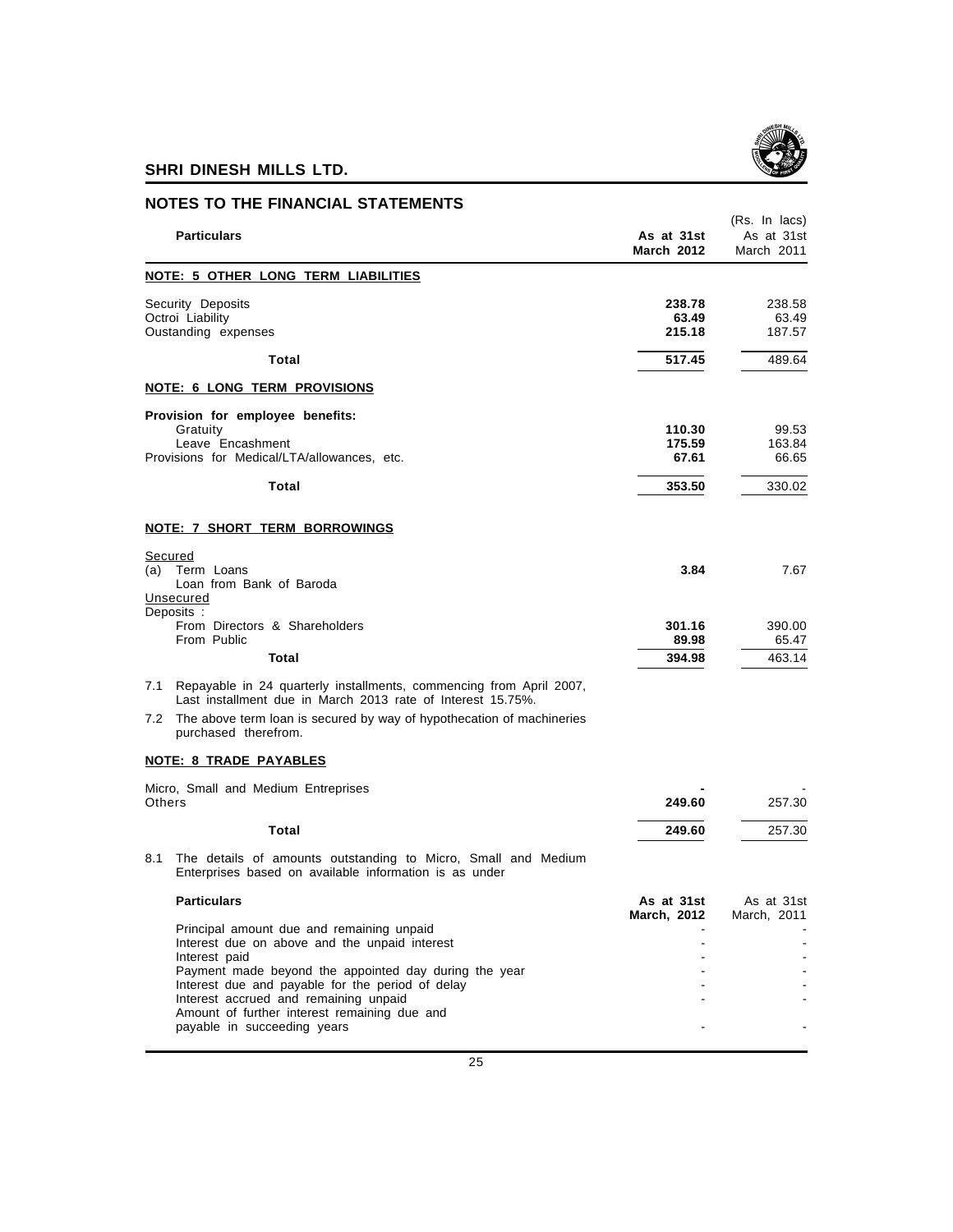# dines

## **SHRI DINESH MILLS LTD.**

### **NOTES TO THE FINANCIAL STATEMENTS**

| <b>Particulars</b>                                                                                                             | As at 31st<br><b>March 2012</b> | (Rs. In lacs)<br>As at 31st<br>March 2011 |
|--------------------------------------------------------------------------------------------------------------------------------|---------------------------------|-------------------------------------------|
| NOTE: 9 OTHER CURRENT LIABILITIES                                                                                              |                                 |                                           |
| Interest accrued but not due                                                                                                   | 77.94                           | 72.37                                     |
| Unclaimed dividends                                                                                                            | 21.08                           | 20.15                                     |
| Unpaid matured deposits and interest accrued thereon                                                                           | 13.66                           | 4.84                                      |
| Other Payables :                                                                                                               |                                 |                                           |
| Advance from Customers                                                                                                         | 587.96                          | 673.22                                    |
| Statutory dues                                                                                                                 | 203.04                          | 157.50                                    |
| Other provision for expenses                                                                                                   | 381.86                          | 324.21                                    |
| Total                                                                                                                          | 1,285.54                        | 1,252.29                                  |
| 9.1 There is no amount due and outstanding to be credited to Investor<br>Education and Protection Fund as at 31st March, 2012. |                                 |                                           |
| <b>NOTE: 10 SHORT TERM PROVISIONS</b>                                                                                          |                                 |                                           |
| Dues to Directors                                                                                                              | 91.76                           | 25.31                                     |
| Provisions for Dividend and Dividend Tax                                                                                       | 122.67                          | 122.67                                    |
| Total                                                                                                                          | 214.43                          | 147.98                                    |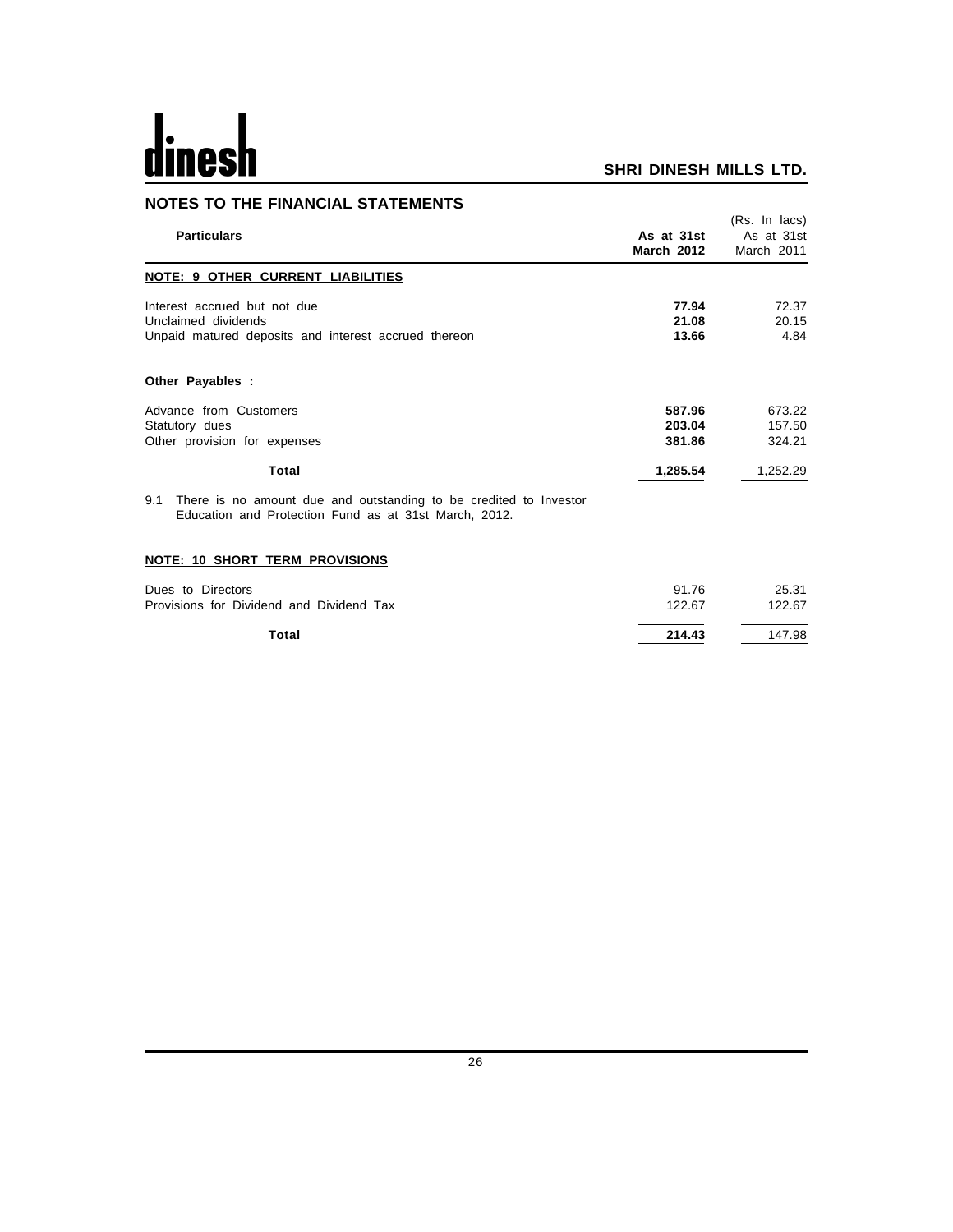## NOTES TO THE FINANCIAL STATEMENTS

## **NOTE: 11 FIXED ASSETS**

| <b>GROSS BLOCK</b> |                           | <b>ACCUMULATED DEPRECIATION</b> |                           |                                            |           | <b>NET BLOCK</b>                    |                                                  |                                     |                             |                             |
|--------------------|---------------------------|---------------------------------|---------------------------|--------------------------------------------|-----------|-------------------------------------|--------------------------------------------------|-------------------------------------|-----------------------------|-----------------------------|
|                    | <b>Fixed Asset</b>        | Balance as at<br>1st April 2011 | Additions/<br>(Disposals) | <b>Balance</b><br>as at 31st<br>March 2012 | 2011      | at 1st April Charge for<br>the year | Balance as Depreciation Adjustment/<br>Deduction | Balance as<br>at 31st<br>March 2012 | As at<br>31st March<br>2012 | As at<br>31st March<br>2011 |
| (A)                | Tangible Assets           |                                 |                           |                                            |           |                                     |                                                  |                                     |                             |                             |
|                    | Land                      | 321.25                          |                           | 321.25                                     |           |                                     |                                                  |                                     | 321.25                      | 321.25                      |
|                    | Assets under lease        | 6.18                            | $-0.09$                   | 6.09                                       |           |                                     |                                                  |                                     | 6.09                        | 6.18                        |
|                    | <b>Buildings</b>          | 484.14                          | 41.64                     | 525.78                                     | 327.65    | 12.09                               | $\blacksquare$                                   | 339.74                              | 186.04                      | 156.48                      |
|                    | Plant and Equipment       | 14,499.55                       | 2,184.63                  | 16,684.18                                  | 9,646.48  | 775.19                              | 0.11                                             | 10421.56                            | 6,262.62                    | 4,853.12                    |
|                    | Furniture and Dead stock  | 257.31                          | 18.73                     | 276.04                                     | 194.95    | 10.97                               | 0.11                                             | 205.81                              | 70.23                       | 62.36                       |
|                    | Vehicles                  | 347.74                          | $-14.95$                  | 332.79                                     | 157.48    | 48.74                               | 15.53                                            | 190.69                              | 142.10                      | 190.26                      |
|                    | Electrical Installations  | 94.99                           | 3.02                      | 98.01                                      | 79.76     | 0.78                                | $\blacksquare$                                   | 80.54                               | 17.47                       | 15.23                       |
|                    | Tubewell and waterworks   | 8.83                            | 1.25                      | 10.08                                      | 5.50      | 0.19                                |                                                  | 5.69                                | 4.39                        | 3.32                        |
|                    | Drainage installation     | 0.14                            |                           | 0.14                                       | 0.12      |                                     | ۰                                                | 0.12                                | 0.02                        | 0.01                        |
|                    | Total                     | 16,020.13                       | 2,234.23                  | 18,254.36                                  | 10,411.94 | 847.96                              | 15.75                                            | 11,244.15                           | 7,010.21                    | 5,608.21                    |
| (B)                | Intangible Assets         |                                 |                           |                                            |           |                                     |                                                  |                                     |                             |                             |
|                    | Computer Software         | 9.78                            |                           | 9.78                                       | 7.50      | 1.89                                |                                                  | 9.39                                | 0.39                        | 2.22                        |
|                    | Total                     | 16,029.91                       | 2,234.23                  | 18,264.14                                  | 10,419.44 | 849.85                              | 15.75                                            | 11,253.54                           | 7,010.60                    | 5,610.43                    |
|                    | Previous Year's Total Rs. | 15,897.64                       | 132.26                    | 16,029.91                                  | 9,696.86  | 747.69                              | 25.00                                            | 10,419.46                           | 5,610.43                    |                             |

Gross Block is carried at cost except Leashold Land which is at cost less amounts written off. 11.1

11.2 Buildings includes Rs. 750/- being the cost of shares in Co-operative Society (Previous year Rs. 750/-)

11.3 No Capital Subsidy is received during the year (Previous year Rs. 11,095,425/-)

11.4 There is no excess depreciation written back during the year (Previous year Rs. 1,553,503)

(Rs. In lacs)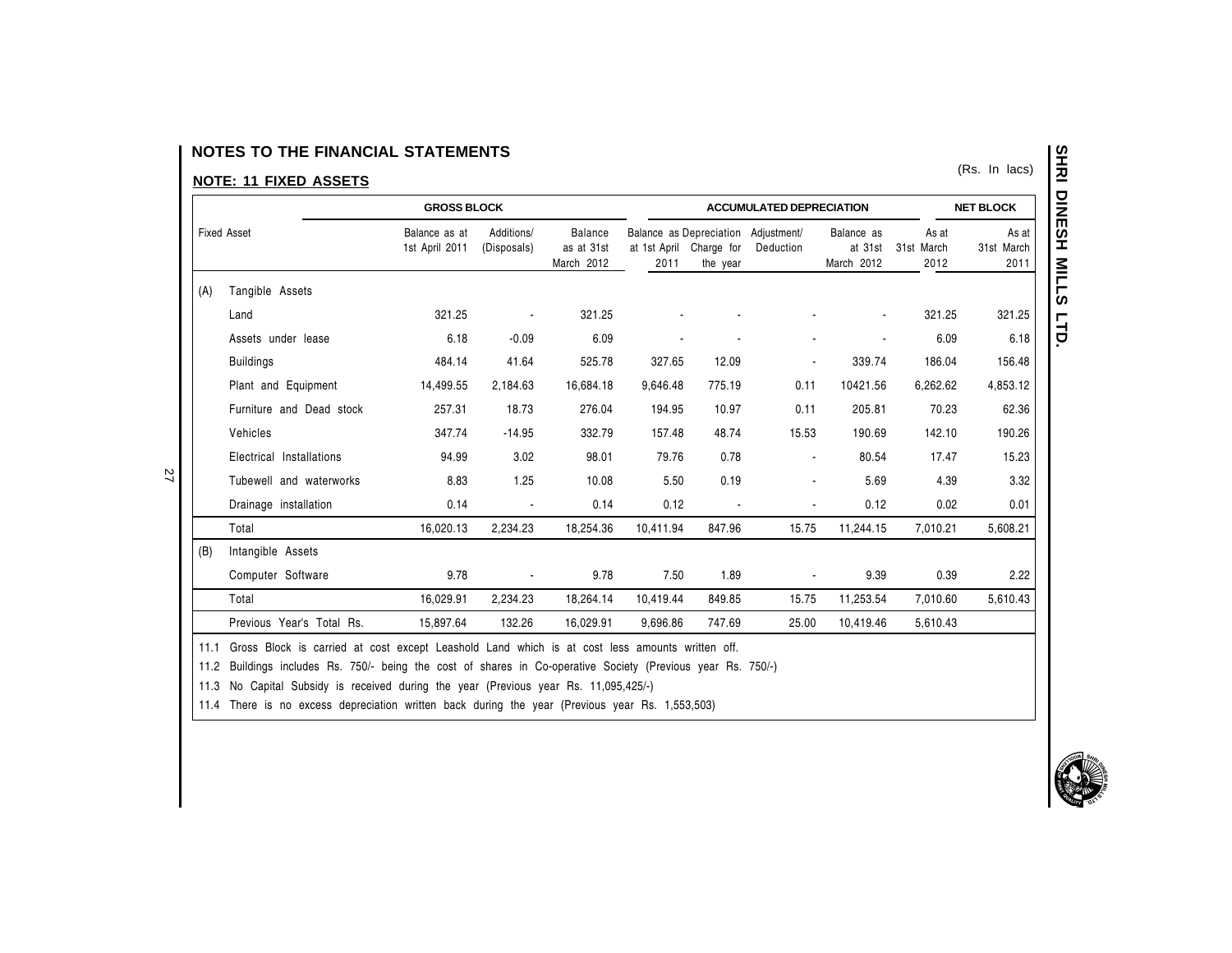## **NOTES TO THE FINANCIAL STATEMENTS** (Rs. In lacs) **Particulars As at 31st** As at 31st As at 31st As at 31st As at 31st As at 31st As at 31st As at 31st As at 31st As at 31st As at 31st As at 31st As at 31st As at 31st As at 31st As at 31st As at 31st As at 31st As at 31st **March 2012** March 2011 **NOTE: 12 NON CURRENT INVESTMENTS Investment in Equity instruments:** In fully paid shares **Quoted:** 120,020 Equity shares of Rs. 10/- each in Kamron Laboratories Limited. Less Provision for Diminution in value. (Investments of Re. 1/- appearing in the books) **Unquoted:** 50 Equity Shares of Rs. 100/- each in Gujarat Sheep & Wool Development Corporation Limited **0.05** 0.05 144,946 Equity Shares of Rs. 10/- each in Narmada Clean Tech Limited **Others:** 400 Equity Shares of Rs. 25/- each in Co-operative Bank of Baroda Limited **0.10** 0.10 13,098,095 (12,751,595) Equity shares of Rs 10/- each in Dinesh Remedies Limited - Subsidiary **1,309.81** 1,275.16 **Investments in Government or Trust securities:** 50,000 11.50% GOI Securities - 2015 **55.90** 55.90 20,000 6.90% GOI Secutities - 2019 **18.76** 18.76 **Investments in Mutual Funds:** Nil for current year (10,750,000) units of HDFC Fixed Maturity Plan **-** 1,075.00<br>121,400.476 (121,400.476) HDFC MF MIP Long Term Growth **25.00** 25.00 121,400.476 (121,400.476) HDFC MF MIP Long Term Growth **25.00** 25.00 Nil (2,000,000) Units of ICICI FMP **-** 200.00 Nil (2,000,000) Units of Reliance Fixed Horizon Fund<br>775.325.887 (775.325.887) Units of HDFC Prudence **252.01** 252.01 252.01 775,325.887 (775,325.887) Units of HDFC Prudence **252.01** 252.01 800,645.406 (800,645.406) Units of SBI balance Fund **233.41** 233.41 436,220.847 (436,220.847) Units of FT India Balance Fund **125.00** 125.00 232,001.127 (232,001.127) Units of TATA Balance Fund **125.00** 125.00 **Total 2,159.53** 3,599.88 **NOTE: 13 LONG TERM LOANS & ADVANCES** (Unsecured, considered good) Security Deposits **70.73**<br>
Balance with Statutory authorities **70.73**<br> **Balance with Statutory authorities** 60.14 Balance with Statutory authorities **Total 127.21 120.87**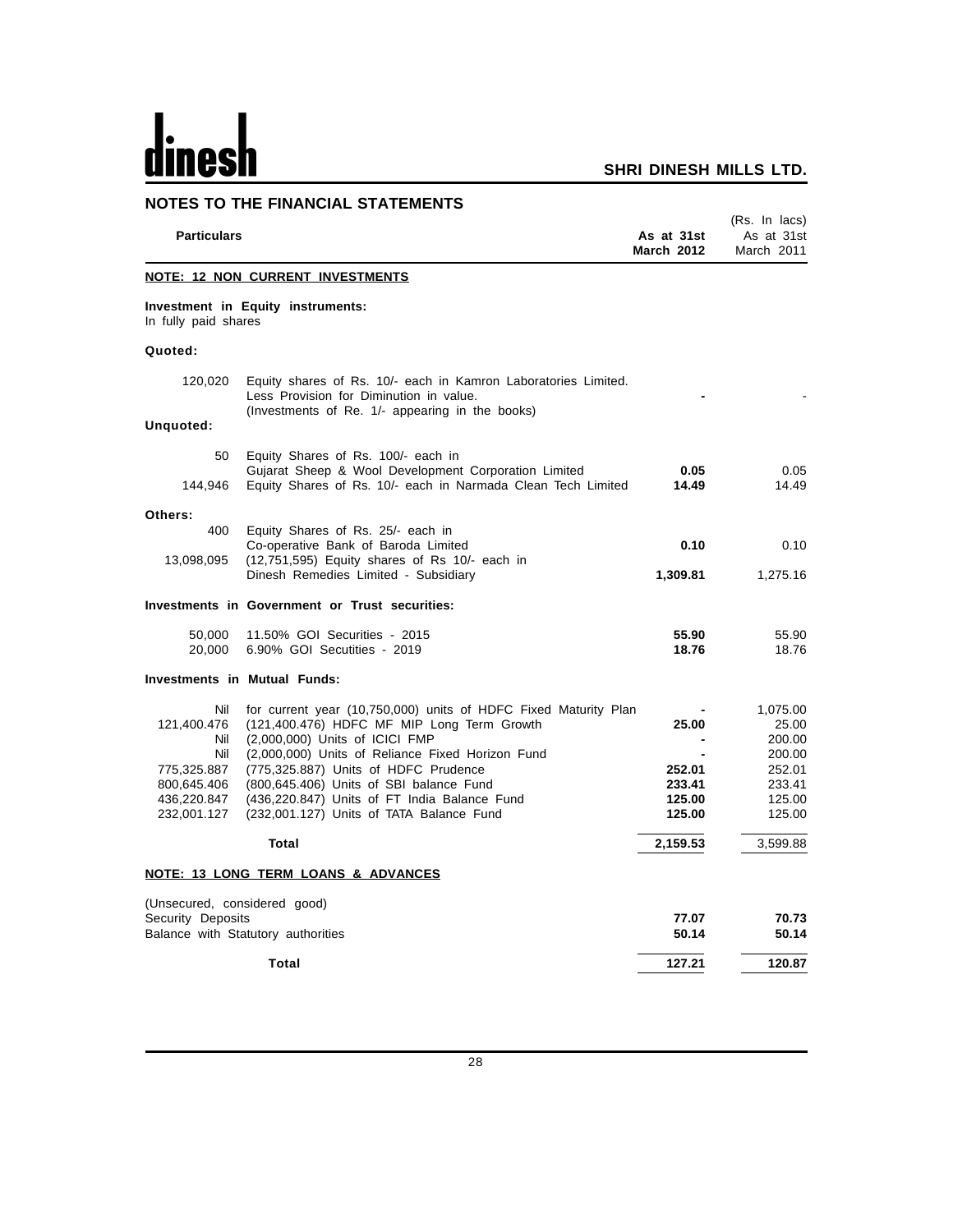

|      | <b>NOTES TO THE FINANCIAL STATEMENTS</b> |                                 |                                           |
|------|------------------------------------------|---------------------------------|-------------------------------------------|
|      | <b>Particulars</b>                       | As at 31st<br><b>March 2012</b> | (Rs. In lacs)<br>As at 31st<br>March 2011 |
|      | <b>NOTE: 14 INVENTORIES</b>              |                                 |                                           |
| a.   | Raw Materials<br>Goods-in transit        | 1098.38<br>40.13                | 743.94<br>187.68                          |
|      |                                          | 1,138.51                        | 931.62                                    |
| b.   | Work-in-progress                         | 1305.64                         | 922.00                                    |
| с.   | Finished goods                           | 1069.96                         | 810.38                                    |
| е.   | Stores and spares                        | 467.39                          | 465.41                                    |
|      | Total                                    | 3,981.50                        | 3,129.41                                  |
|      | <b>14.1 DETAILS OF RAW MATERIALS</b>     |                                 |                                           |
|      | Imported:                                |                                 |                                           |
|      | Wool<br>Yarn                             | 532.33<br>231.55                | 146.59<br>172.07                          |
|      | Fibre                                    | 58.61                           | 65.46                                     |
|      | Miscellaneous                            | 3.71                            | 0.13                                      |
|      | Indigeneous:                             |                                 |                                           |
|      | Wool                                     | 6.53                            | 0.09                                      |
|      | Yarn                                     | 156.91                          | 177.13                                    |
|      | Fibre                                    | 108.56                          | 182.16                                    |
|      | Miscellaneous                            | 0.18                            | 0.31                                      |
|      | Total                                    | 1,098.38                        | 743.94                                    |
|      | 14.2 DETAILS OF WORK-IN-PROGRESS         |                                 |                                           |
|      | Woollen worsted                          | 1,032.52                        | 670.93                                    |
| Felt |                                          | 273.12                          | 251.07                                    |
|      | <b>Total</b>                             | 1,305.64                        | 922.00                                    |
|      | 14.3 DETAILS OF FINISHED GOODS           |                                 |                                           |
|      | Woolen Fabrics                           | 1.23                            | 1.08                                      |
|      | Worsted Fabrics                          | 563.03                          | 431.34                                    |
| Felt |                                          | 503.19                          | 376.51                                    |
|      | Readymade Garments                       | 2.51                            | 1.45                                      |
|      | <b>Total</b>                             | 1,069.96                        | 810.38                                    |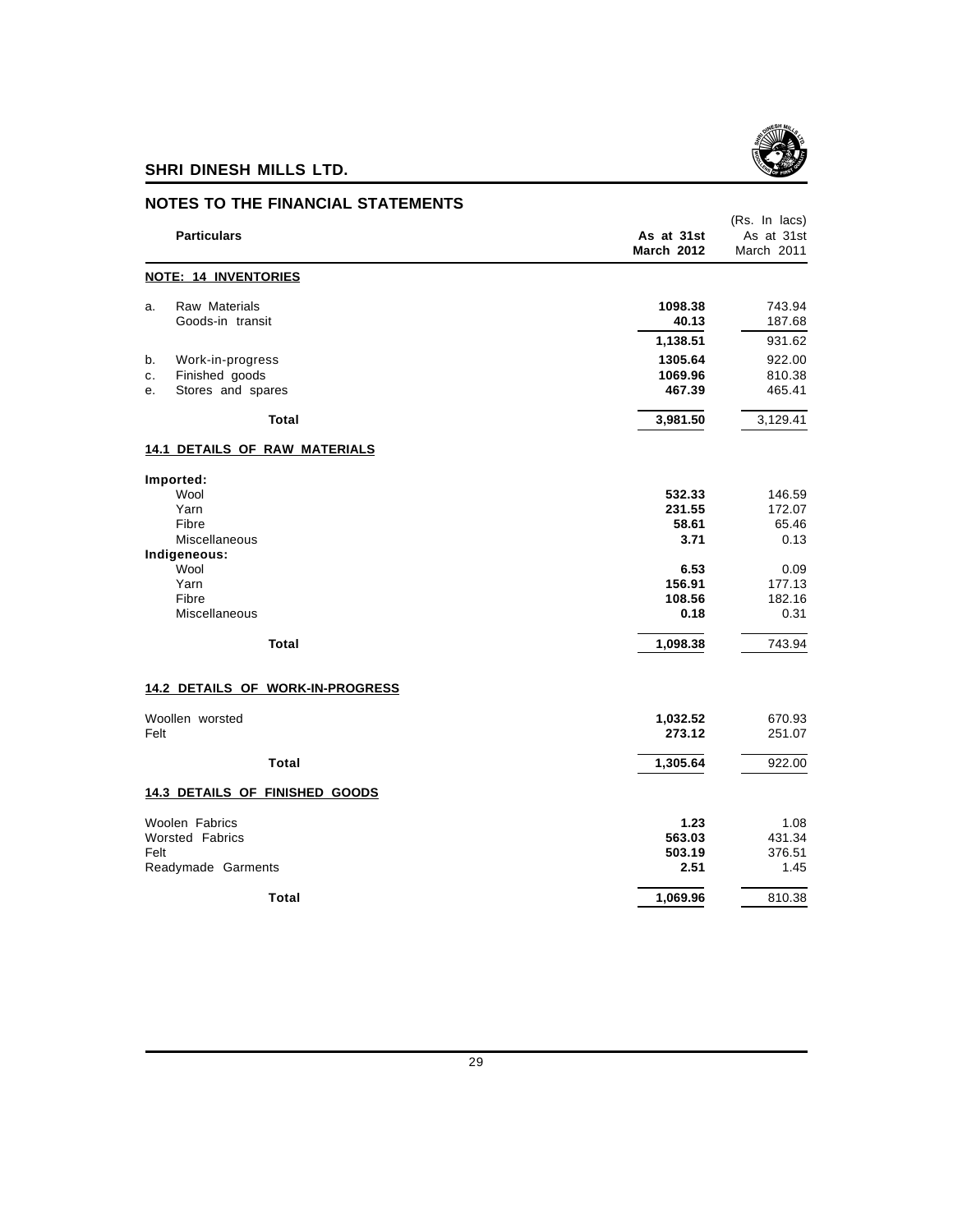# <u>dinesh</u>

| <b>NOTES TO THE FINANCIAL STATEMENTS</b>                                                                                                                                                                        |                                 |                                           |
|-----------------------------------------------------------------------------------------------------------------------------------------------------------------------------------------------------------------|---------------------------------|-------------------------------------------|
| <b>Particulars</b>                                                                                                                                                                                              | As at 31st<br><b>March 2012</b> | (Rs. In lacs)<br>As at 31st<br>March 2011 |
| <b>NOTE: 15 TRADE RECEIVABLES</b>                                                                                                                                                                               |                                 |                                           |
| Trade receivables outstanding for a period exceeding<br>six months from the date they are due for payment<br>Unsecured, considered good<br>Unsecured, considered doubtful<br>Less: Provision for doubtful debts | 154.10<br>2.96<br>(2.96)        | 36.93<br>2.96<br>(2.96)                   |
| Sub total                                                                                                                                                                                                       | 154.10                          | 36.93                                     |
| Trade receivables outstanding for a period less than<br>six months from the date they are due for payment<br>Unsecured, considered good                                                                         | 1,000.83                        | 938.02                                    |
| <b>Total</b>                                                                                                                                                                                                    | 1,154.93                        | 974.95                                    |
| NOTE: 16 CASH AND BANK BALANCES                                                                                                                                                                                 |                                 |                                           |
| <b>Bank Balances:</b><br>In Current Account<br>In Fixed Deposit Account                                                                                                                                         | 209.55<br>1,167.73              | 206.96<br>1,560.94                        |
| Cash on hand                                                                                                                                                                                                    | 1,377.28<br>1.87                | 1,767.90<br>2.83                          |
| <b>Total</b>                                                                                                                                                                                                    | 1,379.15                        | 1,770.73                                  |
| 16.1 Fixed deposits with Bank includes deposits of Rs. 1103.54 lacs<br>(Previous year's Rs. 1504.90 lacs)                                                                                                       |                                 |                                           |
| NOTE: 17 SHORT-TERM LOANS AND ADVANCES                                                                                                                                                                          |                                 |                                           |
| (Unsecured, considered good)<br>Loans and advances to related parties<br>Statutory dues (net of tax provisions)<br>Advance to Suppliers                                                                         | 0.01<br>194.27<br>44.19         | 0.11<br>88.69<br>49.63                    |
| Total                                                                                                                                                                                                           | 238.47                          | 138.43                                    |
| <b>NOTE: 18 OTHER CURRENT ASSETS</b>                                                                                                                                                                            |                                 |                                           |
| Interest and Dividend Receivables on investments<br>Interest Subsidy receivables<br>Prepaid Expenses                                                                                                            | 2.32<br>94.11<br>8.40           | 10.80<br>108.58<br>8.69                   |
| Total                                                                                                                                                                                                           | 104.83                          | 128.07                                    |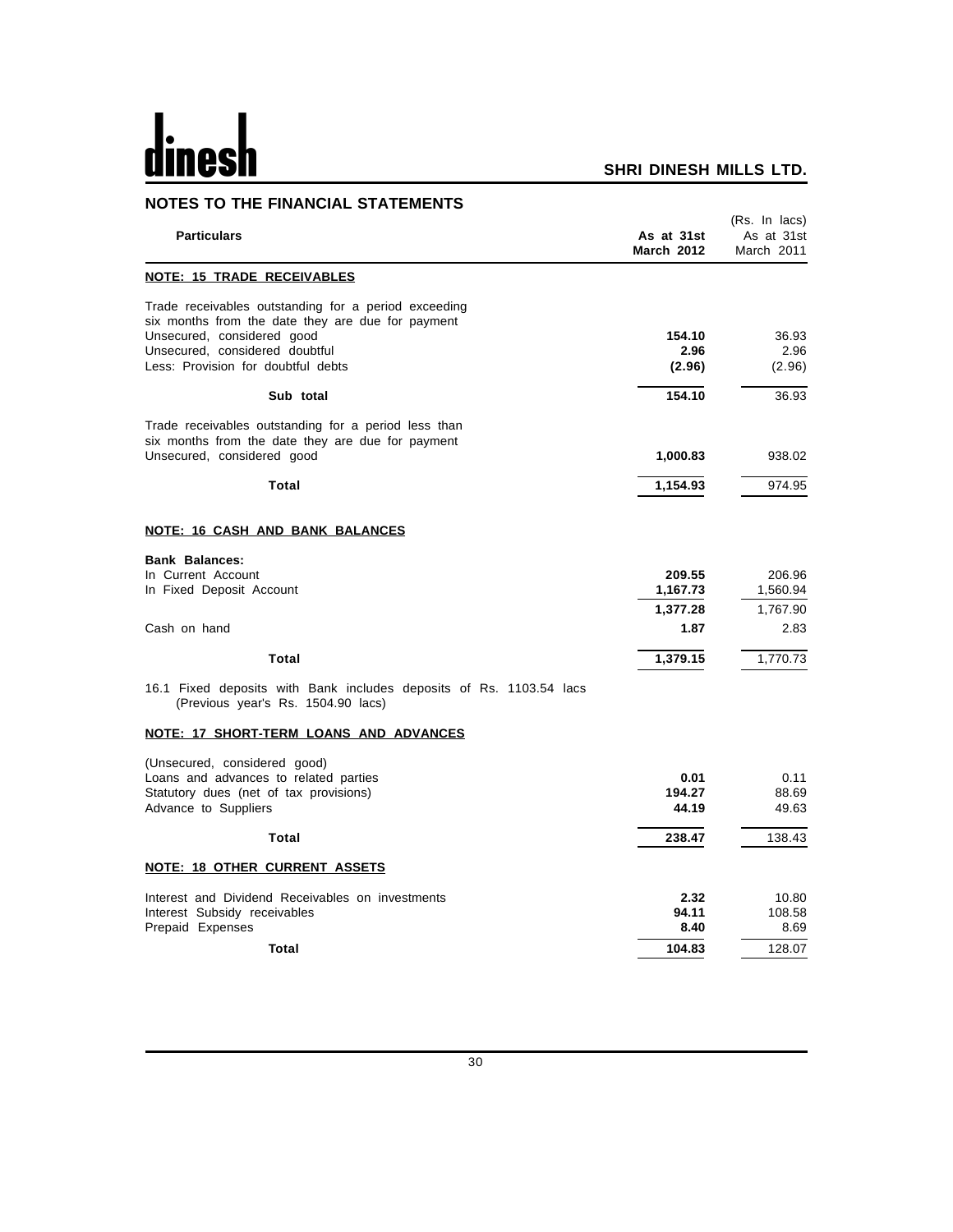

**(643.22)** 42.57

## **SHRI DINESH MILLS LTD.**

| <b>NOTES TO THE FINANCIAL STATEMENTS</b>                                                  |                               |         |                                       |                                     |
|-------------------------------------------------------------------------------------------|-------------------------------|---------|---------------------------------------|-------------------------------------|
|                                                                                           |                               |         |                                       | (Rs. In lacs)                       |
| <b>Particulars</b>                                                                        |                               |         | 2011-12                               | 2010-11                             |
| <b>NOTE: 19 REVENUE FROM OPERATIONS</b>                                                   |                               |         |                                       |                                     |
| Sale of products<br>Less:                                                                 |                               |         | 9,109.84                              | 8,708.74                            |
| Excise duty                                                                               |                               |         | 460.97                                | 456.46                              |
| <b>Total</b>                                                                              |                               |         | 8,648.87                              | 8,252.28                            |
| <b>NOTE: 20 OTHER INCOME</b>                                                              |                               |         |                                       |                                     |
| Interest Income<br>Dividend Income<br>LTCG on redeemption of FMP<br>Miscellanous Income   |                               |         | 102.83<br>86.38<br>123.40<br>56.02    | 109.47<br>102.33<br>54.28           |
| Total                                                                                     |                               |         | 368.63                                | 266.08                              |
| NOTE: 21 COST OF MATERIALS CONSUMED                                                       |                               |         |                                       |                                     |
| Wool<br>Synthetic Fibre<br>Yarn<br>Others                                                 |                               |         | 1,086.23<br>937.41<br>892.89<br>22.89 | 579.13<br>837.96<br>849.52<br>19.86 |
| <b>Total</b>                                                                              |                               |         | 2,939.42                              | 2,286.47                            |
| GOODS - TRADED - IN :                                                                     |                               |         |                                       |                                     |
| Ready Made Garments                                                                       |                               |         | 3.10                                  | 0.70                                |
|                                                                                           |                               | 2011-12 |                                       | 2010-11                             |
| Imported & Indigenous<br>Raw material consumed                                            | <b>VALUE</b><br>(Rs. In lacs) | %       | VALUE<br>(Rs. In lacs)                | $\%$                                |
| Imported                                                                                  | 1897.44                       | 64.55   | 1313.78                               | 57.46                               |
| Indigenous                                                                                | 1041.98                       | 35.45   | 972.69                                | 42.54                               |
| <b>Total</b>                                                                              | 2939.42                       | 100.00  | 2286.47                               | 100.00                              |
| NOTE: 22 CHANGES IN INVENTORIES OF FINISHED GOODS,<br>WORK-IN-PROGRESS AND STOCK-IN-TRADE |                               |         |                                       |                                     |
| Inventories (at close):                                                                   |                               |         |                                       |                                     |
| Work -in- Process<br>Finished Goods                                                       |                               |         | 1305.64<br>1069.96                    | 922.00<br>810.38                    |
|                                                                                           |                               |         | 2375.60                               | 1732.38                             |
| Inventories (at commencement):                                                            |                               |         |                                       |                                     |
| Work -in- Process<br><b>Finished Goods</b>                                                |                               |         | 922.00<br>810.38                      | 840.05                              |
|                                                                                           |                               |         | 1732.38                               | 934.90<br>1774.95                   |
|                                                                                           |                               |         |                                       |                                     |

Excise duty variations on opening/closing stocks **24.03** 20.54

**Total** (619.19) 63.11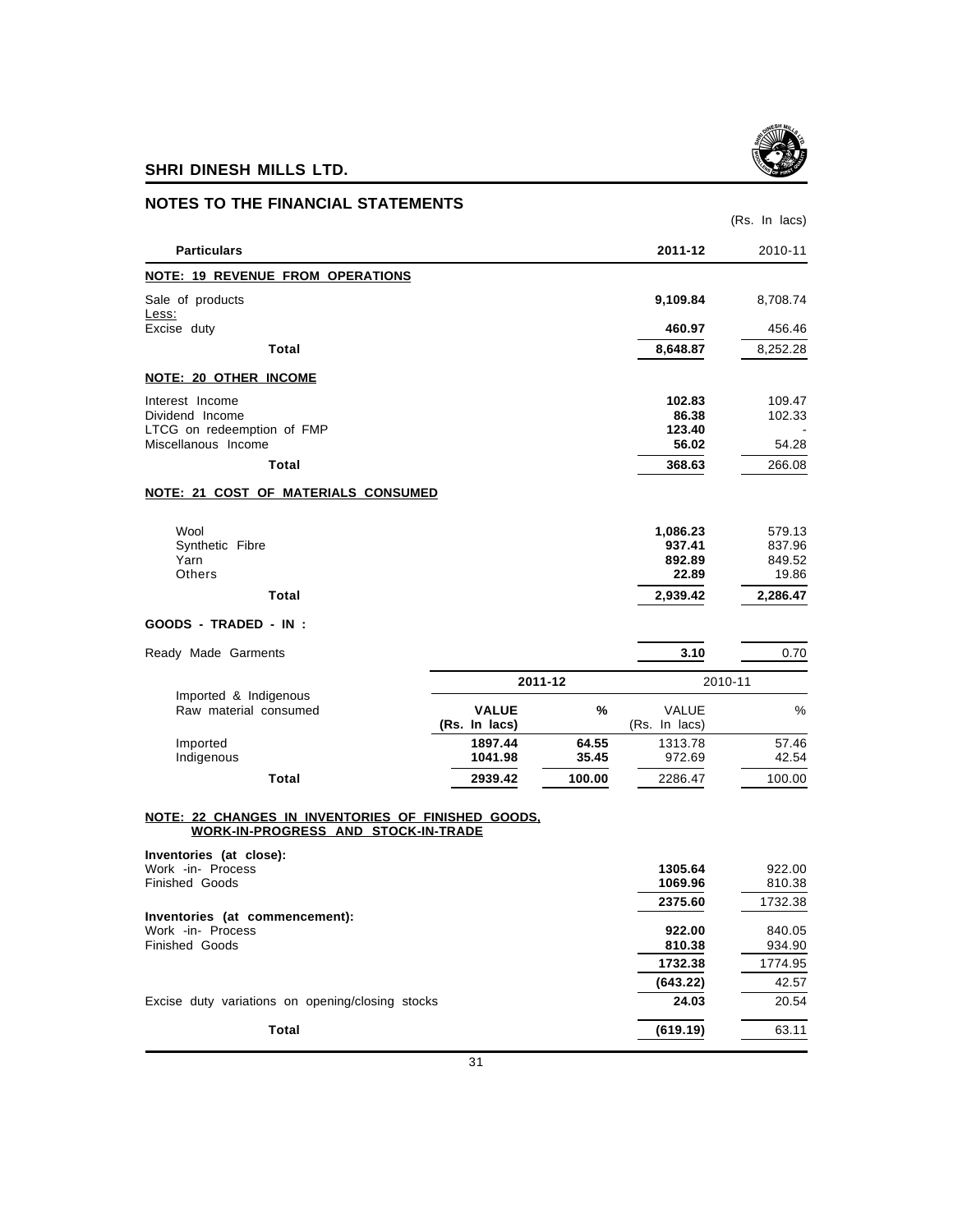# dinesh

|      | <b>NOTES TO THE FINANCIAL STATEMENTS</b>                                                                                          |                              |                                                |                    |
|------|-----------------------------------------------------------------------------------------------------------------------------------|------------------------------|------------------------------------------------|--------------------|
|      |                                                                                                                                   |                              |                                                | (Rs. In lacs)      |
|      | <b>Particulars</b>                                                                                                                |                              | 2011-12                                        | 2010-11            |
|      | NOTE: 23 EMPLOYEE BENEFIT EXPENSES                                                                                                |                              |                                                |                    |
|      | Salaries and Wages                                                                                                                |                              | 1,796.03                                       | 1,569.23           |
|      | Contributions to -<br>"(i) Provident fund"(ii) Superannuation scheme & Other funds"                                               |                              | 288.54                                         | 263.35             |
|      | Employees' State Insurance Scheme                                                                                                 |                              | 38.24                                          | 35.59              |
|      | Staff welfare expenses                                                                                                            |                              | 138.58                                         | 130.23             |
|      | Total                                                                                                                             |                              | 2,261.39                                       | 1,998.40           |
|      | 23.1 As per Accounting Standard 15 "Employee Benefits",<br>the disclosures as defined in the Accounting Standard are given below: |                              |                                                |                    |
|      | Defined Benefit Gratuity Plan:                                                                                                    |                              |                                                |                    |
| (1)  | Changes in present value of obligations                                                                                           |                              |                                                |                    |
|      | Present value of Obligations as at the beginning of the year<br>Current Service Cost                                              |                              | 723.47<br>33.65                                | 675.97<br>32.30    |
|      | Interest Cost                                                                                                                     |                              | 59.69                                          | 55.77              |
|      | <b>Benefit Paid</b>                                                                                                               |                              | $-78.70$                                       | $-67.39$           |
|      | Actuarial Losses / (Gains) on obligations                                                                                         |                              | 40.00                                          | 26.82              |
|      | Present value of Obligations as at the end of the year                                                                            |                              | 778.11                                         | 723.47             |
| (II) | Changes in Fair Value of plan assets<br>Fair value of plan assets as at the beginning of the year                                 |                              | 644.54                                         | 559.75             |
|      | Expected return on Plan Assets                                                                                                    |                              | 51.56                                          | 44.78              |
|      | Contributions                                                                                                                     |                              | 82.26                                          | 118.93             |
|      | <b>Benefits Paid</b>                                                                                                              |                              | -78.70                                         | -67.39             |
|      | Actuarial Losses / (Gains) on Plan Assets                                                                                         |                              | -7.72                                          | $-11.54$<br>644.53 |
|      | Fair value of plan assets as at the end of the year<br>(III) Amounts to be recognised in the                                      |                              | 691.94                                         |                    |
|      | Balance Sheet and Profit and Loss Account                                                                                         |                              |                                                |                    |
|      | Present value of obligation as at end of the year                                                                                 |                              | 778.11                                         | 723.47             |
|      | Fair Value of Plan assets as at the end of the year                                                                               |                              | 691.93                                         | 644.54             |
|      | <b>Funded Status</b>                                                                                                              |                              | -86.18                                         | $-78.94$           |
|      | Net Asset / (Liability) recognised in the Balance Sheet                                                                           |                              | -86.18                                         | $-78.94$           |
|      | (IV) Expenses recognized in the Profit and Loss Account                                                                           |                              |                                                |                    |
|      | Service Cost<br>Interest Cost                                                                                                     |                              | 33.65                                          | 32.30              |
|      | Expected return on Plan Assets                                                                                                    |                              | 59.69<br>51.56                                 | 55.77<br>44.78     |
|      | Net Actuarial Losses / (Gains) on Plan Assets for the period                                                                      |                              | 47.73                                          | 38.37              |
|      | Expenses recognised in Profit and Loss account                                                                                    |                              | 89.50                                          | 81.65              |
| (V)  | Percentage of major category of plan assets to<br>total plan assets as at the end of the year                                     |                              |                                                |                    |
|      | Government of India Securities                                                                                                    |                              | 17.73%                                         | 20.35%             |
|      | Fixed Deposit with Scheduled Bank                                                                                                 |                              | 26.74%                                         | 16.29%             |
|      | (VI) Assumptions:<br>Mortality                                                                                                    | 2011-12<br>LIC (1994-96) Ult | 2010-11<br>LIC (1994-96) Ult LIC (1994-96) Ult | 2009-10            |
|      |                                                                                                                                   | 8.50%                        | 8.25%                                          |                    |
|      | Discount rate (per annum)<br>Rate of increase in compensation                                                                     | 5%                           | 5%                                             | 7.75%<br>5%        |
|      | Rate of return (expected) on plan assets                                                                                          | 8.00%                        | 8.00%                                          | 8.00%              |
|      | Present value of obligation                                                                                                       | 778.12                       | 723.47                                         | 675.97             |
|      | Fair value of plan assets                                                                                                         | 691.93                       | 644.54                                         | 559.75             |
|      | Surplus or (Deficit) in the plan                                                                                                  | $-86.18$                     | -78.94                                         | 29.30098           |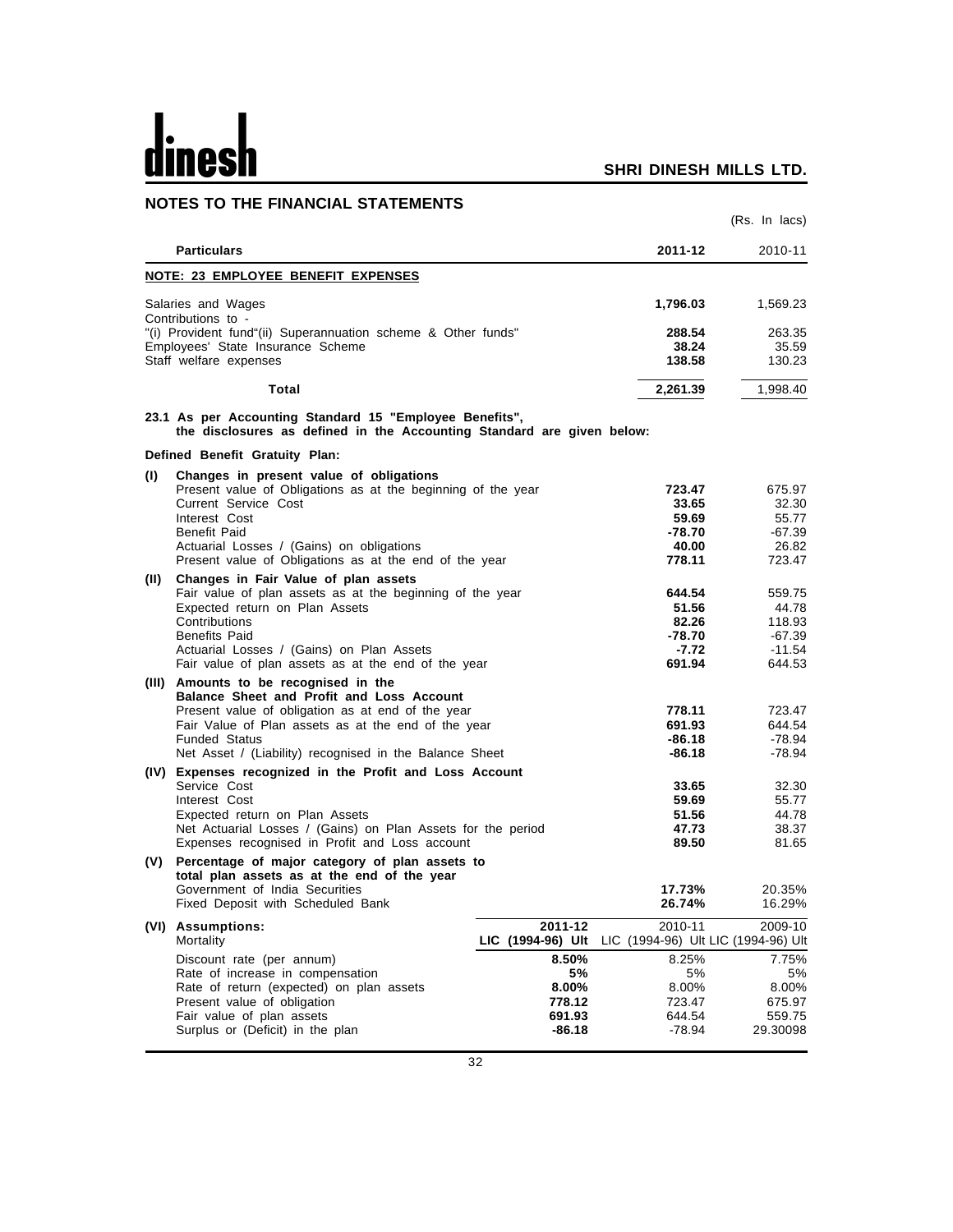

| NOTES TO THE FINANCIAL STATEMENTS                |                |                 |
|--------------------------------------------------|----------------|-----------------|
|                                                  |                | (Rs. In lacs)   |
| <b>Particulars</b>                               | 2011-12        | 2010-11         |
| <b>NOTE: 24 FINANCE COST</b>                     |                |                 |
| Interest expenses                                | 355.49         | 313.56          |
| <b>Total</b>                                     | 355.49         | 313.56          |
| <b>NOTE: 25 OTHER EXPENSES</b>                   |                |                 |
| Stores Consumed                                  | 366.10         | 291.21          |
| Electricity, Power and Fuel                      | 454.00         | 406.39          |
| Rent                                             | 1.27           | 2.09            |
| Commission                                       | 153.30         | 146.22          |
| Discount                                         | 201.87         | 189.94          |
| Repairs to Building                              | 25.75          | 30.60           |
| Repairs to Machinery                             | 343.96         | 273.76          |
| Repairs to Others                                | 16.93          | 8.22            |
| Insurance                                        | 13.78          | 13.82           |
| Rates and Taxes                                  | 28.43          | 22.99           |
| Payment to Auditors                              | 5.71           | 6.54            |
| Advertisement and Publicity                      | 334.00         | 70.66           |
| Legal & professional fees                        | 138.25<br>7.02 | 142.32<br>11.64 |
| Freight and Cartage<br>Travelling and Conveyance | 162.49         | 160.45          |
| Miscellaneous expense                            | 247.09         | 265.14          |
|                                                  |                |                 |
| <b>Total</b>                                     | 2,499.95       | 2,041.99        |
| <b>25.1 DETAILS OF STORES CONSUMED</b>           |                |                 |
| Imported                                         | 35.43          | 34.98           |
| Indigenous                                       | 330.67         | 256.23          |
| <b>Total</b>                                     | 366.10         | 291.21          |
| <b>25.2 PAYMENT TO AUDITORS AS:</b>              |                |                 |
| Statutory Audit Fees<br>i)                       | 3.76           | 4.20            |
| ii)<br>In other capacity - certificates          | 1.19           | 1.91            |
| For expenses<br>iii)                             | 0.44           | 0.13            |
|                                                  | 5.39           | 6.24            |
| Cost Auditors :                                  |                |                 |
| As auditors<br>i)                                | 0.31           | 0.30            |
|                                                  | 5.70           | 6.54            |
|                                                  |                |                 |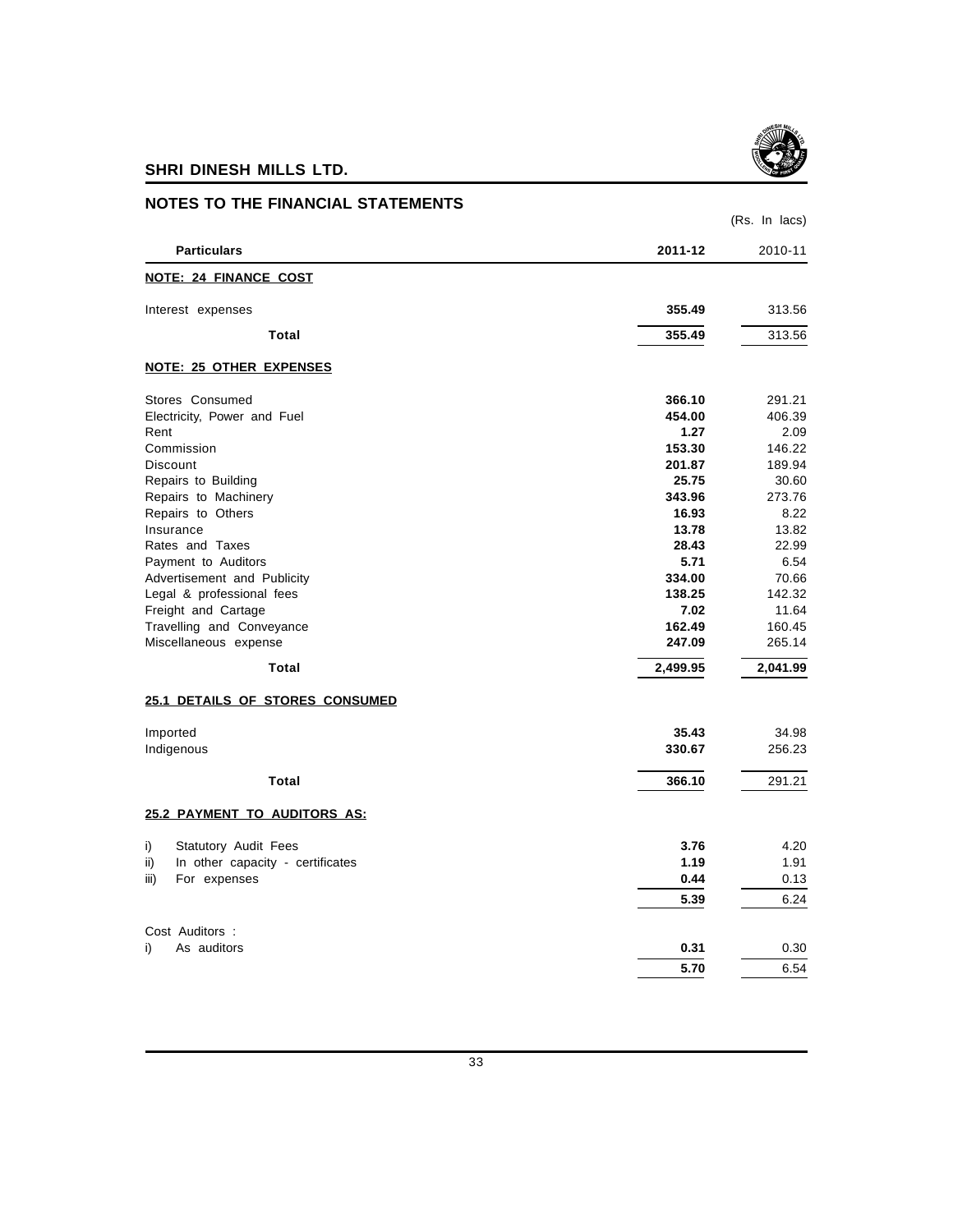# <u>dinesh</u>

| <b>NOTES TO THE FINANCIAL STATEMENTS</b>                                                                   |           |               |
|------------------------------------------------------------------------------------------------------------|-----------|---------------|
|                                                                                                            |           | (Rs. In lacs) |
| <b>Particulars</b>                                                                                         | 2011-12   | 2010-11       |
| 26 C.I.F. VALUE OF IMPORTS, EXPENDITURE AND<br><b>EARNINGS IN FOREIGN CURRENCY</b>                         |           |               |
| (A) C.I.F. Value of imports :                                                                              |           |               |
| Raw Materials                                                                                              | 2009.99   | 1287.65       |
| Capital Goods                                                                                              | 1110.41   | 59.46         |
| (B) Expenditure in Foreign currencies:                                                                     |           |               |
| Commission                                                                                                 | 14.16     | 17.04         |
| Travelling expenses                                                                                        | 58.20     | 62.72         |
| Other matters                                                                                              | 34.70     | 20.63         |
| (C) Earnings in Foreign currencies:                                                                        |           |               |
| F.O.B. value of Exports                                                                                    | 309.94    | 397.39        |
| Others                                                                                                     | 2.43      | 4.61          |
| NOTE: 27 EARNINGS PER SHARE (EPS)                                                                          |           |               |
| Net Profit after tax as per Statement of Profit and                                                        |           |               |
| Loss attributable to Equity Shareholders (Rs. In Lacs)<br>Weighted Average number of equity shares used as | 500.75    | 780.56        |
| denominator for calculating EPS                                                                            | 5,277,500 | 5,277,500     |
| Basic and Diluted Earnings per share (Rs.)                                                                 | 9.49      | 14.79         |
| Face Value per equity share (Rs.)                                                                          | 10.00     | 10.00         |
| NOTE: 28 CONTINGENT LIABILITIES NOT PROVIDED FOR IN RESPECT OF                                             |           |               |
| Workers' demand - matter under appeal                                                                      | 77.74     | 34.70         |
| Claims against the company not acknowledged as debts                                                       | 3.02      | 3.02          |
| Income tax Demands (including interest) - matter under appeal                                              | 187.30    | 219.25        |
| Excise matter under appeal                                                                                 | 214.58    | 214.08        |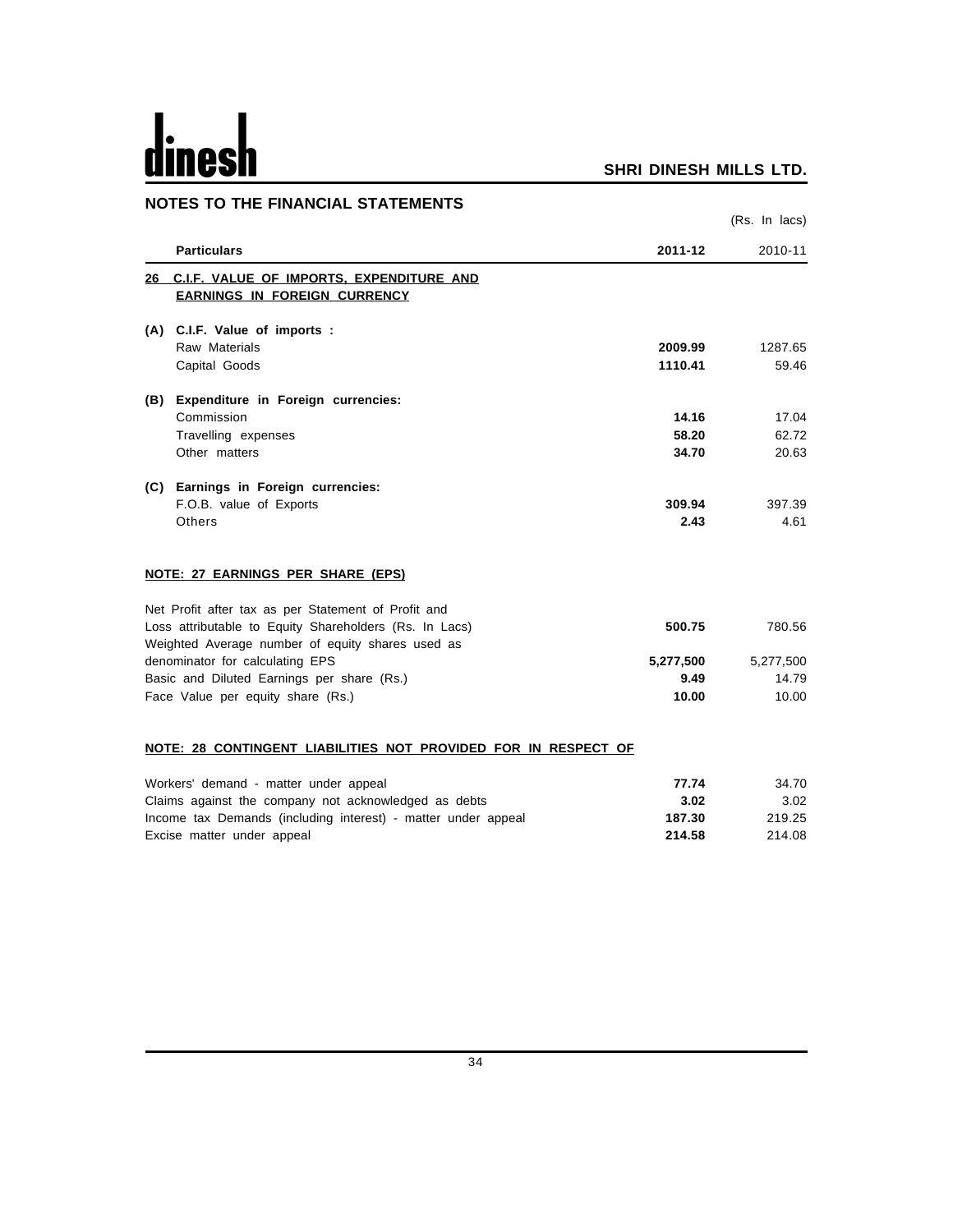

## **NOTES TO THE FINANCIAL STATEMENTS NOTE: 29 RELATED PARTY INFORMATION**

### **(A) Name of related party and nature of relationship**

|                | Name of related party                           | Description of relationship                                            |
|----------------|-------------------------------------------------|------------------------------------------------------------------------|
| 1.             | Where signiicant influence exists:              |                                                                        |
|                | Dinesh Remedies Limited                         | Subsidiary                                                             |
|                | Shri Dinesh Foundation                          | Key Management Personnel are Trustee                                   |
|                | Shri Maganbhai B. Patel's Charity Trust         | Key Management Personnel are Trustee                                   |
| 2.             | Key Management Personnel:                       |                                                                        |
|                | Mr. U.M.Patel<br>Mr. B.U.Patel<br>Mr. N.U.Patel | Chairman Emeritus<br>Chairman & Managing Director<br>Managing Director |
| 3 <sub>1</sub> | Relatives of Key Management Personnel           |                                                                        |
|                | Mrs. R.B.Patel                                  | Wife of Mr. B.U. Patel                                                 |
|                | Mrs. A.N.Patel                                  | Wife of Mr. N.U. Patel                                                 |
|                | Ms J.B.Patel                                    | Daughter of Mr. B.U.Patel                                              |
|                | Mr. A.B.Patel                                   | Son of Mr. B.U.Patel                                                   |
|                | Mstr. N.N.Patel                                 | Son of Mr. N.U.Patel                                                   |
|                | Mrs. M.U.Patel                                  | Wife of Mr. U.M.Patel                                                  |

### **(B) Transactions with related party**

| Name of Related Party |                                                     |                                            |                                                                | Amount                  |                               | <b>Outstanding Balance</b>  |                               |
|-----------------------|-----------------------------------------------------|--------------------------------------------|----------------------------------------------------------------|-------------------------|-------------------------------|-----------------------------|-------------------------------|
|                       |                                                     | Relationship                               | Nature of<br><b>Transaction</b>                                |                         | 2010-11<br>$(Rs.$ in<br>Lacs) | 2011-12<br>(Rs. in<br>Lacs) | 2010-11<br>$(Rs.$ in<br>Lacs) |
| 1.                    | Dinesh Remedies<br>Limited                          | Subsidairy                                 | <b>Equity Contribution</b><br>Advance given during<br>the year | 34.65<br>0.15           | 173.34<br>0.30                | 0.01                        | 0.11                          |
| 2.                    | Chairman Emeritus<br>Personnel:<br>Shri U.M.Patel   | Key Management                             | Fixed Deposits received<br>Interest Paid                       | 15.00<br>9.73           | 76.00<br>10.70                | 85.00                       | 115.00                        |
| 3.                    | Chairman and<br>Managing Director<br>Shri B.U.Patel |                                            | Remueration<br>Fixed Deposits received<br>Interest Paid        | 97.50<br>85.50<br>27.71 | 58.59<br>124.00<br>33.15      | 45.86<br>205.50             | 12.81<br>324.25               |
| 4.                    | Managing Director<br>Shri N.U.Patel                 |                                            | Remueration<br>Fixed Deposits received<br>Interest Paid        | 98.07<br>2.00<br>0.19   | 59.16<br>0.20                 | 45.90<br>2.00               | 12.50<br>2.00                 |
| 5.                    | Relatives of Key<br>Management<br>Personnel         |                                            | Fixed Deposits received<br>Interest Paid<br>Salary             | 63.85<br>12.65<br>7.55  | 67.25<br>14.17<br>5.63        | 132.10                      | 148.55                        |
| 6.                    | Shri Dinesh<br>Foundation                           | Key Management<br>Personnel are<br>Trustee | Donation                                                       | 5.00                    | 12.00                         |                             |                               |
| 7.                    | Shri Maganbhai<br>B. Patel's<br>Charity Trust       | Key Management<br>Personnel are<br>Trustee | Donation                                                       | 5.00                    | 12.00                         |                             |                               |

(C) There are no provisions for doubtul debts or amounts written off or written back in respect of debts due to or due from related parties.

(D) Related party relationship is as identified by the Company on the basis of information available with them and relied upon by the Auditors.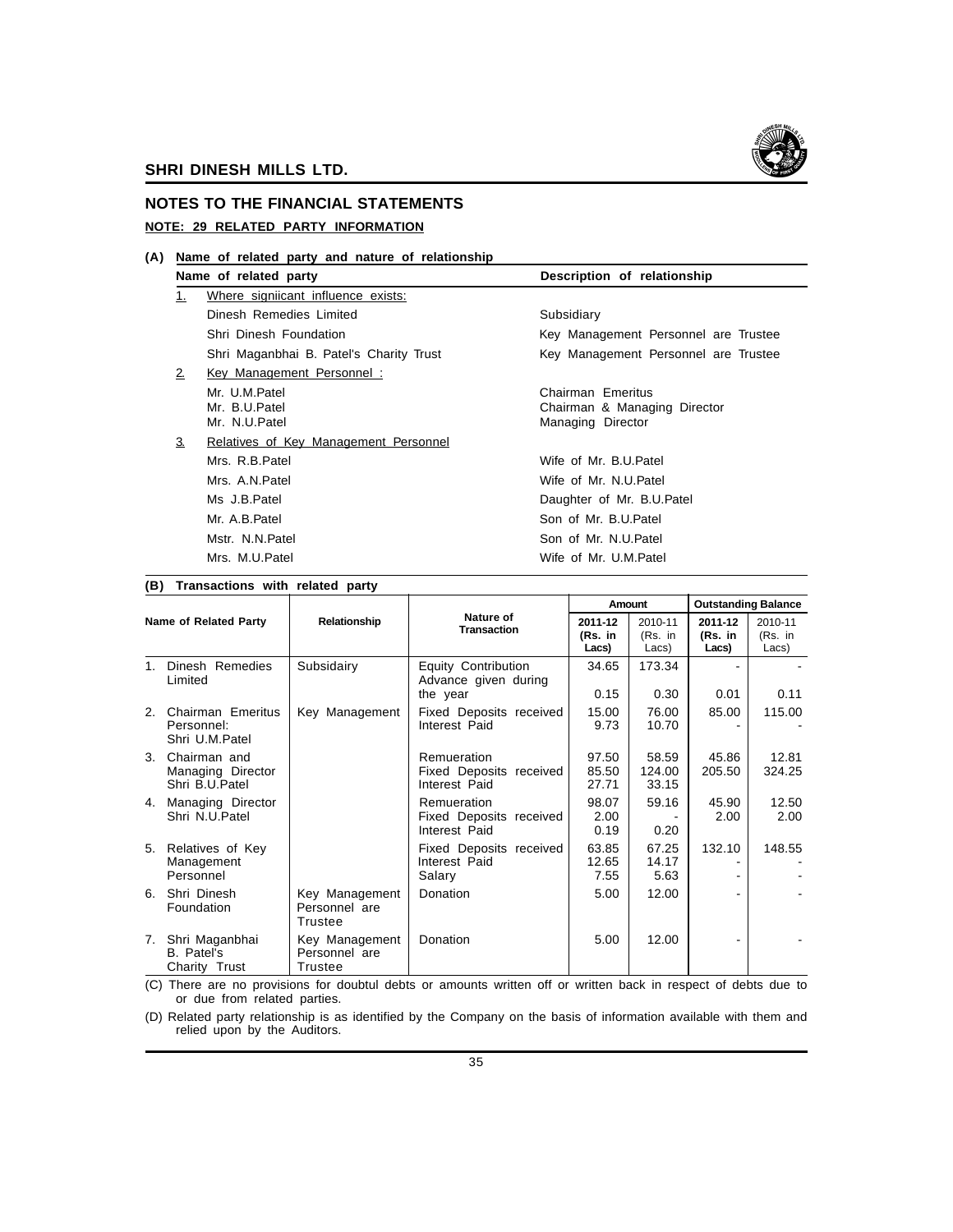### **NOTES TO THE FINANCIAL STATEMENTS**

### **Note 30 Segment Information :**

### **(a) Primary segment : Business segment**

The Company has only one business segment Viz : "Textile".

### **(b) Secondary segment – Geographical segment :**

| Information of graphical segment:             | Rs. in Lacs |           |                          |           |
|-----------------------------------------------|-------------|-----------|--------------------------|-----------|
| <b>Particulars</b>                            | Year        | In India  | Outside India            | Total     |
| Segment Revenue                               | 2011-12     | 8.247.83  | 401.04                   | 8,648.87  |
|                                               | 2010-11     | 7.774.95  | 458.03                   | 8.232.98  |
| Carrying cost of Assets by location of Assets | 2011-12     | 16.205.89 | ۰                        | 16,205.89 |
|                                               | 2010-11     | 15.551.19 | $\overline{\phantom{a}}$ | 15.551.19 |
| Additions to Assets and Intangible            | 2011-12     | 2.277.08  | ۰                        | 2.277.08  |
|                                               | 2010-11     | 2,582.95  | ٠                        | 2.582.95  |

Note: 31 Significant Accounting Policies followed by the Company are as stated in the statement annexed to this schedule as Annexure I.

Note: 32 Previous year's figures have been regrouped whereever necessary.

As per our Report of even date For and on behalf of the Board of Directors For **Dhirubhai Shah & Co., Co., Ratel B. U. Patel B. U. Patel B. U. Patel B. U. Patel B. U. Patel B. U. Patel B. U. Patel B. U. Patel B. U. Patel B. U. Patel B. U. Patel B. D. Patel B. D. Patel B. D. Patel B. D. Patel B. D** 

**Kaushik D. Shah M. B. Sojitra J. B. Sojitra B. B. Patel**<br>Partner **B. B. Patel** Company Secretary & Director Vice President (Finance) Membership No. : 016502 Vadodara, June 12, 2012 Vadodara, June 12, 2012

Managing Director Chairman & Managing Director

Company Secretary & Director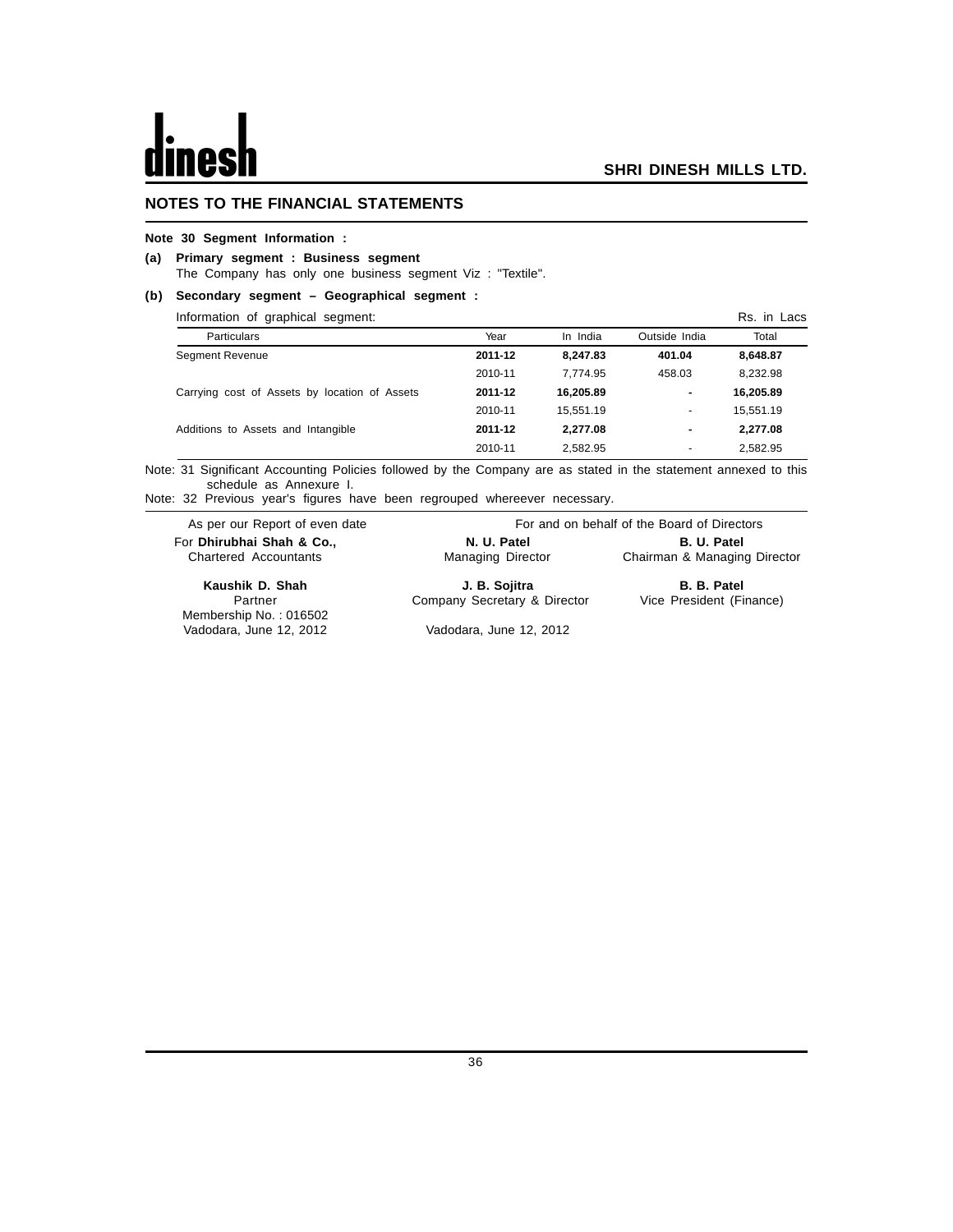

### **Annexure I referred to in note 31 to the Account for the year ended 31st March, 2012, Statement on significant Accounting Policies**

### **1. System of Accounting :**

These financial statements have been prepared on an accrual basis and under historical cost convention and in compliance, in all material aspects, with the applicable accounting principles in India, the applicable accounting standards notified under Section 211 (3C) and the relevant provisions of the Companies Act, 1956. The significant accounting policies adopted by the Company are detailed below:

### **2. Fixed Assets and Depreciation :**

### **A. Fixed Assets**

- I. Fixed Assets are carried at cost of acquisition including incidental cost relating to acquisition / installation. Fixed Assets are shown net of accumulated depreciation and amortised amount (except on free- hold land).
- II. Capital Work-in-progress is stated at amount expended upto the date of Balance Sheet.

### **B Depreciation and Amortisation**

a) Leasehold land

Premium on leasehold land is being amortised over the period of lease.

- b) Other Fixed Assets
	- I. Depreciation on all the assets except Plant and Machinery acquired /installed upto 31st March, 1990 is being provided on "Written Down Value" in accordance with the provisions of section 205(2)(a) of the Companies Act, 1956 at the rates specified in schedule XIV to the said Act.
	- II. Depreciation on Plant and Machinery acquired/installed on or after 1st April 1990 is being provided on `Straight Line method' in accordance with the Provisions of Section 205(2)(b) of the Companies Act, 1956 at the rates specified in schedule XIV to the said Act.
	- III. Depreciation on additions to the assets during the year is being provided on pro-rata basis with reference to the month of acquisition /installation.
	- IV. Depreciation on assets sold, discarded, demolished or scrapped during the year is being provided upto the month in which such assets are sold, discarded, demolished or scrapped.
	- V. Computer software is being amortised over a period of three years.

## **3. Investments :**

Investments are classified into Current and Long-term Investments. Current Investments are stated at lower of cost and fair value. Long-term Investments are stated at cost. A provision for diminution is made to recognize a decline, other than temporary, in the value of Long-term Investments.

## **4. Inventories :**

- I. Stores, Machinery Spares, Coal, etc. are valued at cost or net realisable value whichever is lower. Cost is arrived at on 'Moving Weighted Average Cost basis'.
- II. Raw Materials are valued at cost or net realisable value whichever is lower. Cost is arrived at on 'Specific Identification cost basis'.
- III. Materials in Process and Finished Goods are valued at cost or net realisable value, whichever is lower. Cost comprises all cost of purchase, cost of conversion and other costs incurred in bringing the inventories to their present location and condition.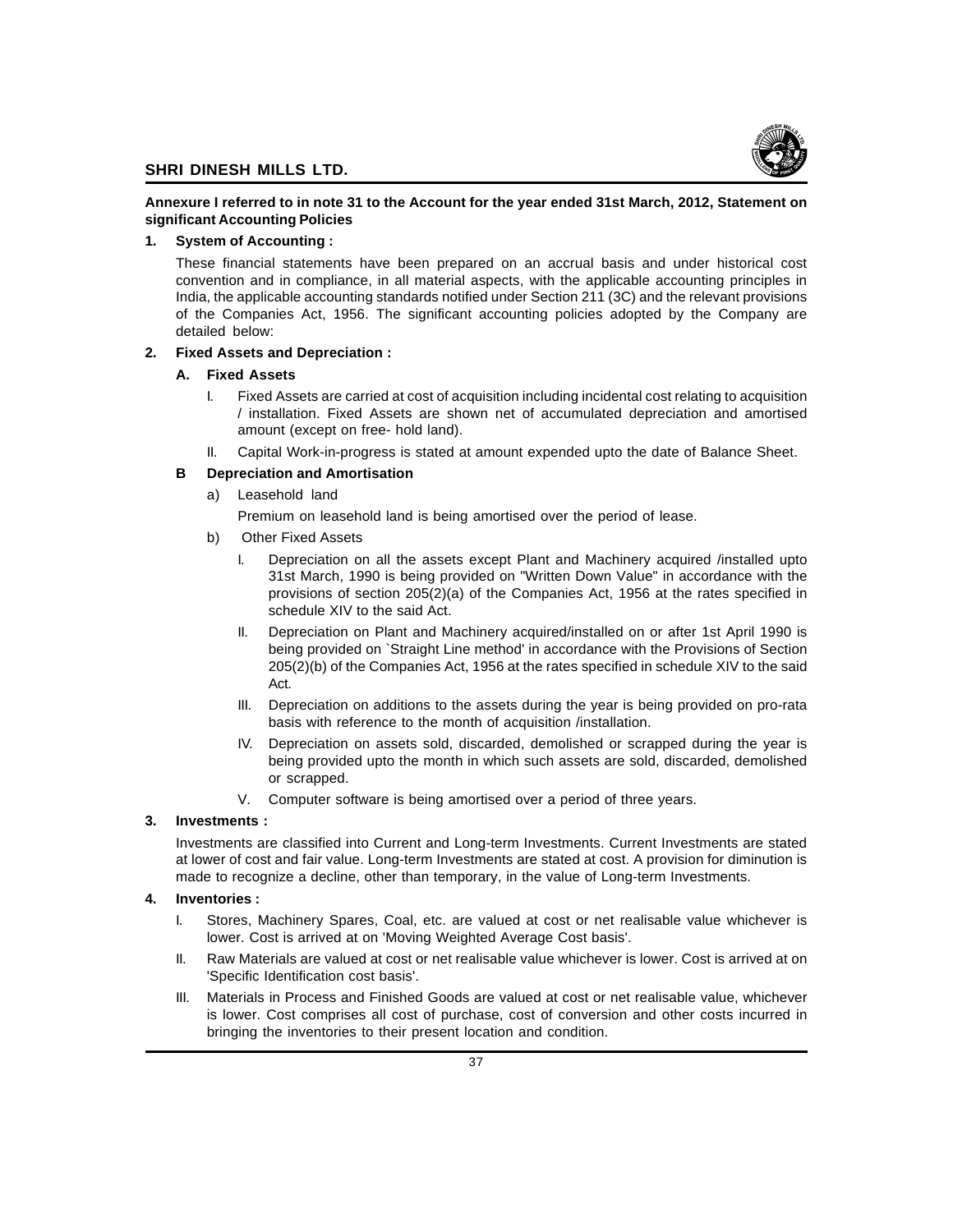The excise duty in respect of closing inventory of finished goods is included as part of finished goods.

- IV. Materials in Customs Bonded Warehouse and in transit are stated at cost, upto the date of Balance Sheet.
- V. Due allowance is estimated and made for defective and obsolete items, wherever necessary, based on the past experience of the Company.

## **5. Foreign Currency Transactions :**

i) Initial Recognition:

Transactions denominated in foreign currencies are recorded at the rate prevailing on the date of the transaction.

ii) Conversion:

At the year-end, monetary items denominated in foreign currencies remaining unsettled are converted into rupee equivalents at the year-end exchange rates. Non monetary items which are carried in terms of historical cost denominated in foreign currency are reported using the exchange rate at the date of the transaction.

iii) Exchange Differences:

All exchange differences arising on settlement and conversion of foreign currency transactions are included in the profit and loss account, except in cases where they relate to the acquision of fixed assets, acquired out of India in which case they are adjusted in the cost of the corresponding asset.

## **6. Revenue Recognition :**

- i) Domestic Sales are recognized as revenue on transfer of significant risk and rewards of ownership which is generally on dispatch of products to the customers.
- ii) Export Sales are recognized as revenue on transfer of significant risk and rewards of ownership which is generally on the basis of the dates of Bill of Lading and / or Air Way Bill.
- iii) Export incentives benefits under "Duty Entitlement Pass Book under the Duty Exemption Scheme" and "Duty Draw back scheme" are accounted in the year of exports.
- iv) Dividend income is accounted for in the year in which the right to receive the same is established.
- v) Interest income is recognized on a time proportion basis taking into account the amount outstanding and the rate applicable.

## **7. Employee Benefits :**

i) Defined Contribution Plan

Company's contribution paid/payable during the period to Provident Fund, Employee Deposit Linked Insurance Plan, Super Annuation Fund, Employee State Insurance Plan and Labour Welfare Fund are recognised as an expense in the Profit and Loss Account.

ii) Defined Benefit Plan

Provision for payments to the Employees Gratuity Fund after taking into account the funds available with the Trustees of the Gratuity Fund is based on actuarial valuation done at the close of each financial year.

At the reporting date Company's liabilities towards gratuity is determined by independent actuarial valuation using the projected unit credit method. Actuarial gain and losses are recognised immediately in the statement of Profit and Loss account as income or expenses.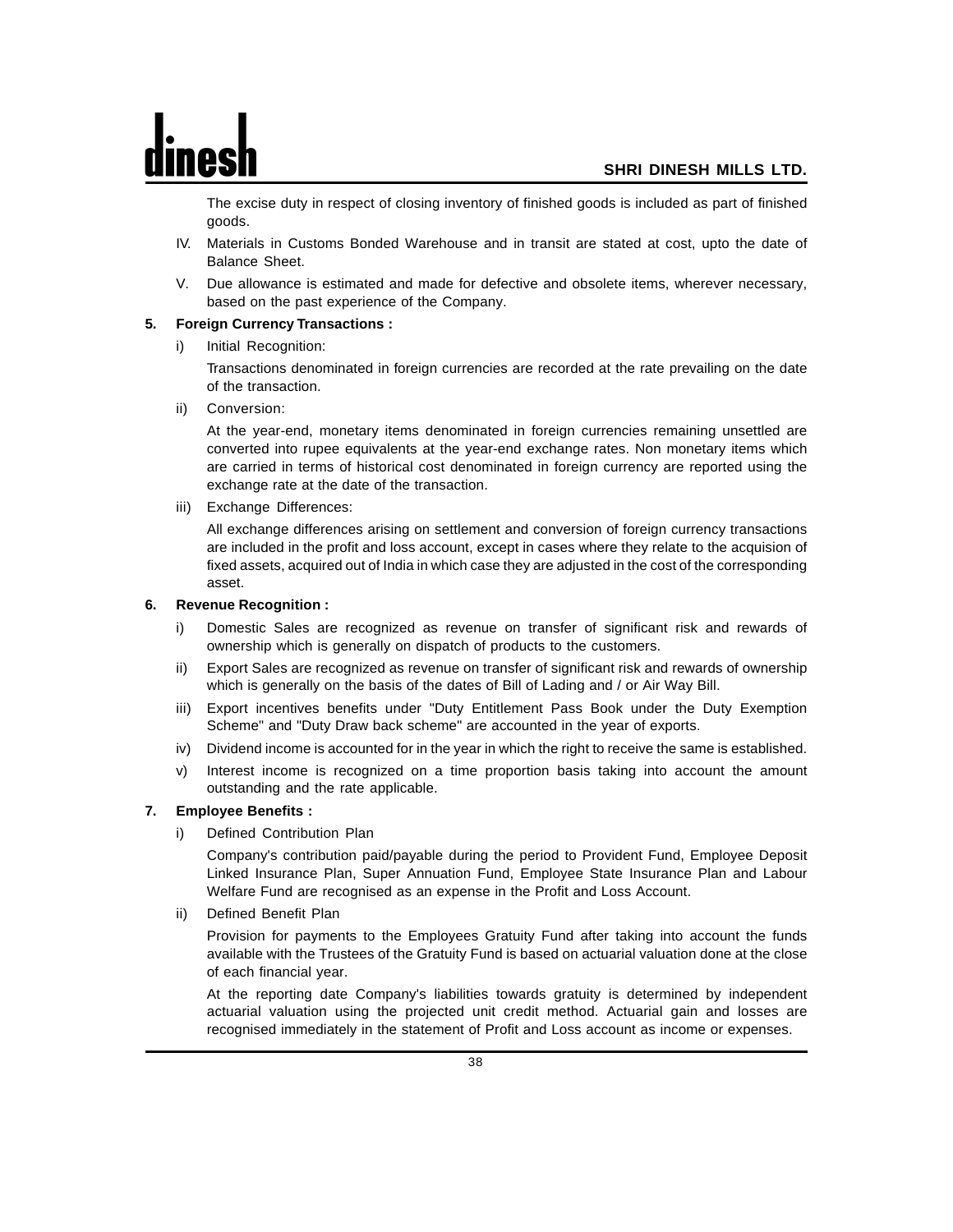

iii) Other defined benefits

Provision for other defined benefits for long term leave encashment is made based on an independent actuarial valuation on projected unit credit method at the end of each financial year. Actuarial gain and losses are recognized immediately in the statement of Profit and Loss Account as income or expenses.

iv) Company recognizes the undiscounted amount of short term employee benefits during the accounting period based on service rendered by employees.

### **8. Taxation :**

Income tax expense comprises of Current tax and Deferred tax charge or credit.

Provision for current tax is made on assessable income at the tax rate applicable to the relevant assessment year.

The Deferred tax Asset and Deferred tax liability are calculated by applying tax rate and tax laws that have been enacted or substantively enacted by the Balance Sheet date.

Deferred tax Assets arising mainly on account of brought forward losses and unabsorbed depreciation under tax laws, are recognized, only if there is virtual certainty of its realiasation, supported by convincing evidence.

Deferred Tax Assets on account of other timing difference are recognized only to the extent there is a reasonable certainty of its realisation.

The carrying amount of Deferred tax assets are reviewed to reassure realization at each Balance Sheet date.

### **9. Government Subsidy :**

- i. Government subsidy are recognized when there is reasonable assurance that the same will be received.
- ii. Revenue subsidy for expenses incurred are reduced from the respective expenses.
- iii. Capital subsidy relating to specific fixed assets are reduced from the gross value of the respective fixed assets.

### **10. Borrowing Costs :**

Interest and other borrowing costs attributable to qualifying assets are capitalized. Other interest and borrowing costs are charged to revenue.

## **11. Provisions :**

A provision is recognized when an enterprise has a present obligation as a result of past event and it is probable that an outflow of resources will be required to settle the obligation, in respect of which a reliable estimate can be made. Provisions are not discounted to its present value and are determined based on management estimate required to settle the obligation at the Balance Sheet date and adjusted to reflect the current management estimates.

### **12. Impairment of Assets :**

The carrying amounts of assets are reviewed at each Balance Sheet date if there is any indication of impairment based on internal / external factors. An impairment loss will be recognized wherever the carrying amount of an asset exceeds its recoverable amount. The recoverable amount is greater of the asset's net selling price and value in use. In assessing value in use, the estimated future cash flows are discounted to the present value by using weighted average cost of capital.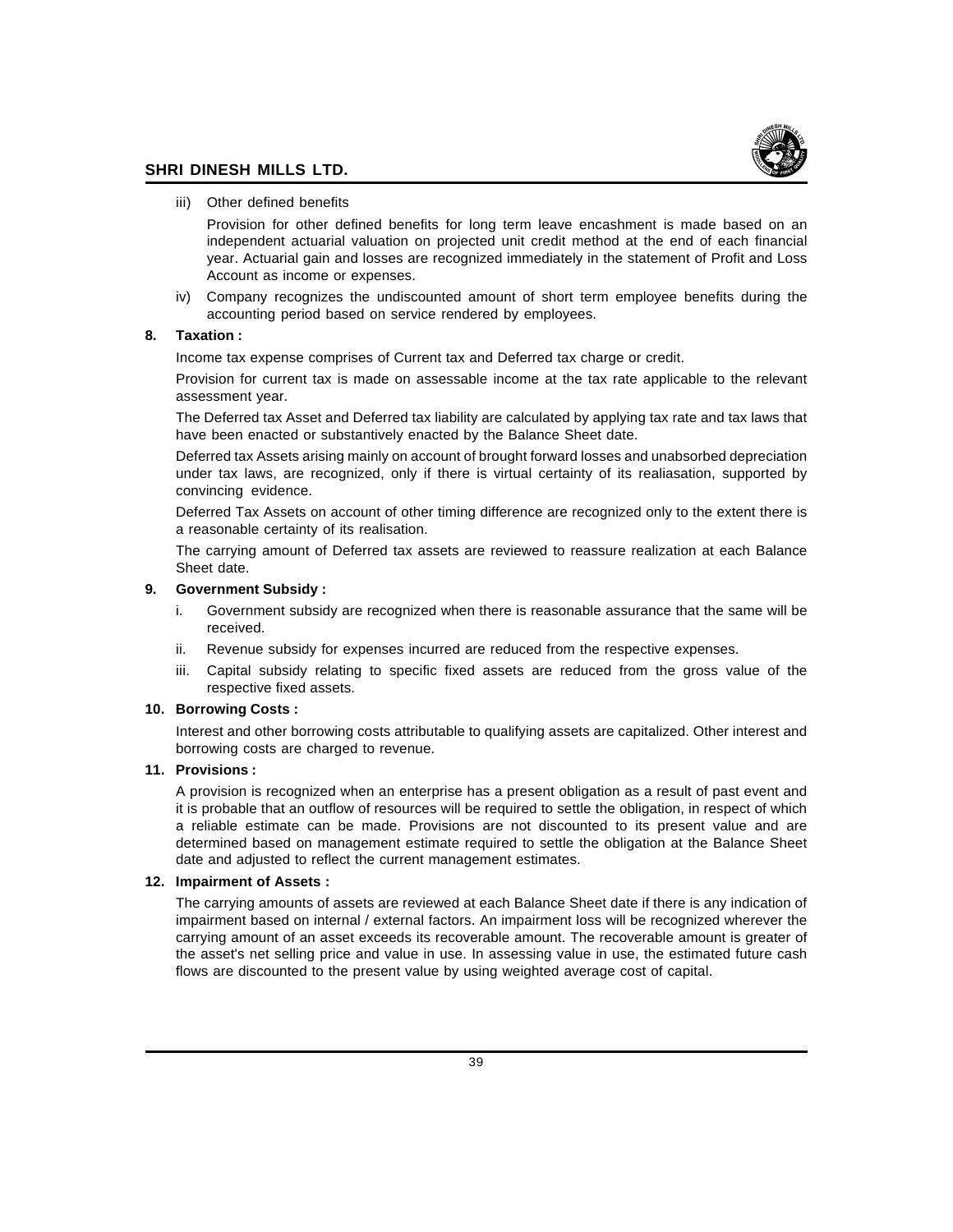### **Auditor's Report on the Consolidated Financial Statements of Shri Dinesh Mills Limited**

The Board of Directors of Shri Dinesh Mills Limited

1. We have audited the attached consolidated Balance Sheet of Shri Dinesh Mills limited (the "Company") and its subsidiary; hereinafter referred to as the "Group" as on 31st March, 2012, the related consolidated Profit and Loss Account and the consolidated Cash Flow Statement for the year ended on that date annexed thereto, which we have signed under reference to this report.

These consolidated financial statements are the responsibility of the Company's management. Our responsibility is to express an opinion on these consolidated financial statements based on our audit.

- 2. We conducted our audit in accordance with auditing Standards generally accepted in India. Those standards require that we plan and perform the audit to obtain reasonable assurance about whether the financial statements are free of material misstatements. An audit includes examining, on test basis, evidence supporting the amounts and disclosures in the financial statements. An audit also includes assessing the accounting principles used and significant estimates made by the management as well as evaluating the overall financial statement presentation. We believe that our audit provides a reasonable basis for our opinion.
- 3. We report that the consolidated financial statements have been prepared by the Company's management in accordance with the requirements of Accounting Standard (AS) 21- Consolidated financial statements, notified under Section 211(3C) of the Companies Act, 1956.
- 4. In our opinion and to the best of our information and according to explanation given to us, the attached consolidated financial statements give true and fair view in conformity with the accounting principles generally accepted in India:
	- (a) In case of the consolidated Balance Sheet, of the state of affairs of the Group as at 31st March, 2012;
	- (b) In case of the consolidated Profit and Loss Account, of the profit of the Group for the year ended on that date; and
	- (c) In case of the consolidated Cash Flow Statement, of the cash flows of the Group for the year ended on that date.

For and on behalf of **Dhirubhai Shah & Co.** Chartered Accountants

**Kaushik D. Shah** Vadodara Partner June 12, 2012 Membership No.016502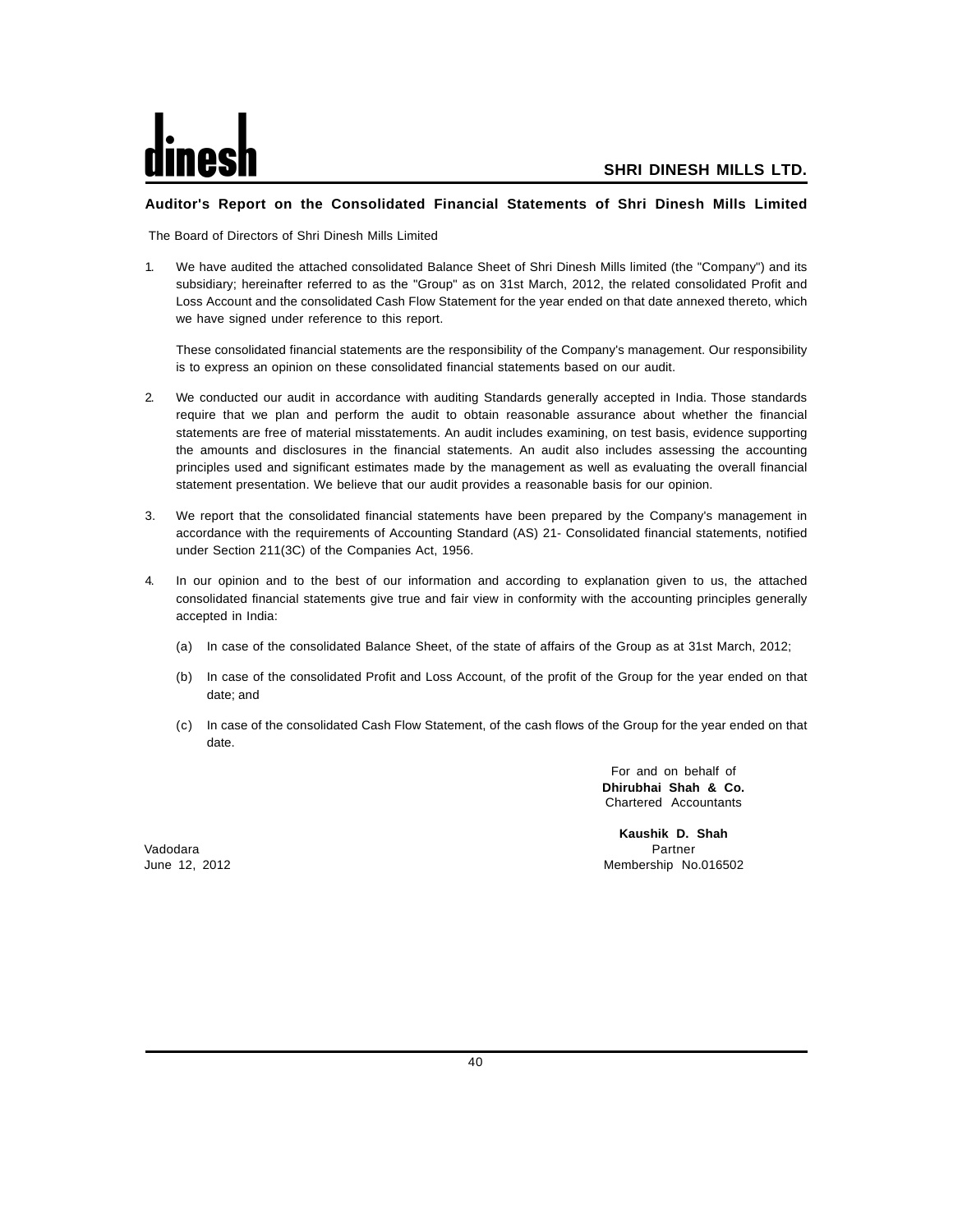

### **CONSOLIDATED BALANCE SHEET OF SHRI DINESH MILLS LIMITED AND ITS SUBSIDIARY AS AT 31ST MARCH, 2012**  $(D_0, \text{ln } \text{ln} \text{ln})$

|    |                                | <b>Particulars</b>                          | Note No.                                      | As at 31st<br>March, 2012                      | (Rs. In lacs)<br>As at<br>31st<br>March, 2011 |
|----|--------------------------------|---------------------------------------------|-----------------------------------------------|------------------------------------------------|-----------------------------------------------|
| L. | <b>EQUITY AND LIABILITIES</b>  |                                             |                                               |                                                |                                               |
|    | 1                              | Shareholders' funds                         |                                               |                                                |                                               |
|    |                                | Share Capital                               | 1                                             | 527.75                                         | 527.75                                        |
|    |                                | Reserves and Surplus                        | $\overline{2}$                                | 9,524.87                                       | 8,978.87                                      |
|    | $\mathbf{2}$                   | <b>Non-Current Liabilities</b>              |                                               |                                                |                                               |
|    |                                | Long- term borrowings                       | 3                                             | 3,628.42                                       | 3,401.40                                      |
|    |                                | Deferred tax Liabilities (Net)              | 4                                             | 783.10                                         | 662.40                                        |
|    |                                | Other Long Term Liabilities                 | 5                                             | 517.45                                         | 489.64                                        |
|    |                                | Long Term Provisions                        | 6                                             | 362.75                                         | 337.22                                        |
|    | 3                              | <b>Current Liabilities</b>                  |                                               |                                                |                                               |
|    |                                | Short term borrowings                       | $\overline{7}$<br>8                           | 394.98                                         | 463.14                                        |
|    |                                | Trade Payables<br>Other Current Liabilities | 9                                             | 462.73                                         | 403.46<br>1,313.62                            |
|    |                                | Short Term Provisions                       | 10                                            | 1,337.90<br>214.43                             | 147.98                                        |
|    |                                |                                             |                                               |                                                |                                               |
|    |                                | <b>TOTAL</b>                                |                                               | 17,754.38                                      | 16,725.48                                     |
| Ш. |                                | <b>ASSETS</b>                               |                                               |                                                |                                               |
|    | 1                              | <b>Non-Current Assets</b>                   |                                               |                                                |                                               |
|    |                                | Fixed assets                                | 11                                            |                                                |                                               |
|    |                                | (i)<br>Tangible assets                      |                                               | 9,313.02                                       | 7,424.06                                      |
|    |                                | (ii) Capital work-in-progress               |                                               | 48.62                                          | 4.87                                          |
|    |                                | Non-current investments                     | $12 \overline{ }$                             | 849.72                                         | 2,324.72                                      |
|    |                                | Long term loans and advances                | 13                                            | 154.89                                         | 145.53                                        |
|    | $\mathbf{2}$                   | <b>Current assets</b>                       |                                               |                                                |                                               |
|    |                                | Inventories<br>Trade Receivables            | 14<br>15                                      | 4,090.12                                       | 3,239.71                                      |
|    |                                | Cash and Bank balances                      | 16                                            | 1,453.72<br>1,390.41                           | 1,414.05<br>1,785.99                          |
|    |                                | Short Term Loans and Advances               | 17                                            | 347.26                                         | 256.93                                        |
|    |                                | <b>Other Current Assets</b>                 | 18                                            | 106.62                                         | 129.62                                        |
|    |                                | <b>TOTAL</b>                                |                                               | 17,754.38                                      | 16,725.48                                     |
|    |                                | The Notes form an integral part of          |                                               |                                                |                                               |
|    |                                | these financial statements                  | 1 to 32                                       |                                                |                                               |
|    | As per our Report of even date |                                             |                                               | For and on behalf of the Board of Directors    |                                               |
|    |                                | For Dhirubhai Shah & Co.,                   | N. U. Patel                                   | B. U. Patel                                    |                                               |
|    |                                | <b>Chartered Accountants</b>                | Managing Director                             | Chairman & Managing Director                   |                                               |
|    |                                | Kaushik D. Shah<br>Partner                  | J. B. Sojitra<br>Company Secretary & Director | <b>B. B. Patel</b><br>Vice President (Finance) |                                               |
|    |                                | Membership No.: 016502                      |                                               |                                                |                                               |
|    |                                | Vadodara, June 12, 2012                     | Vadodara, June 12, 2012                       |                                                |                                               |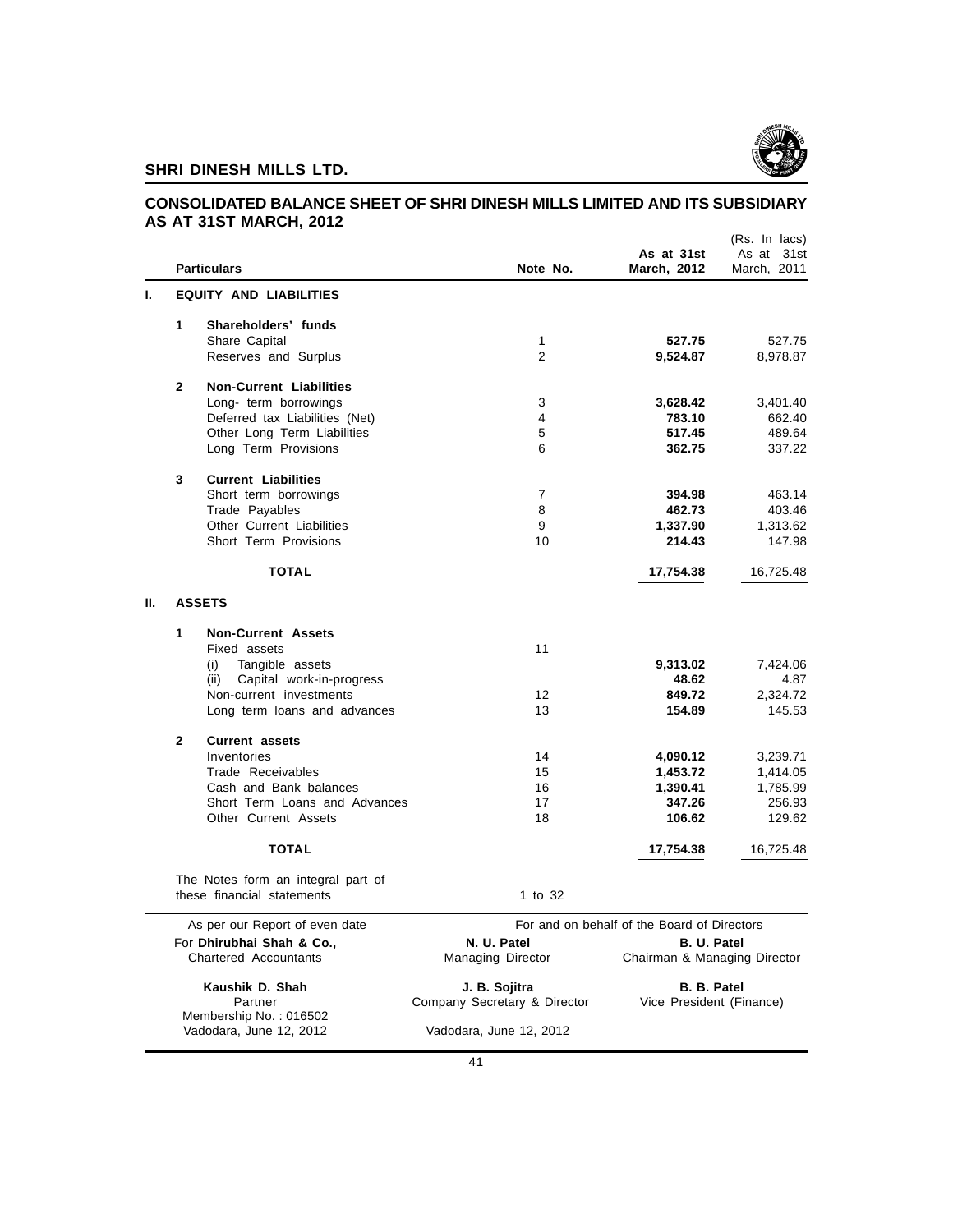# $\mathbf d$

## **SHRI DINESH MILLS LTD.**

### **CONSOLIDATED PROFIT & LOSS ACCOUNT OF SHRI DINESH MILLS LIMITED AND ITS SUBSIDIARY FOR THE YEAR ENDED 31ST MARCH, 2012**  $(D_0, \ln \ln \cos \theta)$

|     | <b>Particulars</b>                                               | Note No.                                                | Year ended<br>31st March, 2012              | (RS. In lacs)<br>Year ended<br>31st March, 2011 |
|-----|------------------------------------------------------------------|---------------------------------------------------------|---------------------------------------------|-------------------------------------------------|
| ı.  | <b>Revenue from Operations</b>                                   | 19                                                      | 10,025.33                                   | 9,545.10                                        |
| Н.  | Other Income                                                     | 20                                                      | 377.49                                      | 272.16                                          |
| Ш.  | Total Revenue (I + II)                                           |                                                         | 10,402.82                                   | 9,817.26                                        |
| IV. | <b>Expenses:</b>                                                 |                                                         |                                             |                                                 |
|     | Cost of Materials Consumed                                       | 21                                                      | 3,418.49                                    | 2,785.81                                        |
|     | Purchases of Stock-in-Trade                                      | 21                                                      | 3.10                                        | 0.70                                            |
|     | Changes in Inventories of finished goods,                        |                                                         |                                             |                                                 |
|     | work-in-progress and Stock-in-Trade                              | 22                                                      | (623.34)                                    | 78.64                                           |
|     | Employee Benefits Expense                                        | 23                                                      | 2,450.25                                    | 2,175.47                                        |
|     | Finance Costs                                                    | 24                                                      | 413.41                                      | 395.14                                          |
|     | Depreciation and Amortization Expense                            | 11                                                      | 961.47                                      | 855.40                                          |
|     | Other Expenses                                                   | 25                                                      | 2,909.74                                    | 2,416.74                                        |
|     | <b>Total Expenses</b>                                            |                                                         | 9,533.12                                    | 8,707.90                                        |
| V.  | Profit before exceptional items and tax (III-IV)                 |                                                         | 869.70                                      | 1,109.36                                        |
| VI. | <b>Exceptional items</b>                                         |                                                         | (0.62)                                      | 31.81                                           |
|     | VII. Profit before tax (V- VI)                                   |                                                         | 869.08                                      | 1,141.17                                        |
|     | VIII. Tax expense:                                               |                                                         |                                             |                                                 |
|     | Current tax<br>(1)                                               |                                                         | 106.05                                      | 411.70                                          |
|     | (2)<br>Deferred tax                                              |                                                         | 120.70                                      | (94.01)                                         |
| IX. | Profit for the year (VII-VIII))                                  |                                                         | 642.33                                      | 823.48                                          |
|     | Concern Share                                                    |                                                         | 627.37                                      | 804.27                                          |
|     | Minority                                                         |                                                         | 14.96                                       | 19.21                                           |
|     |                                                                  |                                                         | 627.37                                      | 804.27                                          |
| х.  | Earnings per equity share of Rs. 10 each                         | 27                                                      |                                             |                                                 |
|     | <b>Basic</b><br>(1)<br>(2)<br><b>Diluted</b>                     |                                                         | 11.89<br>11.89                              | 15.24<br>15.24                                  |
|     | The notes form an integral part of<br>these financial statements | 1 to 32                                                 |                                             |                                                 |
|     | As per our Report of even date                                   |                                                         | For and on behalf of the Board of Directors |                                                 |
|     | For Dhirubhai Shah & Co.,<br><b>Chartered Accountants</b>        | N. U. Patel<br>Managing Director                        |                                             | B. U. Patel<br>Chairman & Managing Director     |
|     | Kaushik D. Shah                                                  | J. B. Sojitra                                           |                                             | B. B. Patel                                     |
|     | Partner<br>Membership No.: 016502<br>Vadodara, June 12, 2012     | Company Secretary & Director<br>Vadodara, June 12, 2012 |                                             | Vice President (Finance)                        |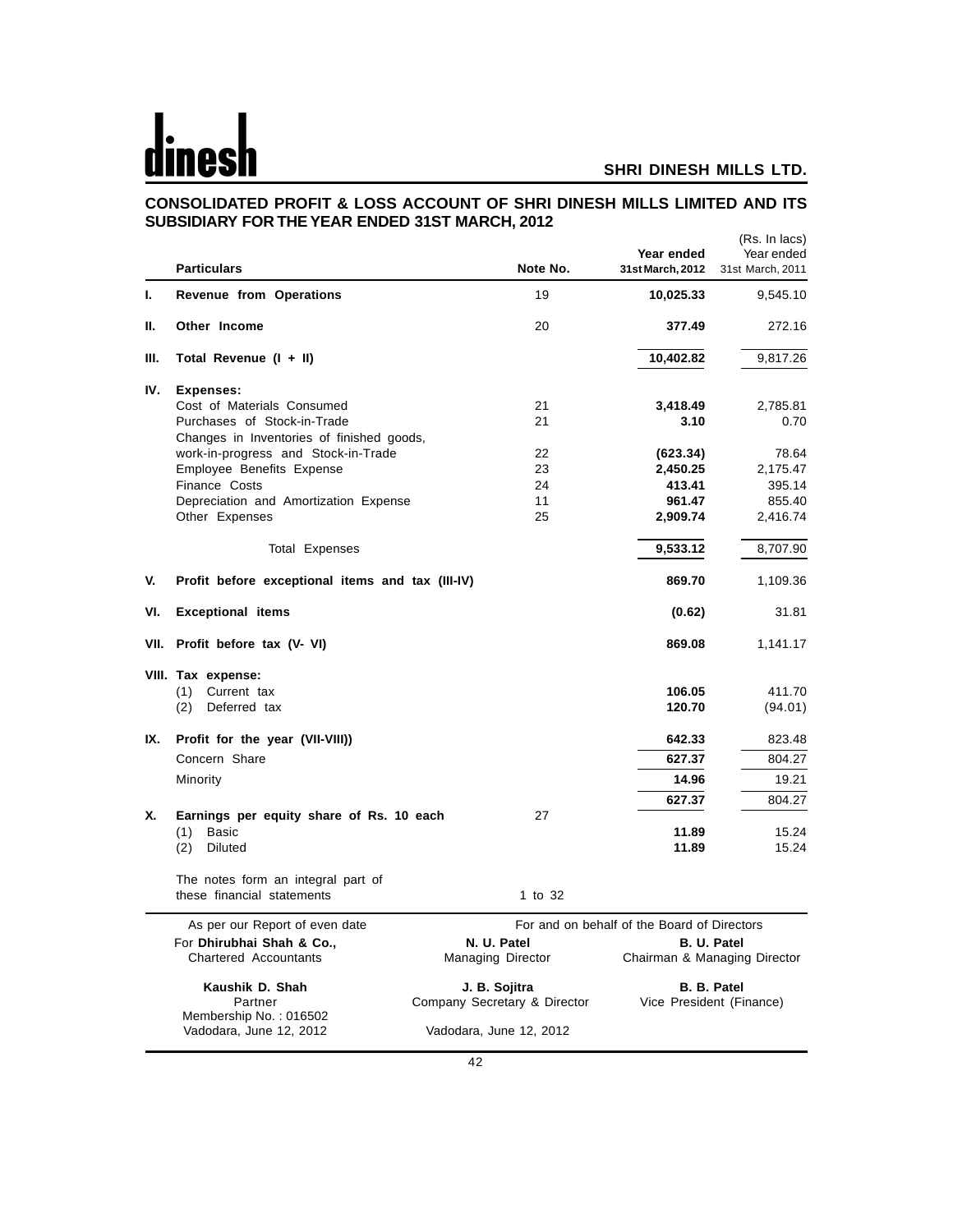

### (Rs. In lacs) **Particulars 2011-12 2010-11 A. Cash flow from operating Activity** Net Profit Before Tax and Extra Ordinary Items **869.07** 1139.46 Adjustments For: Depreciation **961.48** 855.40 Interest paid **(413.41)** 392.922.92 Provision for Doubtful Debts **4.39**<br>
Loss on sales of assets **1.4.39** (0.26) **1.4.39** Loss on sales of assets **0.70** (0.26)<br>Dividend Income **1.800 (0.26)** (104.30) (104.30) Dividend Income Interest received on deposits **(103.69)** (81.37) Bad Debt written off **and Debt written of the state of the state of the state of the state of the state of the state of the state of the state of the state of the state of the state of the state of the state of the state o** LTCG on redemption of FMP **(123.40)** (35.96) **234.79** 1,033.73 Operation profit before working capital changes **1,103.86** 2,173.19 Adjustment For: Inventories **(850.41)** (422.38) Trade & Other Receivables **(44.87)** (159.17) Trade & Other liabilities **214.38** 177.54 **(680.90)** (404.01) Taxes Paid **(200.48)** (446.05) **(881.38)** (850.06) **Cash Generated from Operations (222.48)** 1323.13 **B Cash Flow from Investment Activities** Purchase of Fixed Assets **(2894.89)** (300.57) Subsidy Received<br>
(Purchase) Redemotion of Investment<br>
150.10<br>
150.10<br>
150.10 (Purchase)/ Redemption of Investment **1598.40** 150.10 Dividend Income Interest received **126.63** 62.66 **Net Cash Flow from Investment Activity (1082.97)** 127.44 **(860.49)** 1450.57 **C Cash Flow from Financial Activities:** Proceeds from Borrowings **158.86** (780.05) Dividend paid **(104.62)** (155.56) Corporate Tax Paid **(17.12)** (26.30) Interest Paid **427.79** (394.74) Net Cash Flow from Financial Activities **464.91** (1,356.65) Total of Cash Flow **(395.58)** 93.92 Opening Cash & Cash equivalent **1,785.99** 1692.05 Closing Cash & Cash equivalent **1,390.41** 1785.99 Note:

**CONSOLIDATED CASH FLOW STATEMENT FOR THE YEAR ENDED 31ST MARCH, 2012**

1 The cashflow statement has been prepared in accordance with the requirement of AS -3 " Cash flow statement" issued by the Institute of Chartered Accountants of India

|  |  |  |  |  |  | Previous year's figures have been regrouped wherever necessary to confirm this year's classification. |  |
|--|--|--|--|--|--|-------------------------------------------------------------------------------------------------------|--|
|  |  |  |  |  |  |                                                                                                       |  |

| As per our Report of even date    | For and on behalf of the Board of Directors |                              |  |  |  |
|-----------------------------------|---------------------------------------------|------------------------------|--|--|--|
| For Dhirubhai Shah & Co.,         | N. U. Patel                                 | B. U. Patel                  |  |  |  |
| <b>Chartered Accountants</b>      | <b>Managing Director</b>                    | Chairman & Managing Director |  |  |  |
| Kaushik D. Shah                   | J. B. Sojitra                               | <b>B. B. Patel</b>           |  |  |  |
| Partner<br>Membership No.: 016502 | Company Secretary & Director                | Vice President (Finance)     |  |  |  |
| Vadodara, June 12, 2012           | Vadodara, June 12, 2012                     |                              |  |  |  |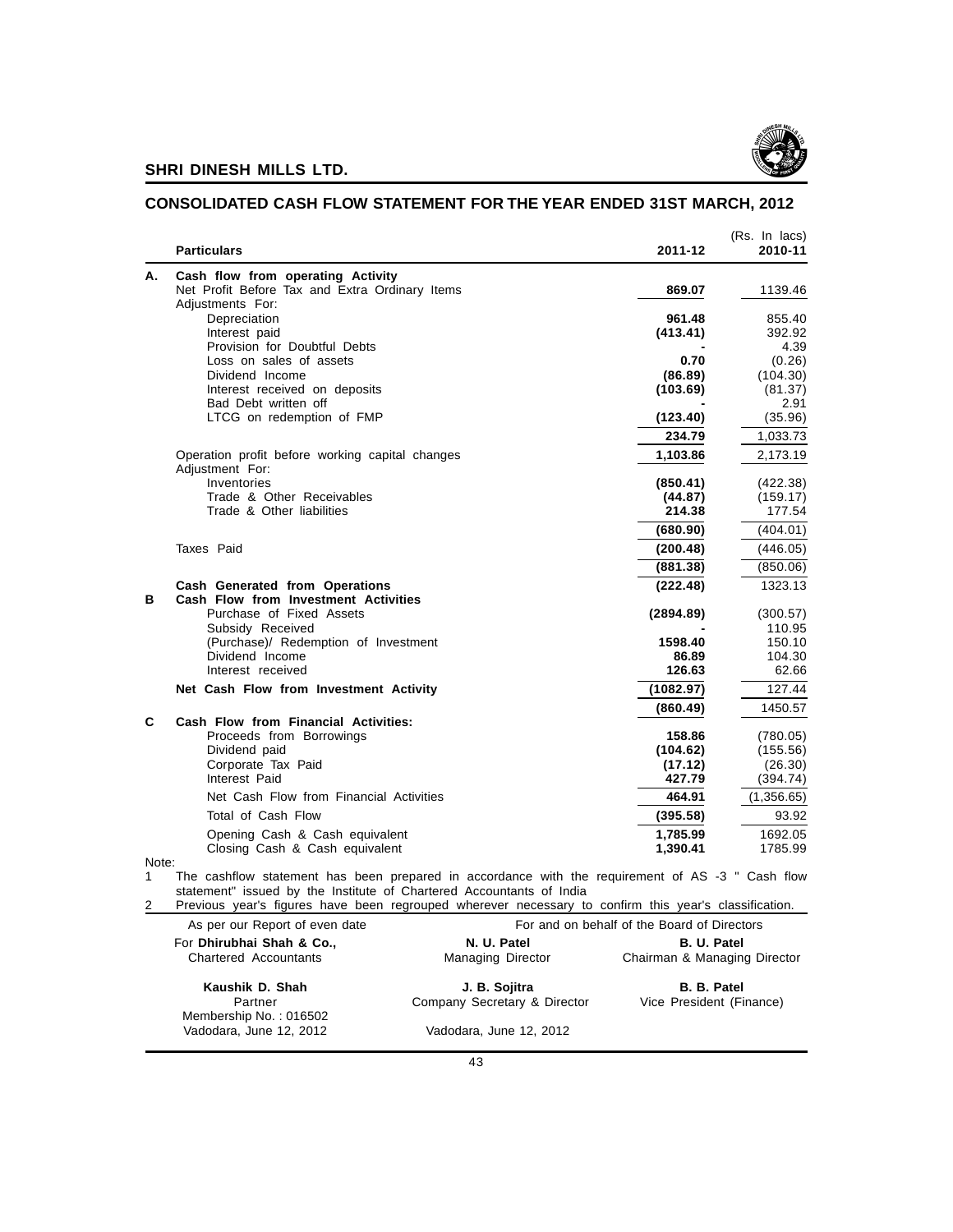# **dinesh**

## **SHRI DINESH MILLS LTD.**

|            | NOTES FORMING PART TO THE FINANCIAL STATEMENTS AS AT 31ST MARCH, 2012                                                                                                                                                                                      |                               |                        |                                 |                                           |
|------------|------------------------------------------------------------------------------------------------------------------------------------------------------------------------------------------------------------------------------------------------------------|-------------------------------|------------------------|---------------------------------|-------------------------------------------|
|            | <b>Particulars</b>                                                                                                                                                                                                                                         |                               |                        | As at 31st<br><b>March 2012</b> | (Rs. In lacs)<br>As at 31st<br>March 2011 |
|            | <b>NOTE:1 SHARE CAPITAL</b>                                                                                                                                                                                                                                |                               |                        |                                 |                                           |
|            | <b>Authorised</b>                                                                                                                                                                                                                                          |                               |                        |                                 |                                           |
|            | 9,500,000 Equity Shares of Rs 10/- each<br>50,000 unclassified Shares of Rs. 100/-                                                                                                                                                                         |                               |                        | 950.00<br>50.00                 | 950.00<br>50.00                           |
|            | Issued, Subscribed & Paid up                                                                                                                                                                                                                               |                               |                        | 1,000.00                        | 1,000.00                                  |
|            | 5,277,500 Equity Shares of Rs 10/- each fully paid<br>Total                                                                                                                                                                                                |                               |                        | 527.75<br>527.75                | 527.75<br>527.75                          |
| 1.1<br>1.2 | The reconciliation of the number of shares oustanding:<br>The Company has not issued or bought back any equity<br>or preference shares during the year.<br>The details of Shareholders holding more than 5% shares:                                        |                               |                        |                                 |                                           |
|            | Name of the Shareholder                                                                                                                                                                                                                                    | As at 31st March, 2012        |                        |                                 | As at 31st March, 2011                    |
|            |                                                                                                                                                                                                                                                            | No. of<br>Shares held         | $%$ of<br>Holding      | No. of<br>Shares held           | $%$ of<br>Holding                         |
|            | Shri U.M.Patel<br>Shri B.U.Patel<br>Shri N.U.Patel                                                                                                                                                                                                         | 531,655<br>491,710<br>643,998 | 10.07<br>9.32<br>12.20 | 531,655<br>491,710<br>643,998   | 10.07<br>9.32<br>12.20                    |
| 1.3        | 30,780 Equity shares alloted to Shareholders of Platewel Processes and Chemicals Limited as fully paid<br>without payment being received in cash in terms of amalgamation scheme sanctioned by Gujarat High Court,<br>as per order Dated 20th March, 1981. |                               |                        |                                 |                                           |
| 1.4        | 4,775,420 Equity shares issued as Bonus Shares by way of capitalisation of Reserve and Share Premium<br>Account.                                                                                                                                           |                               |                        |                                 |                                           |
| 1.5        | The Company has only one class of equity shares having a par value of Rs.10 per share. Each Shareholder                                                                                                                                                    |                               |                        |                                 |                                           |

is eligible for one vote per share. The dividend proposed by the Board of Directors is subject to the approval of shareholders, except in case of interim dividend. In the event of liquidation, the equity shareholders are eligible to receive the remaining assets of the Company, after distribution of all preferential amounts, in proportion of their shareholding.

|    | <b>Particulars</b>                                                                                                                                                              | As at 31st<br><b>March 2012</b>                             | (Rs. In lacs)<br>As at 31st<br>March 2011                    |
|----|---------------------------------------------------------------------------------------------------------------------------------------------------------------------------------|-------------------------------------------------------------|--------------------------------------------------------------|
|    | <b>NOTE: 2 RESERVES &amp; SURPLUS</b>                                                                                                                                           |                                                             |                                                              |
| а. | <b>General Reserve</b><br>Opening Balance<br>(+) Current Year Transfer                                                                                                          | 8,435.73<br>400.00                                          | 7,835.73<br>600.00                                           |
| b. | Closing Balance<br><b>Surplus</b>                                                                                                                                               | 8,835.73                                                    | 8,435.73                                                     |
|    | Opening balance<br>Net Profit For the current year<br>$(+)$<br>Proposed Dividends<br>(-)<br>Transfer to Reserves<br>(-)<br>Surplus as per annexed accounts<br>Minority Interest | (126.99)<br>627.37<br>122.67<br>400.00<br>(22.30)<br>711.44 | (208.59)<br>804.27<br>122.67<br>600.00<br>(126.99)<br>670.13 |
|    | Total                                                                                                                                                                           | 9,524.87                                                    | 8.978.87                                                     |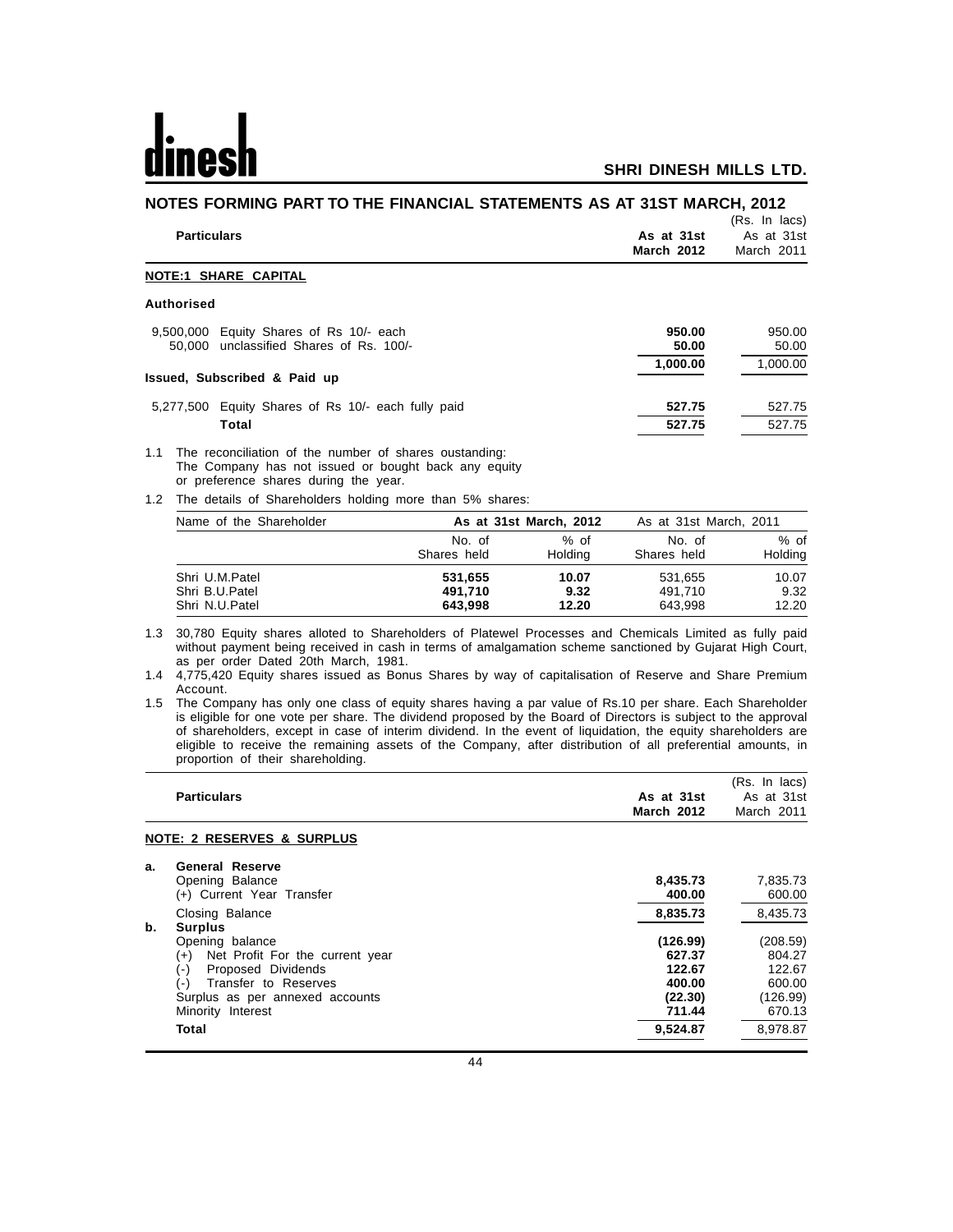

| NOTES FORMING PART TO THE FINANCIAL STATEMENTS AS AT 31ST MARCH, 2012                 |            |                             |  |  |  |
|---------------------------------------------------------------------------------------|------------|-----------------------------|--|--|--|
| <b>Particulars</b>                                                                    | As at 31st | (Rs. In lacs)<br>As at 31st |  |  |  |
|                                                                                       | March 2012 | March 2011                  |  |  |  |
| <b>NOTE: 3 LONG TERM BORROWINGS</b>                                                   |            |                             |  |  |  |
| Term loans                                                                            | 3,508.26   | 2,896.09                    |  |  |  |
| Term loan under Technology Upgradtion Fund Scheme                                     |            |                             |  |  |  |
| is secured by way of hypothecation of machineries purchased therefrom.<br>Cash Credit | (170.84)   | 97.04                       |  |  |  |
| Cash credits from Banks, against hypothecation of Raw materials, Stores,              |            |                             |  |  |  |
| Spare parts, Finished goods and Work-in-porgress                                      |            |                             |  |  |  |
| Unsecured:                                                                            |            |                             |  |  |  |
| Deposits :<br>From Directors & Shareholders                                           | 226.69     | 291.00                      |  |  |  |
| From Public                                                                           | 64.31      | 117.27                      |  |  |  |
| Total                                                                                 | 3.628.42   | 3.401.40                    |  |  |  |
|                                                                                       |            |                             |  |  |  |

### **3.1 TERMS OF REPAYMENT OF TERM LOANS**

|                            |             |           |                           | Repayment schedule  |                          |
|----------------------------|-------------|-----------|---------------------------|---------------------|--------------------------|
| Name of Institutions       | Instruments | Frequency | Number of<br>Installments | Rate of<br>Interest | First<br>installment due |
| Shri Dinesh Mills Limited  |             |           |                           |                     |                          |
| Indian Overseas Bank - I   | Term Loan   | Quarterly | 24                        | 12.75%              | $Oct-07$                 |
| Indian Overseas Bank - II  | Term Loan   | Quarterly | 24                        | 12.75%              | Jul-09                   |
| Indian Overseas Bank - III | Term Loan   | Quarterly | 24                        | 12.75%              | Aug-10                   |
| South Indian Bank - II     | Term Loan   | Quarterly | 24                        | 12.00%              | $Jan-13$                 |
| South Indian Bank - III    | Term Loan   | Quarterly | 24                        | 12.00%              | $Feb-13$                 |
| Dinesh Remedies Limited    |             |           |                           |                     |                          |
| South Indian Bank - I      | Term Loan   | Quarterly | 24                        | 8.50%               | Aug-08                   |
| South Indian Bank - II     | Term Loan   | Quarterly | 24                        | 12.40%              | $Dec-13$                 |

## **NOTE: 4 DEFERRED TAX LIABILITY**

|                                                                                                                                                                               | As on<br>31.03.2011             | Charge / (Credit)<br>during the year | As on<br>31.03.2012             |
|-------------------------------------------------------------------------------------------------------------------------------------------------------------------------------|---------------------------------|--------------------------------------|---------------------------------|
| Deferred Tax Liablity on account of :<br>Depreciation<br>(1)                                                                                                                  | 736.32                          | 122.15                               | 858.47                          |
| Deferred Tax Assets on account of :<br>Expenses allowable for tax purpose when paid (Octroi)<br>(1)<br>(11)<br>Unencashed leave (Leave + Director Leave)<br>(III)<br>Gratuity | 15.31<br>52.81<br>5.80<br>73.92 | 0.31<br>1.14<br>1.45                 | 15.31<br>53.12<br>6.94<br>75.37 |
| Net Deferred tax Liabilities / Assets                                                                                                                                         | 662.40                          | 120.70                               | 783.10                          |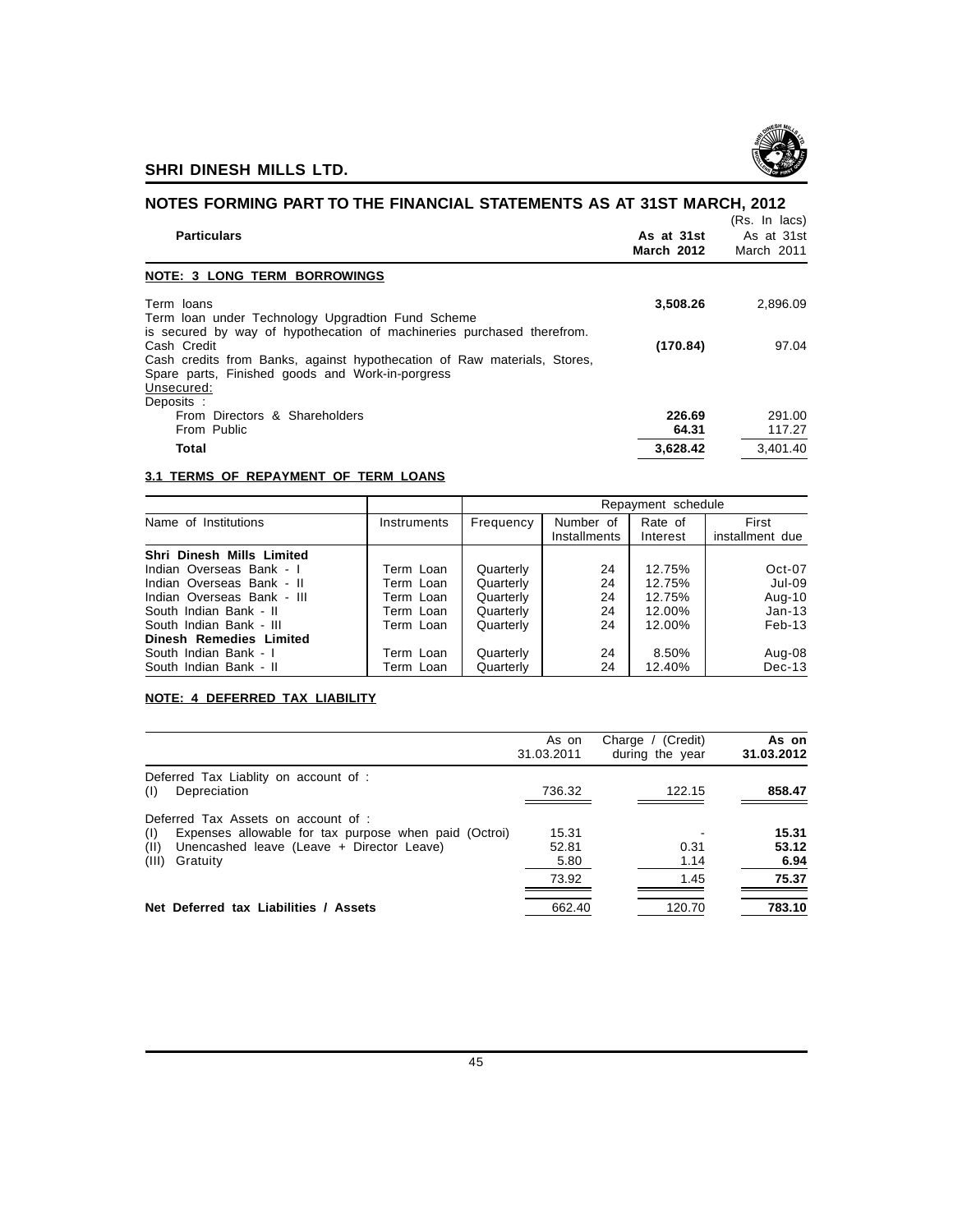# dinesh

|                | NOTES FORMING PART TO THE FINANCIAL STATEMENTS AS AT 31ST MARCH, 2012                                                                                                                                                                                                                                             |                                     | (Rs. In lacs)                       |
|----------------|-------------------------------------------------------------------------------------------------------------------------------------------------------------------------------------------------------------------------------------------------------------------------------------------------------------------|-------------------------------------|-------------------------------------|
|                | <b>Particulars</b>                                                                                                                                                                                                                                                                                                | As at 31st<br><b>March 2012</b>     | As at 31st<br>March 2011            |
|                | NOTE: 5 OTHER LONG TERM LIABILITIES                                                                                                                                                                                                                                                                               |                                     |                                     |
|                | Security Deposits<br>Octroi Liability<br>Oustanding expenses                                                                                                                                                                                                                                                      | 238.78<br>63.49<br>215.18           | 238.58<br>63.49<br>187.57           |
|                | Total                                                                                                                                                                                                                                                                                                             | 517.45                              | 489.64                              |
|                | <b>NOTE: 6 LONG TERM PROVISIONS</b>                                                                                                                                                                                                                                                                               |                                     |                                     |
|                | Provision for employee benefits:<br>Gratuity<br>Leave Encashment<br>Provisions for Medical/LTA/allowances, etc.<br>Total                                                                                                                                                                                          | 115.03<br>180.11<br>67.61<br>362.75 | 103.23<br>167.34<br>66.65<br>337.22 |
|                | NOTE: 7 SHORT TERM BORROWINGS                                                                                                                                                                                                                                                                                     |                                     |                                     |
| Secured<br>(a) | Term Loans<br>Loan from Bank of Baroda<br>Unsecured<br>Deposits :                                                                                                                                                                                                                                                 | 3.84                                | 7.67                                |
|                | From Directors & Shareholders<br>From Public                                                                                                                                                                                                                                                                      | 301.16<br>89.98                     | 390.00<br>65.47                     |
|                | Total                                                                                                                                                                                                                                                                                                             | 394.98                              | 463.14                              |
| 7.1<br>7.2     | Repayable in 24 quarterly installments, commencing from April 2007,<br>Last installment due in March 2013 rate of Interest 15.75%.<br>The above term loan is secured by way of hypothecation of machineries<br>purchased therefrom.                                                                               |                                     |                                     |
|                | NOTE: 8 TRADE PAYABLES                                                                                                                                                                                                                                                                                            |                                     |                                     |
| Others         | Micro, Small and Medium Entreprises                                                                                                                                                                                                                                                                               | 462.73                              | 403.46                              |
|                | Total                                                                                                                                                                                                                                                                                                             | 462.73                              | 403.46                              |
| 8.1            | The details of amounts outstanding to Micro, Small and Medium<br>Enterprises based on available information                                                                                                                                                                                                       |                                     |                                     |
|                | <b>Particulars</b>                                                                                                                                                                                                                                                                                                | As at 31st<br>March, 2012           | As at 31st<br>March. 2011           |
|                | Principal amount due and remaining unpaid<br>Interest due on above and the unpaid interest<br>Interest paid<br>Payment made beyond the appointed day during the year<br>Interest due and payable for the period of delay<br>Interest accrued and remaining unpaid<br>Amount of further interest remaining due and |                                     |                                     |
|                | payable in succeeding years                                                                                                                                                                                                                                                                                       |                                     |                                     |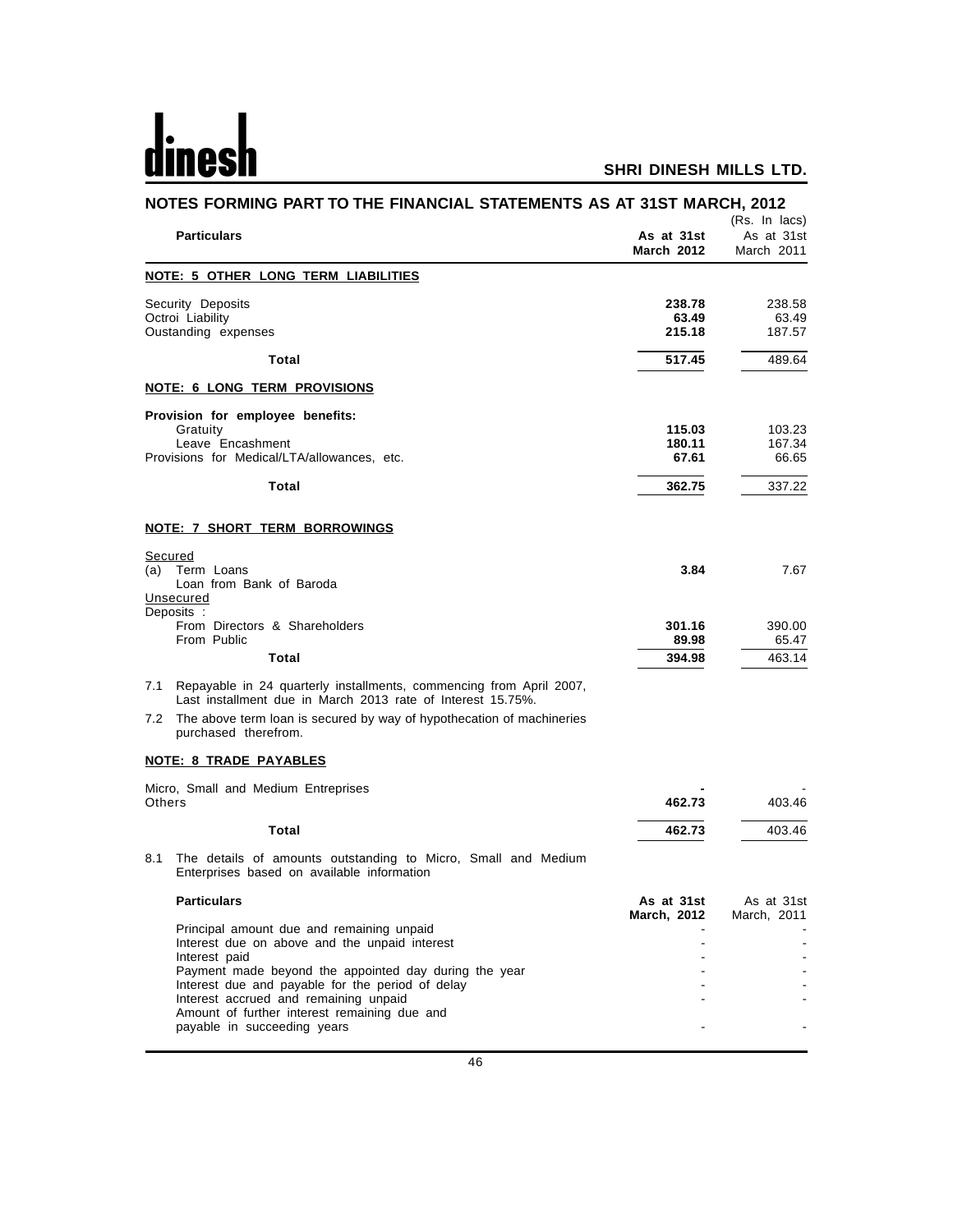

| NOTES FORMING PART TO THE FINANCIAL STATEMENTS AS AT 31ST MARCH, 2012                                                          |                                 |                                           |
|--------------------------------------------------------------------------------------------------------------------------------|---------------------------------|-------------------------------------------|
| <b>Particulars</b>                                                                                                             | As at 31st<br><b>March 2012</b> | (Rs. In lacs)<br>As at 31st<br>March 2011 |
| <b>NOTE: 9 OTHER CURRENT LIABILITIES</b>                                                                                       |                                 |                                           |
| Interest accrued but not due<br>Unclaimed dividends                                                                            | 77.94<br>21.08                  | 72.37<br>20.15                            |
| Unpaid matured deposits and interest accrued thereon                                                                           | 13.66                           | 4.84                                      |
| Application money received and due for refund                                                                                  | 6.28                            | 5.83                                      |
| Other Payables :                                                                                                               |                                 |                                           |
| Advance from Customers                                                                                                         | 612.45                          | 694.23                                    |
| Statutory dues<br>Other provision for expenses                                                                                 | 210.29<br>396.20                | 164.42<br>351.78                          |
| Total                                                                                                                          | 1,337.90                        | 1,313.62                                  |
| 9.1 There is no amount due and outstanding to be credited to Investor<br>Education and Protection Fund as at 31st March, 2012. |                                 |                                           |
| <b>NOTE: 10 SHORT TERM PROVISIONS</b>                                                                                          |                                 |                                           |
| Dues to Directors                                                                                                              | 91.76                           | 25.31                                     |
| Provisions for Dividend and Dividend Tax                                                                                       | 122.67                          | 122.67                                    |
| Total                                                                                                                          | 214.43                          | 147.98                                    |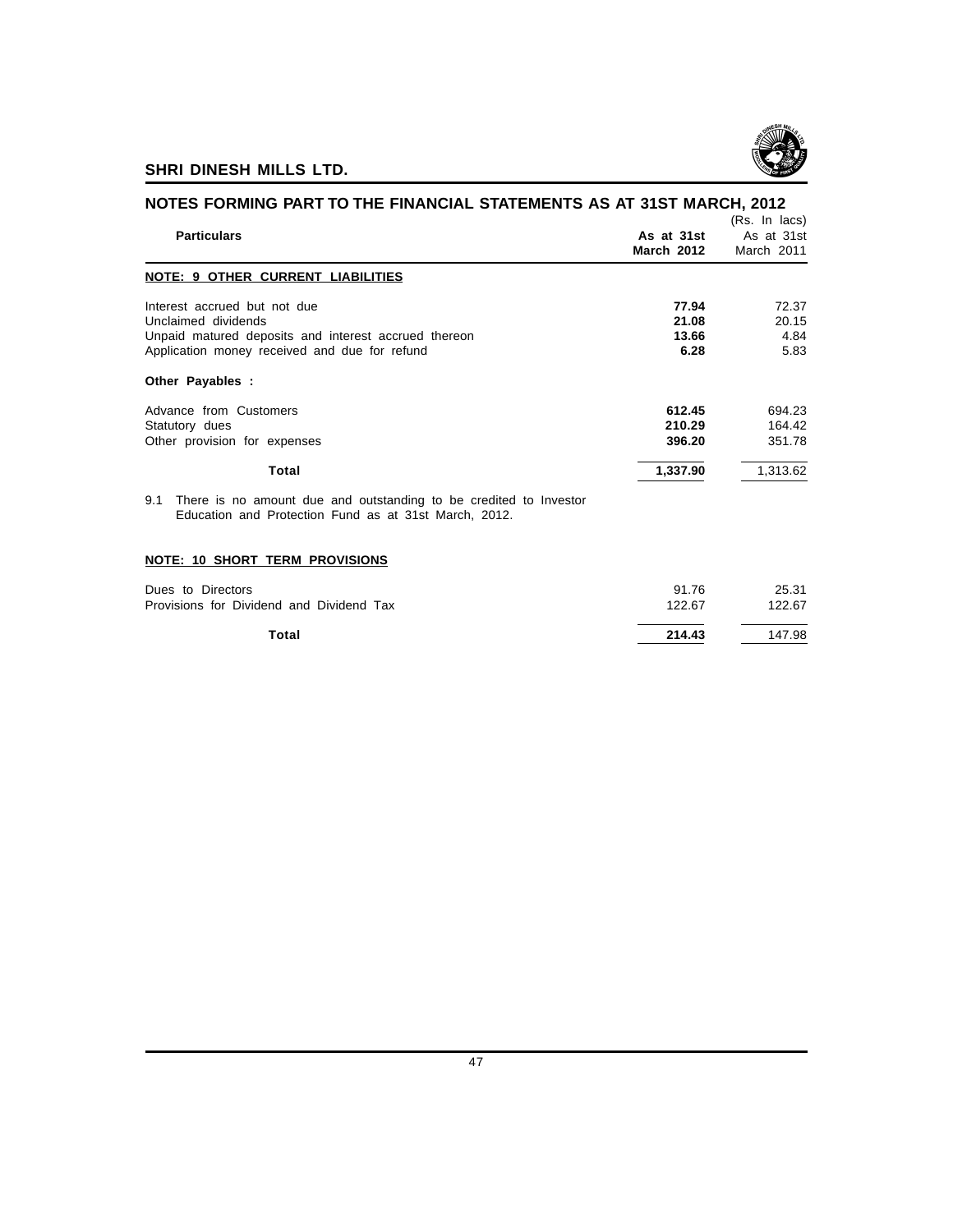## **NOTES FORMING PART TO THE FINANCIAL STATEMENTS AS AT 31ST MARCH, 2012**

## (Rs. In lacs) **NOTE: 11 FIXED ASSETS**

48

|     |                           | <b>GROSS BLOCK</b>              |                           |                                            | <b>ACCUMULATED DEPRECIATION</b> |                        |                                                  |                                     | <b>NET BLOCK</b>            |                             |
|-----|---------------------------|---------------------------------|---------------------------|--------------------------------------------|---------------------------------|------------------------|--------------------------------------------------|-------------------------------------|-----------------------------|-----------------------------|
|     | <b>Fixed Asset</b>        | Balance as at<br>1st April 2011 | Additions/<br>(Disposals) | <b>Balance</b><br>as at 31st<br>March 2012 | at 1st April<br>2011            | Charge for<br>the year | Balance as Depreciation Adjustment/<br>Deduction | Balance as<br>at 31st<br>March 2012 | As at<br>31st March<br>2012 | As at<br>31st March<br>2011 |
| (A) | Tangible Assets           |                                 |                           |                                            |                                 |                        |                                                  |                                     |                             |                             |
|     | Land                      | 381.15                          |                           | 381.15                                     |                                 |                        |                                                  | $\blacksquare$                      | 381.15                      | 381.15                      |
|     | Assets under lease        | 6.18                            | $-0.09$                   | 6.09                                       |                                 |                        |                                                  |                                     | 6.09                        | 6.18                        |
|     | <b>Buildings</b>          | 822.38                          | 164.96                    | 987.34                                     | 374.09                          | 22.89                  | $\blacksquare$                                   | 396.99                              | 590.36                      | 448.29                      |
|     | Plant and Equipment       | 16,221.61                       | 2,648.36                  | 18,869.97                                  | 10,002.78                       | 869.52                 | 0.11                                             | 10872.19                            | 7,997.78                    | 6,218.48                    |
|     | Furniture and Dead stock  | 299.34                          | 20.82                     | 320.16                                     | 205.64                          | 13.47                  | 0.11                                             | 219.00                              | 101.16                      | 93.94                       |
|     | Vehicles                  | 358.88                          | $-13.06$                  | 345.82                                     | 160.71                          | 49.66                  | 17.12                                            | 193.25                              | 152.57                      | 198.07                      |
|     | Electrical Installations  | 164.63                          | 10.61                     | 175.25                                     | 94.17                           | 4.01                   |                                                  | 98.18                               | 77.07                       | 70.46                       |
|     | Tubewell and waterworks   | 10.91                           | 1.26                      | 12.17                                      | 5.70                            | 0.03                   | $\blacksquare$                                   | 5.73                                | 6.44                        | 5.21                        |
|     | Drainage installation     | 0.14                            |                           | 0.14                                       | 0.13                            |                        |                                                  | 0.13                                | 0.01                        | 0.01                        |
|     | Total                     | 18.265.22                       | 2,832.86                  | 21,098.09                                  | 10,843.22                       | 959.58                 | 17.34                                            | 10.785.46                           | 9,312.63                    | 7,421.79                    |
| (B) | Intangible Assets         |                                 |                           |                                            |                                 |                        |                                                  |                                     |                             |                             |
|     | Computer Software         | 9.78                            |                           | 9.78                                       | 7.50                            | 1.89                   |                                                  | 9.39                                | 0.39                        | 2.27                        |
|     | Total                     | 18,275.00                       | 2,832.86                  | 21,107.87                                  | 10,850.72                       | 961.47                 | 17.34                                            | 11,794.85                           | 9,313.02                    | 7,424.06                    |
|     | Previous Year's Total Rs. | 18,074.91                       | 200.11                    | 18,275.02                                  | 10,020.53                       | 855.40                 | 25.00                                            | 10,900.93                           | 7,424.06                    |                             |

11.1 Gross Block is carried at cost except Leashold Land which is at cost less amounts written off.<br>11.2 Buildings includes Rs. 750/- being the cost of shares in Co-operative Society (Previous year Rs. 750/-)

11.3 No Capital Subsidy is received during the year (Previous year Rs. 11,095,425/-)

11.4 There is no excess depreciation written back during the year (Previous year Rs. 1,553,503)

SHRI DINESH MILLS LTD. **SHRI DINESH MILLS LTD.**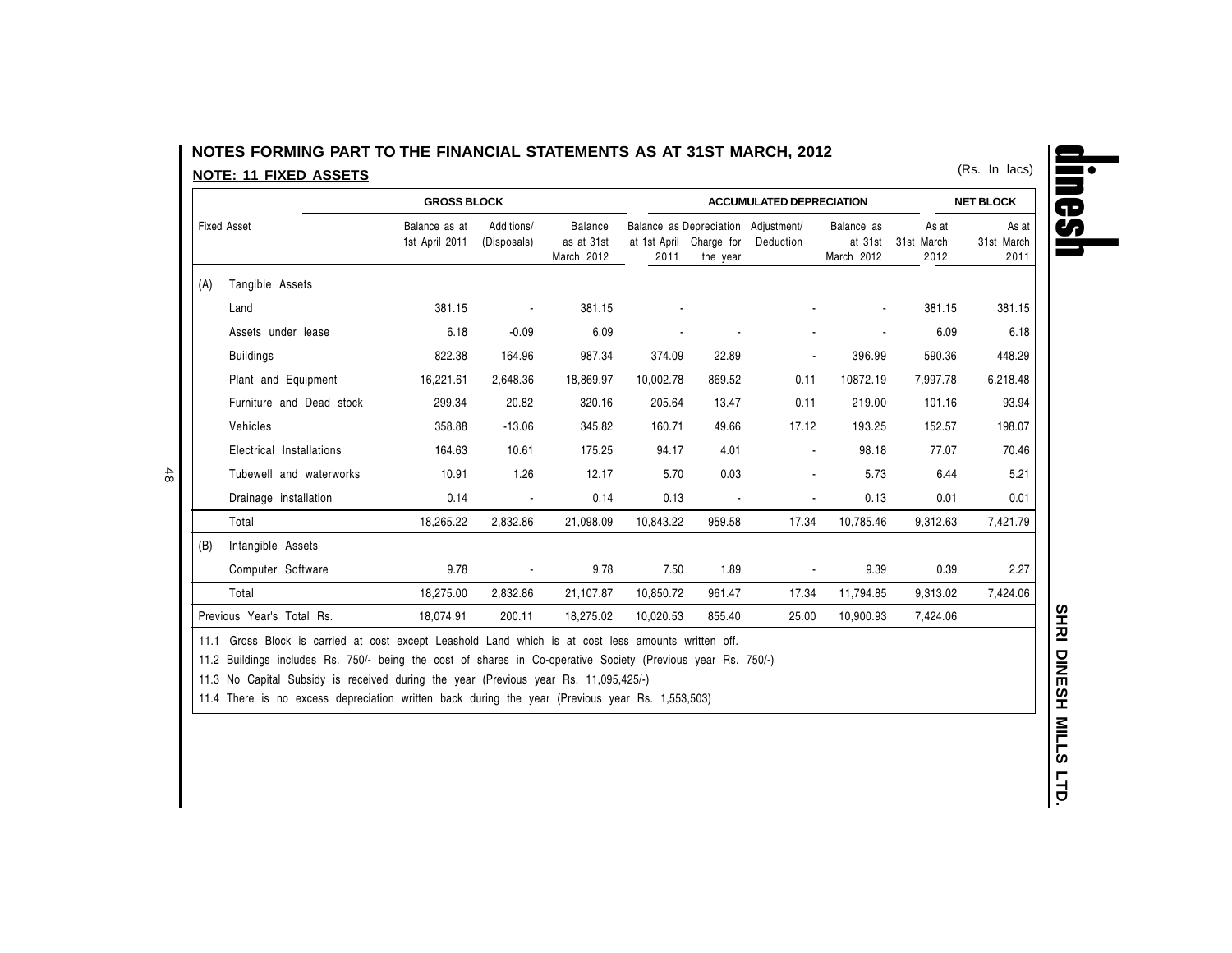

| NOTES FORMING PART TO THE FINANCIAL STATEMENTS AS AT 31ST MARCH, 2012<br>(Rs. In lacs) |                                                                                                                                                                                                                                                                                                                                        |                                     |                                                                     |  |  |  |
|----------------------------------------------------------------------------------------|----------------------------------------------------------------------------------------------------------------------------------------------------------------------------------------------------------------------------------------------------------------------------------------------------------------------------------------|-------------------------------------|---------------------------------------------------------------------|--|--|--|
| <b>Particulars</b>                                                                     |                                                                                                                                                                                                                                                                                                                                        | As at 31st<br><b>March 2012</b>     | As at 31st<br>March 2011                                            |  |  |  |
|                                                                                        | <b>NOTE: 12 NON CURRENT INVESTMENTS</b>                                                                                                                                                                                                                                                                                                |                                     |                                                                     |  |  |  |
| In fully paid shares                                                                   | Investment in Equity instruments:                                                                                                                                                                                                                                                                                                      |                                     |                                                                     |  |  |  |
| Quoted:                                                                                |                                                                                                                                                                                                                                                                                                                                        |                                     |                                                                     |  |  |  |
| 120,020<br>Unquoted:                                                                   | Equity shares of Rs. 10/- each in Kamron Laboratories Limited.<br>Less Provision for Diminution in value.<br>(Investments of Re. 1/- appearing in the books)                                                                                                                                                                           |                                     |                                                                     |  |  |  |
|                                                                                        |                                                                                                                                                                                                                                                                                                                                        |                                     |                                                                     |  |  |  |
| 50<br>144,946                                                                          | Equity Shares of Rs. 100/- each in<br>Gujarat Sheep & Wool Development Corporation Limited<br>Equity Shares of Rs. 10/- each in Narmada Clean Tech Limited                                                                                                                                                                             | 0.05<br>14.49                       | 0.05<br>14.49                                                       |  |  |  |
| Others:                                                                                |                                                                                                                                                                                                                                                                                                                                        |                                     |                                                                     |  |  |  |
| 400                                                                                    | Equity Shares of Rs. 25/- each in<br>Co-operative Bank of Baroda Limited                                                                                                                                                                                                                                                               | 0.10                                | 0.10                                                                |  |  |  |
|                                                                                        | Investments in Government or Trust securities:                                                                                                                                                                                                                                                                                         |                                     |                                                                     |  |  |  |
| 50,000<br>20,000                                                                       | 11.50% GOI Securities - 2015<br>6.90% GOI Secutities - 2019                                                                                                                                                                                                                                                                            | 55.90<br>18.76                      | 55.90<br>18.76                                                      |  |  |  |
|                                                                                        | <b>Investments in Mutual Funds:</b>                                                                                                                                                                                                                                                                                                    |                                     |                                                                     |  |  |  |
| Nil<br>121,400.476<br>Nil<br>Nil<br>775,325.887<br>800,645.406<br>436,220.847          | for current year (10,750,000) units of HDFC Fixed Maturity Plan<br>(121,400.476) HDFC MF MIP Long Term Growth<br>(2,000,000) Units of ICICI FMP<br>(2,000,000) Units of Reliance Fixed Horizon Fund<br>(775,325.887) Units of HDFC Prudence<br>(800,645.406) Units of SBI balance Fund<br>(436,220.847) Units of FT India Balance Fund | 25.00<br>252.01<br>233.41<br>125.00 | 1.075.00<br>25.00<br>200.00<br>200.00<br>252.01<br>233.41<br>125.00 |  |  |  |
| 232,001.127                                                                            | (232,001.127) Units of TATA Balance Fund                                                                                                                                                                                                                                                                                               | 125.00                              | 125.00                                                              |  |  |  |
|                                                                                        | Total                                                                                                                                                                                                                                                                                                                                  | 849.72                              | 2,324.72                                                            |  |  |  |
|                                                                                        | NOTE: 13 LONG TERM LOANS & ADVANCES                                                                                                                                                                                                                                                                                                    |                                     |                                                                     |  |  |  |
| (Unsecured, considered good)<br>Security Deposits                                      |                                                                                                                                                                                                                                                                                                                                        | 93.11                               | 87.02                                                               |  |  |  |
|                                                                                        | Balance with Statutory authorities                                                                                                                                                                                                                                                                                                     | 61.78                               | 58.51                                                               |  |  |  |
|                                                                                        | Total                                                                                                                                                                                                                                                                                                                                  | 154.89                              | 145.53                                                              |  |  |  |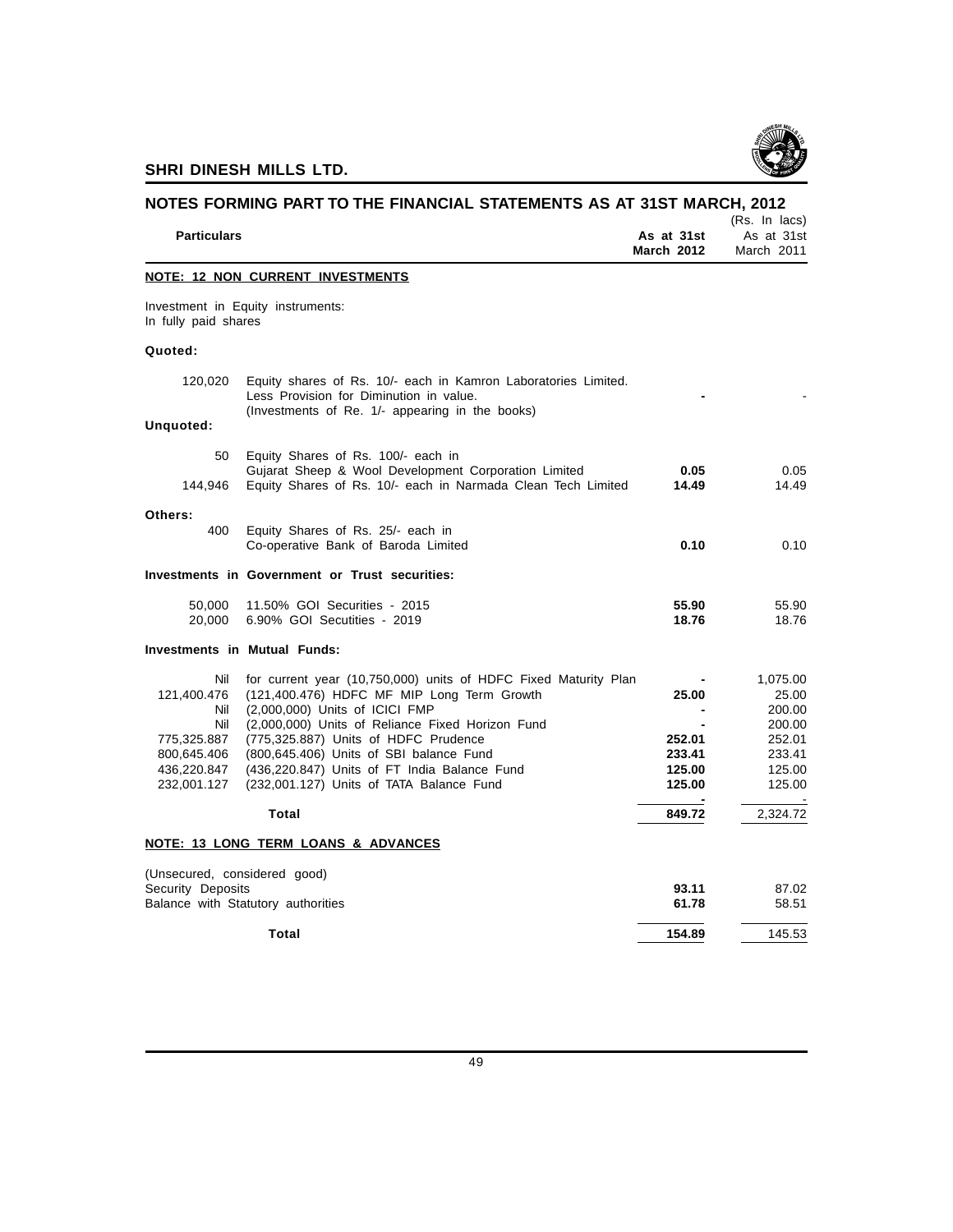# <u>dinesh</u>

|        | NOTES FORMING PART TO THE FINANCIAL STATEMENTS AS AT 31ST MARCH, 2012                                     |            |               |
|--------|-----------------------------------------------------------------------------------------------------------|------------|---------------|
|        |                                                                                                           |            | (Rs. In lacs) |
|        | <b>Particulars</b>                                                                                        | As at 31st | As at 31st    |
|        |                                                                                                           | March 2012 | March 2011    |
|        | <b>NOTE: 14 INVENTORIES</b>                                                                               |            |               |
| a.     | Raw Materials                                                                                             | 1133.54    | 791.36        |
|        | Goods-in transit                                                                                          | 40.13      | 187.68        |
|        |                                                                                                           | 1,173.67   | 979.04        |
| b.     | Work-in-progress                                                                                          | 1321.95    | 935.07        |
| с.     | Finished goods                                                                                            | 1088.19    | 824.44        |
| е.     | Stores and spares                                                                                         | 506.31     | 501.16        |
|        | Total                                                                                                     | 4,090.12   | 3,239.71      |
|        | <b>NOTE: 15 TRADE RECEIVABLES</b>                                                                         |            |               |
|        | Trade receivables outstanding for a period exceeding                                                      |            |               |
|        | six months from the date they are due for payment                                                         |            |               |
|        | Unsecured, considered good                                                                                | 154.10     | 47.03         |
|        | Unsecured, considered doubtful                                                                            | 2.96       | 2.96          |
|        | Less: Provision for doubtful debts                                                                        | (2.96)     | (2.96)        |
|        | Sub total                                                                                                 | 154.10     | 47.03         |
|        | Trade receivables outstanding for a period less than                                                      |            |               |
|        | six months from the date they are due for payment                                                         |            |               |
|        | Unsecured, considered good                                                                                | 1,299.62   | 1,367.02      |
|        | Total                                                                                                     | 1,453.72   | 1,414.05      |
|        | NOTE: 16 CASH AND BANK BALANCES                                                                           |            |               |
|        | <b>Bank Balances:</b>                                                                                     |            |               |
|        | In Current Account                                                                                        | 220.59     | 222.21        |
|        | In Fixed Deposit Account                                                                                  | 1,167.73   | 1,560.74      |
|        |                                                                                                           | 1,388.32   | 1,782.95      |
|        | Cash on hand                                                                                              | 2.09       | 3.04          |
|        | <b>Total</b>                                                                                              | 1,390.41   | 1,785.99      |
|        | 16.1 Fixed deposits with Bank includes deposits of Rs. 1103.54 lacs<br>(Previous year's Rs. 1504.90 lacs) |            |               |
|        | NOTE: 17 SHORT-TERM LOANS AND ADVANCES                                                                    |            |               |
|        | (Unsecured, considered good)                                                                              |            |               |
|        | Loans and advances to related parties                                                                     | 0.01       | 0.11          |
|        | Statutory dues (net of tax provisions)                                                                    | 299.39     | 204.97        |
|        | Advance to Suppliers                                                                                      | 47.47      | 51.73         |
| Others |                                                                                                           | 0.39       | 0.12          |
|        | <b>Total</b>                                                                                              | 347.26     | 256.93        |
|        |                                                                                                           |            |               |
|        |                                                                                                           |            |               |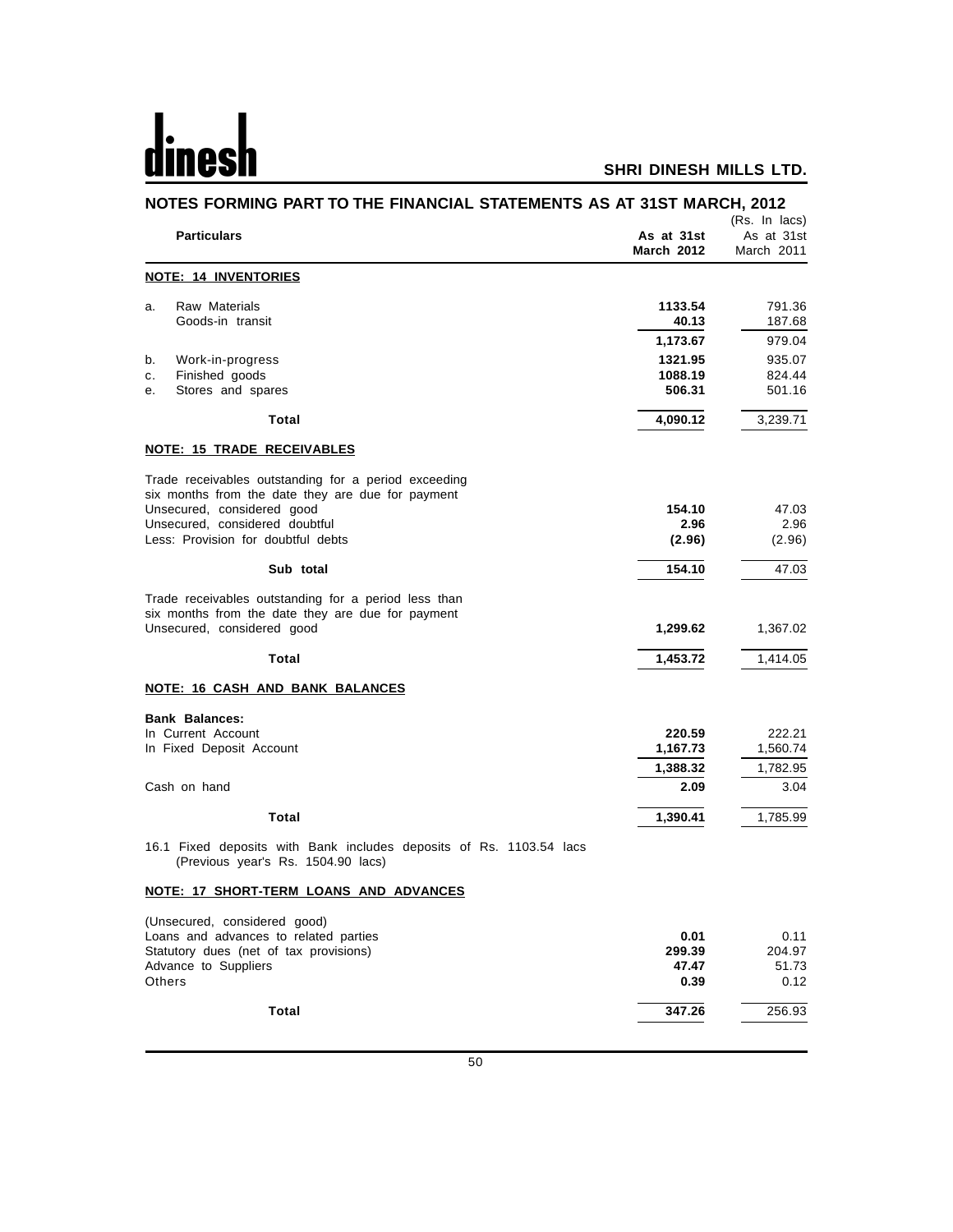

| NOTES FORMING PART TO THE FINANCIAL STATEMENTS AS AT 31ST MARCH, 2012                                |                    |                |                                    |                                           |
|------------------------------------------------------------------------------------------------------|--------------------|----------------|------------------------------------|-------------------------------------------|
| <b>Particulars</b>                                                                                   |                    |                | As at 31st<br><b>March 2012</b>    | (Rs. In lacs)<br>As at 31st<br>March 2011 |
| <b>NOTE: 18 OTHER CURRENT ASSETS</b>                                                                 |                    |                |                                    |                                           |
| Interest and Dividend Receivables on investments<br>Interest Subsidy receivables<br>Prepaid Expenses |                    |                | 2.33<br>94.11<br>10.18             | 10.80<br>108.58<br>10.24                  |
| <b>Total</b>                                                                                         |                    |                | 106.62                             | 129.62                                    |
| NOTE: 19 REVENUE FROM OPERATIONS                                                                     |                    |                | 2011-12                            | 2010-11                                   |
| Sale of products                                                                                     |                    |                | 10,573.32                          | 10,095.23                                 |
| Less:<br>Excise duty                                                                                 |                    |                | 547.99                             | 550.13                                    |
| Total                                                                                                |                    |                | 10,025.33                          | 9,545.10                                  |
| <b>NOTE: 20 OTHER INCOME</b>                                                                         |                    |                |                                    |                                           |
| Interest Income<br>Dividend Income<br>LTCG on redeemption of FMP<br>Miscellanous Income              |                    |                | 103.69<br>86.89<br>123.40<br>63.51 | 110.39<br>104.30<br>57.47                 |
| Total                                                                                                |                    |                | 377.49                             | 272.16                                    |
| NOTE: 21 COST OF MATERIALS CONSUMED                                                                  |                    |                |                                    |                                           |
| Shri Dinesh Mills Limited                                                                            |                    |                |                                    |                                           |
| Wool                                                                                                 |                    |                | 1,086.23                           | 579.13                                    |
| Synthetic Fibre<br>Yarn                                                                              |                    |                | 937.41<br>892.89                   | 837.96<br>849.52                          |
| Others                                                                                               |                    |                | 22.89                              | 19.86                                     |
| <b>Dinesh Remedies Limited</b>                                                                       |                    |                |                                    |                                           |
| Gelatin                                                                                              |                    |                | 453.90                             | 478.29                                    |
| Others                                                                                               |                    |                | 25.17                              | 21.05                                     |
| Total                                                                                                |                    |                | 3,418.49                           | 2,785.81                                  |
| Goods - Traded - In :                                                                                |                    |                |                                    |                                           |
| Ready Made Garments                                                                                  |                    |                | 3.10                               | 0.70                                      |
| Shri Dinesh Mills Limited<br>Imported & Indigenous                                                   | 2011-12            |                |                                    | 2010-11                                   |
| Raw material consumed                                                                                | <b>VALUE</b>       | %              | VALUE                              | %                                         |
|                                                                                                      | (Rs. In lacs)      |                | (Rs. In lacs)                      |                                           |
| Imported<br>Indigenous                                                                               | 1897.44<br>1041.98 | 55.50<br>30.48 | 1313.78<br>972.69                  | 47.16<br>34.92                            |
|                                                                                                      |                    |                |                                    |                                           |
| Dinesh Remedies Limited<br>Gelatin                                                                   | 453.90             | 13.28          | 478.29                             | 17.17                                     |
| Others                                                                                               | 25.17              | 0.74           | 21.05                              | 0.75                                      |
| <b>Total</b>                                                                                         | 3418.49            | 100.00         | 2785.81                            | 100.00                                    |
|                                                                                                      |                    |                |                                    |                                           |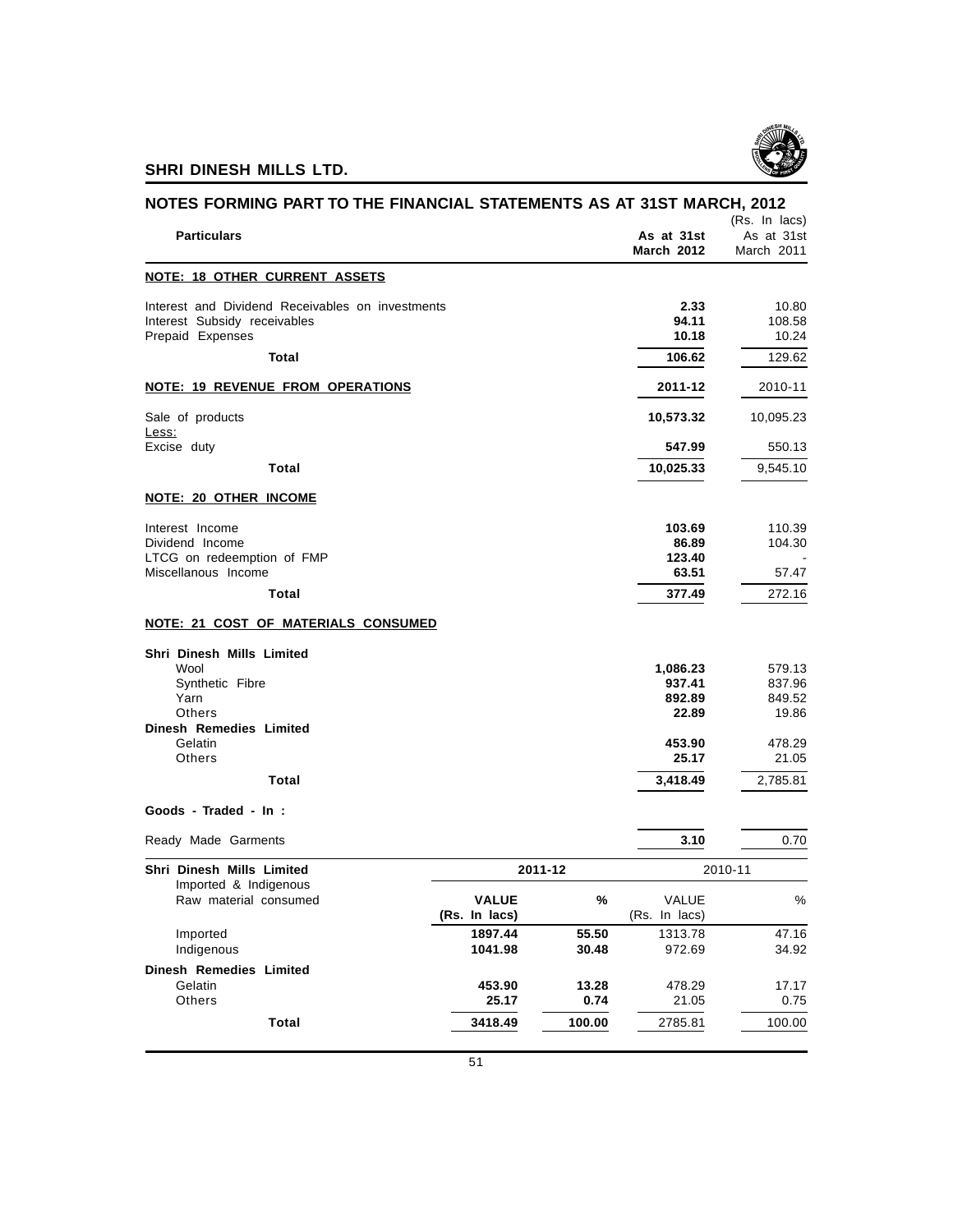# dines

## **SHRI DINESH MILLS LTD.**

| <b>Particulars</b>                                                                        | 2011-12            | (Rs. In lacs)<br>2010-11 |
|-------------------------------------------------------------------------------------------|--------------------|--------------------------|
| NOTE: 22 CHANGES IN INVENTORIES OF FINISHED GOODS,<br>WORK-IN-PROGRESS AND STOCK-IN-TRADE |                    |                          |
| Inventories (at close):                                                                   |                    |                          |
| Work -in- Process<br><b>Finished Goods</b>                                                | 1320.43<br>1088.18 | 936.80<br>824.44         |
|                                                                                           | 2408.61            | 1761.24                  |
| Inventories (at commencement):                                                            |                    |                          |
| Work -in- Process                                                                         | 936.80             | 850.42                   |
| <b>Finished Goods</b>                                                                     | 824.44             | 968.92                   |
|                                                                                           | 1761.24            | 1819.34                  |
|                                                                                           | (647.37)           | 58.10                    |
| Excise duty variations on opening/closing stocks                                          | 24.03              | 20.54                    |
| Total                                                                                     | (623.34)           | 78.64                    |
| NOTE: 23 EMPLOYEE BENEFIT EXPENSES                                                        |                    |                          |
| Salaries and Wages<br>Contributions to -                                                  | 1,976.51           | 1,739.37                 |
| Provident fund, Superannuation scheme & Other funds                                       | 296.49             | 270.28                   |
| Employees' State Insurance Scheme                                                         | 38.24              | 35.59                    |
| Staff welfare expenses                                                                    | 139.01             | 130.23                   |
| Total                                                                                     | 2,450.25           | 2,175.47                 |
| <b>NOTE: 24 FINANCE COST</b>                                                              |                    |                          |
| Interest expenses                                                                         | 409.76             | 390.59                   |
| Other borrowing costs                                                                     | 6.34               | 4.55                     |
| Applicable gain on foreign currency transactions and translations                         | (2.69)             |                          |
| Total                                                                                     | 413.41             | 395.14                   |
| <b>NOTE: 25 OTHER EXPENSES</b>                                                            |                    |                          |
| Stores Consumed                                                                           | 410.78             | 339.19                   |
| Electricity, Power and Fuels                                                              | 672.28             | 590.69                   |
| Rent<br>Commission                                                                        | 4.61<br>153.30     | 5.27<br>146.22           |
| Discount                                                                                  | 201.87             | 189.94                   |
| Repairs to Building                                                                       | 29.65              | 32.06                    |
| Repairs to Machinery                                                                      | 361.91             | 297.04<br>8.22           |
| Repairs to Others<br>Insurance                                                            | 16.93<br>18.03     | 17.80                    |
| Rates and Taxes                                                                           | 29.37              | 23.09                    |
| Payment to Auditors                                                                       | 6.21               | 7.04                     |
| Advertisement and Publicity<br>Legal & professional fees                                  | 334.00<br>153.22   | 70.66<br>153.47          |
| Freight and Cartage                                                                       | 41.04              | 49.90                    |
| Travelling and Conveyance                                                                 | 162.49             | 160.45                   |
| Miscellaneous expense                                                                     | 314.05             | 325.70                   |
| Total                                                                                     | 2,909.74           | 2,416.74                 |

## **NOTES FORMING PART TO THE FINANCIAL STATEMENTS AS AT 31ST MARCH, 2012**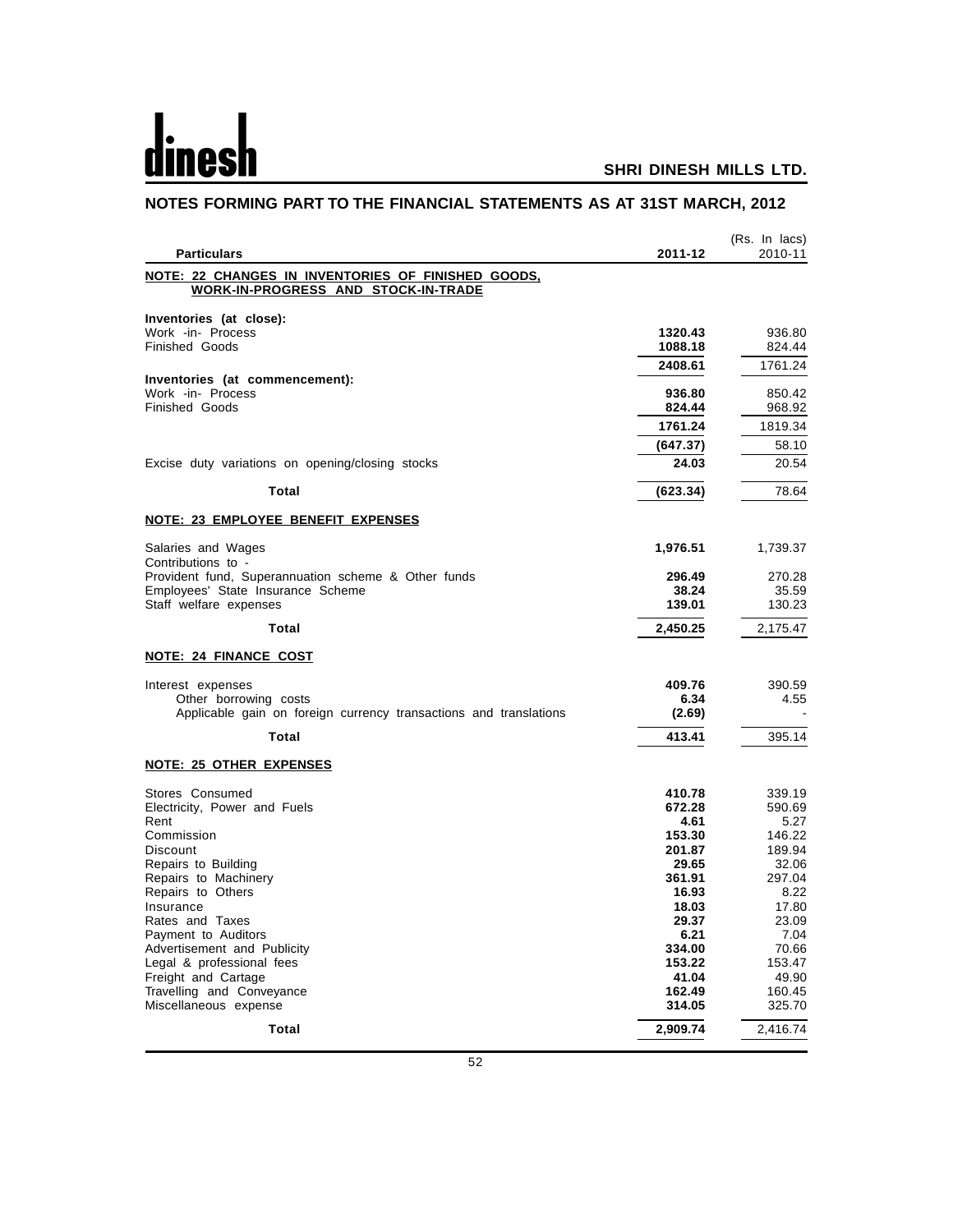

Excise matter under appeal

## **NOTES FORMING PART TO THE FINANCIAL STATEMENTS AS AT 31ST MARCH, 2012**

| <b>Particulars</b>            |                                                                                                            | 2011-12   | (Rs. In lacs)<br>2010-11 |
|-------------------------------|------------------------------------------------------------------------------------------------------------|-----------|--------------------------|
|                               | 25.1 PAYMENT TO AUDITORS AS:                                                                               |           |                          |
| i)                            | Statutory Audit Fees                                                                                       | 4.26      | 4.70                     |
| ii)                           | In other capacity - certificates                                                                           | 1.20      | 1.91                     |
| iii)                          | For expenses                                                                                               | 0.44      | 0.13                     |
|                               |                                                                                                            | 5.90      | 6.74                     |
| Cost Auditors:<br>As auditors |                                                                                                            |           |                          |
| i)                            |                                                                                                            | 0.31      | 0.30                     |
|                               |                                                                                                            | 6.21      | 7.04                     |
|                               | 26 C.I.F. VALUE OF IMPORTS, EXPENDITURE AND<br><b>EARNINGS IN FOREIGN CURRENCY</b>                         |           |                          |
|                               | (A) C.I.F. Value of imports :                                                                              |           |                          |
|                               | Raw Materials                                                                                              | 2009.99   | 1287.65                  |
|                               | Capital Goods                                                                                              | 1413.98   | 72.90                    |
|                               | (B) Expenditure in Foreign currencies:                                                                     |           |                          |
|                               | Commission                                                                                                 | 17.82     | 17.04                    |
|                               | Travelling expenses                                                                                        | 66.63     | 66.59                    |
|                               | Other matters                                                                                              | 50.64     | 31.78                    |
|                               | (C) Earnings in Foreign currencies:                                                                        |           |                          |
|                               | F.O.B. value of Exports                                                                                    | 440.10    | 424.49                   |
| Others                        |                                                                                                            | 2.43      | 4.61                     |
|                               | NOTE: 27 EARNINGS PER SHARE (EPS)                                                                          |           |                          |
|                               | Net Profit after tax as per Statement of Profit and                                                        |           |                          |
|                               | Loss attributable to Equity Shareholders (Rs. In Lacs)<br>Weighted Average number of equity shares used as | 627.36    | 804.27                   |
|                               | denominator for calculating EPS                                                                            | 5,277,500 | 5,277,500                |
|                               | Basic and Diluted Earnings per share (Rs.)                                                                 | 11.89     | 15.24                    |
|                               | Face Value per equity share (Rs.)                                                                          | 10.00     | 10.00                    |
|                               | NOTE: 28 CONTINGENT LIABILITIES NOT PROVIDED FOR IN RESPECT OF                                             |           |                          |
|                               | Workers' demand - matter under appeal                                                                      | 77.74     | 34.70                    |
|                               | Claims against the company not acknowledged as debts                                                       | 3.02      | 3.02                     |
|                               | Income tax Demands (including interest) - matter under appeal                                              | 187.30    | 219.25                   |
|                               | Excise matter under appeal                                                                                 | 214.58    | 214.08                   |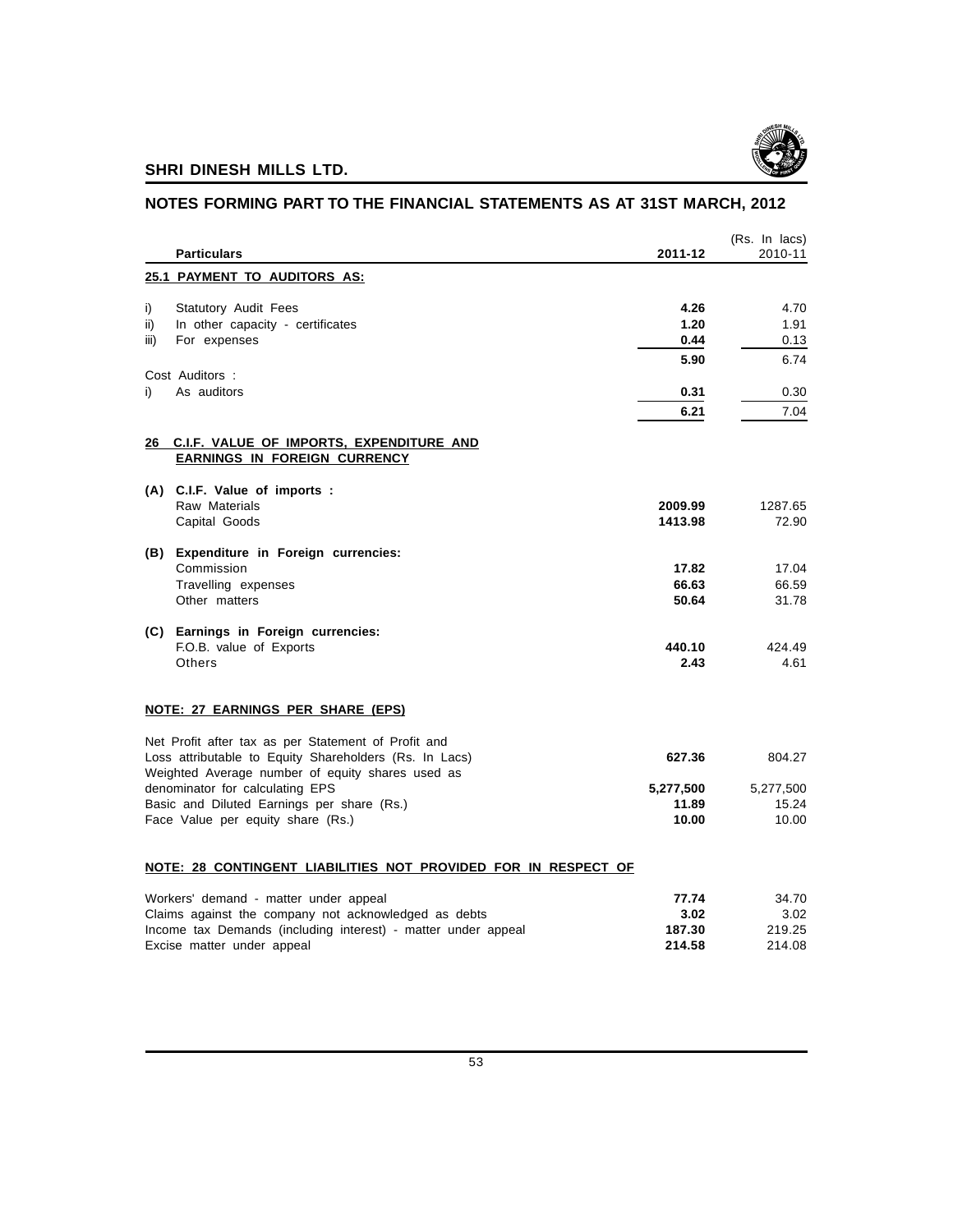# les

## **NOTES FORMING PART TO THE FINANCIAL STATEMENTS AS AT 31ST MARCH, 2012**

### **NOTE: 29 RELATED PARTY INFORMATION**

### **(A) Name of related party and nature of relationship**

|    | Name of related party                   | Description of relationship                       |  |  |
|----|-----------------------------------------|---------------------------------------------------|--|--|
| 1. | Where signiicant influence exists:      |                                                   |  |  |
|    | Shri Dinesh Foundation                  | Key Management Personnel are Trustee              |  |  |
|    | Shri Maganbhai B. Patel's Charity Trust | Key Management Personnel are Trustee              |  |  |
| 2. | Key Management Personnel:               |                                                   |  |  |
|    | Mr. U.M.Patel<br>Mr. B.U.Patel          | Chairman Emeritus<br>Chairman & Managing Director |  |  |
|    | Mr. N.U.Patel                           | Managing Director                                 |  |  |
| 3. | Relatives of Key Management Personnel   |                                                   |  |  |
|    | Mrs. R.B.Patel                          | Wife of Mr. B.U.Patel                             |  |  |
|    | Mrs. A.N. Patel                         | Wife of Mr. N.U.Patel                             |  |  |
|    | Ms J.B.Patel                            | Daughter of Mr. B.U. Patel                        |  |  |
|    | Mr. A.B.Patel                           | Son of Mr. B.U.Patel                              |  |  |
|    | Mstr. N.N. Patel                        | Son of Mr. N.U.Patel                              |  |  |
|    | Mrs. M.U.Patel                          | Wife of Mr. U.M.Patel                             |  |  |

### **(B) Transactions with related party**

|         |                                                     |                                            |                                                         | Amount                      |                             | <b>Outstanding Balance</b>  |                             |
|---------|-----------------------------------------------------|--------------------------------------------|---------------------------------------------------------|-----------------------------|-----------------------------|-----------------------------|-----------------------------|
|         | Name of Related Party                               | Relationship                               | Nature of<br><b>Transaction</b>                         | 2011-12<br>(Rs. in<br>Lacs) | 2010-11<br>(Rs. in<br>Lacs) | 2011-12<br>(Rs. in<br>Lacs) | 2010-11<br>(Rs. in<br>Lacs) |
| $1_{-}$ | Chairman Emeritus<br>Shri U.M.Patel                 | Key Management<br>Personnel:               | <b>Fixed Deposits</b><br>received<br>Interest Paid      | 15.00<br>9.73               | 76.00<br>10.70              | 85.00                       | 115.00                      |
| 2.      | Chairman and<br>Managing Director<br>Shri B.U.Patel |                                            | Remueration<br>Fixed Deposits received<br>Interest Paid | 97.50<br>85.50<br>27.71     | 58.59<br>124.00<br>33.15    | 45.86<br>205.50             | 12.81<br>324.25             |
| 3.      | Managing Director<br>Shri N.U.Patel                 |                                            | Remueration<br>Fixed Deposits received<br>Interest Paid | 98.07<br>2.00<br>0.19       | 59.16<br>0.20               | 45.90<br>2.00               | 12.50<br>2.00               |
| 4.      | Relatives of Key<br>Management<br>Personnel         |                                            | Fixed Deposits received<br>Interest Paid<br>Salary      | 63.85<br>12.65<br>7.55      | 67.25<br>14.17<br>5.63      | 132.10                      | 148.55                      |
| 5.      | Shri Dinesh<br>Foundation                           | Key Management<br>Personnel are<br>Trustee | Donation                                                | 5.00                        | 12.00                       |                             |                             |
| 6.      | Shri Maganbhai<br>B. Patel's Charity<br>Trust       | Key Management<br>Personnel are<br>Trustee | Donation                                                | 5.00                        | 12.00                       |                             |                             |

(C) There are no provisions for doubtul debts or amounts written off or written back in respect of debts due to or due from related parties.

(D) Related party relationship is as identified by the Company on the basis of information available with them and relied upon by the Auditors.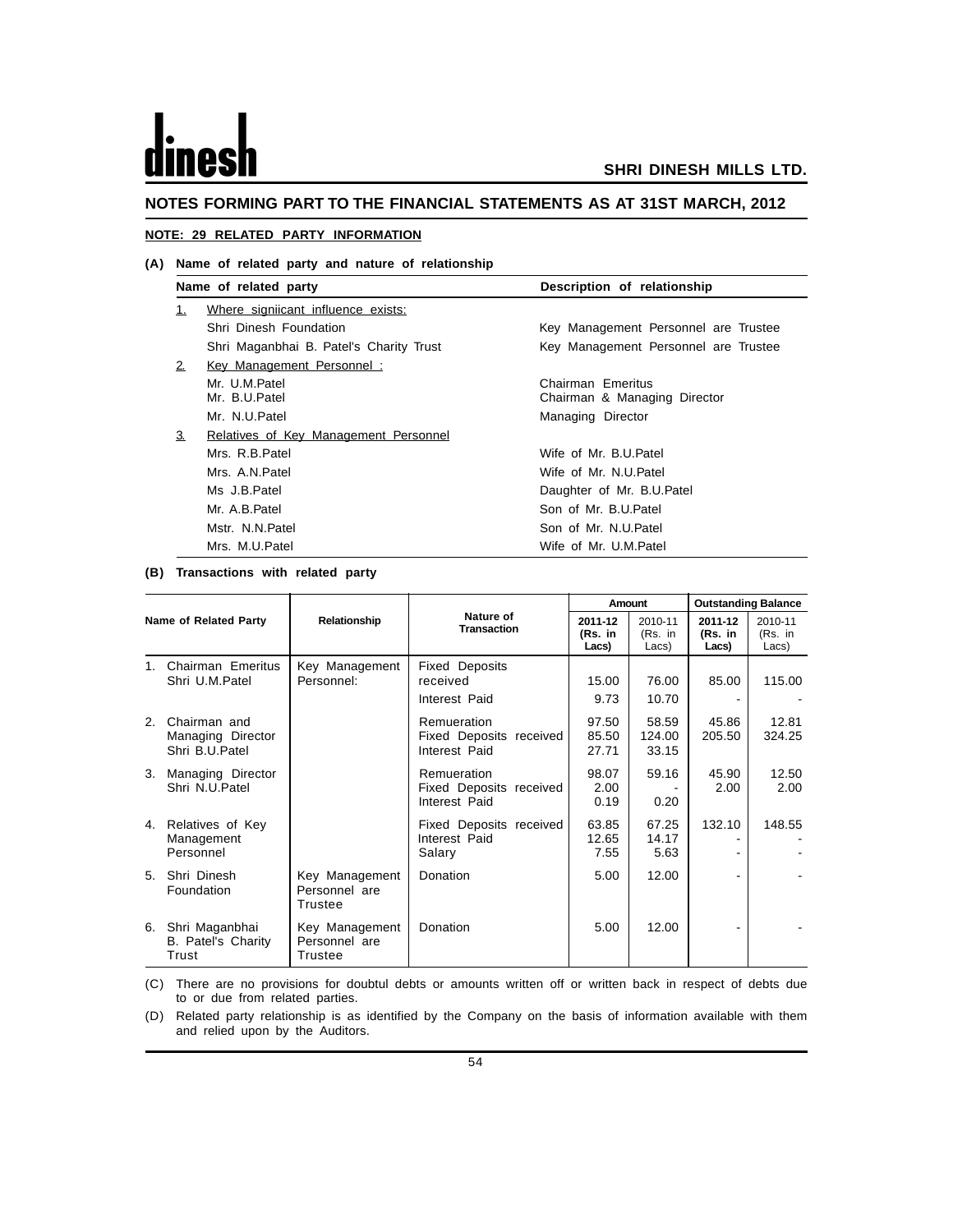

### **NOTES FORMING PART TO THE FINANCIAL STATEMENTS AS AT 31ST MARCH, 2012**

### **Note 30 Segment wise Revenue and Capital employed for the year ended March 31st, 2012**

### **(a) Primary segment : Business segment**

(a) Primary segment : Business Segment

|                                                                                                                                                    | <b>Textile</b>           |                          | Pharmaceuticals          |                          | Consolidated             |                          |
|----------------------------------------------------------------------------------------------------------------------------------------------------|--------------------------|--------------------------|--------------------------|--------------------------|--------------------------|--------------------------|
|                                                                                                                                                    | 2011-12<br>(Rs. in lacs) | 2010-11<br>(Rs. in lacs) | 2011-12<br>(Rs. in lacs) | 2010-11<br>(Rs. in lacs) | 2011-12<br>(Rs. in lacs) | 2010-11<br>(Rs. in lacs) |
| Revenue<br><b>External Sales</b>                                                                                                                   | 8,641.74                 | 8,232.98                 | 1,376.46                 | 1,292.83                 | 10,018.20                | 9,525.81                 |
| <b>Total Revenue</b>                                                                                                                               | 8,641.74                 | 8,232.98                 | 1,376.46                 | 1,292.83                 | 10,018.20                | 9,525.81                 |
| <b>Segment Result</b><br>Profit before interest and Tax<br>Interest Expense (Net)<br>Other un-allocable income,<br>net of Un-allocable Expenditure | 1,082.99                 | 1,380.00                 | 197.98                   | 120.15                   | 1,280.97<br>(294.15)     | 1,500.15<br>(271.21)     |
| Profit before tax                                                                                                                                  |                          |                          |                          |                          | 986.82                   | 1,228.94                 |
| Segment Assets                                                                                                                                     | 7010.56                  | 5610.45                  | 2,302.46                 | 1,813.72                 | 9,313.02                 | 7,424.17                 |
| <b>Total Assets</b>                                                                                                                                |                          |                          |                          |                          | 9,313.02                 | 7,424.17                 |
| <b>Segment Liabilities</b>                                                                                                                         | 6,601.41                 | 6,252.33                 | 1,100.35                 | 966.54                   | 7,701.76                 | 7,218.87                 |
| <b>Total Liabilities</b>                                                                                                                           |                          |                          |                          |                          | 7,701.76                 | 7,218.87                 |
| Capital Expenditure<br>Depreciation & Amortization<br>Non Cash Expenses<br>Other than Depeciation                                                  | 2,218.38<br>849.75       | 107.26<br>747.60         | 597.98<br>111.63         | 67.84<br>107.72          | 2,816.36<br>961.38       | 175.10<br>855.32         |

(b) Secondary segment – Geographical Information of geographical segment :

| Particulars                                      |                | In India       | Out side India |                |                | Total          |
|--------------------------------------------------|----------------|----------------|----------------|----------------|----------------|----------------|
|                                                  | 2011-12<br>Rs. | 2010-11<br>Rs. | 2011-12<br>Rs. | 2010-11<br>Rs. | 2011-12<br>Rs. | 2010-11<br>Rs. |
| <b>Segment Revenue</b>                           | 9.633.14       | 9.073.85       | 401.04         | 458.03         | 10.034.18      | 9,531.88       |
| Carrying Cost of Assets<br>by location of Assets | 9.313.02       | 7.424.17       |                |                | 9.313.02       | 7.424.17       |
| Addition to Assets and<br>Intangible             | 2.847.14       | 321.27         |                |                | 2.847.14       | 321.27         |

**Other Disclosure :**

- 1. Segment has been identified in line with the Accounting Standard 17 "Segment Reporting" taking into account the organisation structure as well as the differing risks ad returns.
- 2. Compay has disclosed Business Segment as the Primary Segment.
- 3. Composition of Business Segment :
- - Name of Segment Comprises of :<br>(a) Textiles Wooller
	- (a) Textiles **Woollen Textiles**<br>
	(b) Pharmaceuticals Empty Hard Gela Empty Hard Gelatin Capsules

Note: 31 Significant Accounting Policies followed by the Company are as stated in the statement annexed to this schedule as Annexure I.

Note: 32 Previous year's figures have been regrouped whereever necessary.

| As per our Report of even date    |                              | For and on behalf of the Board of Directors |
|-----------------------------------|------------------------------|---------------------------------------------|
| For Dhirubhai Shah & Co.,         | N. U. Patel                  | B. U. Patel                                 |
| <b>Chartered Accountants</b>      | Managing Director            | Chairman & Managing Director                |
| Kaushik D. Shah                   | J. B. Sojitra                | B. B. Patel                                 |
| Partner<br>Membership No.: 016502 | Company Secretary & Director | Vice President (Finance)                    |
| Vadodara, June 12, 2012           | Vadodara, June 12, 2012      |                                             |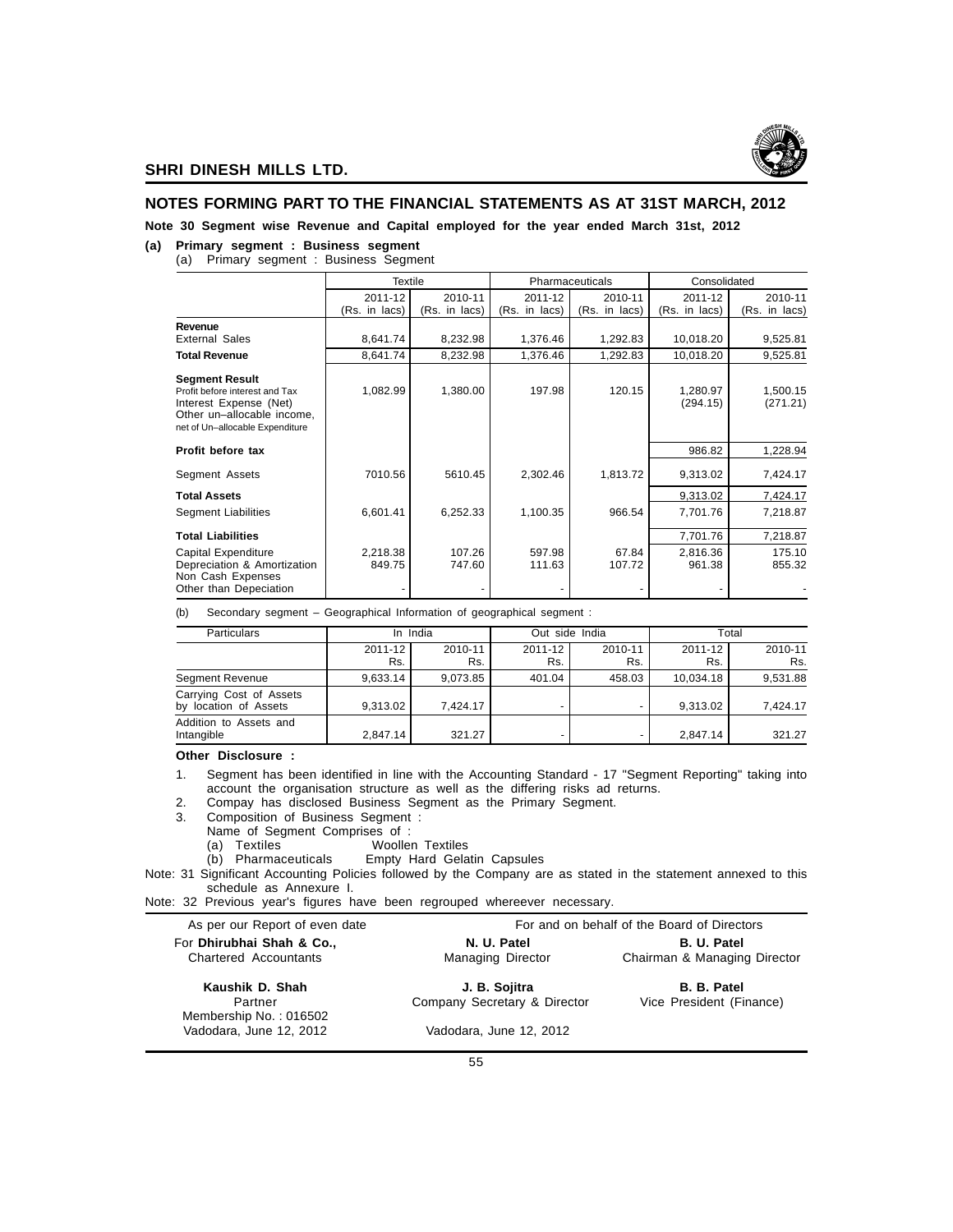### **Annexure I referred to in note 31 to the Account for the year ended 31st March, 2012, Statement on significant Accounting Policies**

## **1. System of Accounting :**

These financial statements have been prepared on an accrual basis and under historical cost convention and in compliance, in all material aspects, with the applicable accounting principles in India, the applicable accounting standards notified under Section 211 (3C) and the relevant provisions of the Companies Act, 1956. The significant accounting policies adopted by the Company are detailed below:

## **2. Fixed Assets and Depreciation :**

## **A. Fixed Assets**

- I. Fixed Assets are carried at cost of acquisition including incidental cost relating to acquisition / installation. Fixed Assets are shown net of accumulated depreciation and amortised amount (except on free- hold land).
- II. Capital Work-in-progress is stated at amount expended upto the date of Balance Sheet.

## **B. Depreciation and Amortisation**

a) Leasehold land

Premium on leasehold land is being amortised over the period of lease.

- b) Other Fixed Assets
	- I. Depreciation on all the assets except Plant and Machinery acquired /installed upto 31st March, 1990 is being provided on "Written Down Value" in accordance with the provisions of section 205(2)(a) of the Companies Act, 1956 at the rates specified in schedule XIV to the said Act.
	- II. Depreciation on Plant and Machinery acquired/installed on or after 1st April 1990 is being provided on `Straight Line method' in accordance with the Provisions of Section 205(2)(b) of the Companies Act, 1956 at the rates specified in schedule XIV to the said Act.
	- III. Depreciation on additions to the assets during the year is being provided on pro-rata basis with reference to the month of acquisition /installation.
	- IV. Depreciation on assets sold, discarded, demolished or scrapped during the year is being provided upto the month in which such assets are sold, discarded, demolished or scrapped.
	- V. Computer software is being amortised over a period of three years.

## **3. Investments :**

Investments are classified into Current and Long-term Investments. Current Investments are stated at lower of cost and fair value. Long-term Investments are stated at cost. A provision for diminution is made to recognize a decline, other than temporary, in the value of Long-term Investments.

## **4. Inventories :**

- I. Stores, Machinery Spares, Coal, etc. are valued at cost or net realisable value whichever is lower. Cost is arrived at on 'Moving Weighted Average Cost basis'.
- II. Raw Materials are valued at cost or net realisable value whichever is lower. Cost is arrived at on 'Specific Identification cost basis'.
- III. Materials in Process and Finished Goods are valued at cost or net realisable value, whichever is lower. Cost comprises all cost of purchase, cost of conversion and other costs incurred in bringing the inventories to their present location and condition.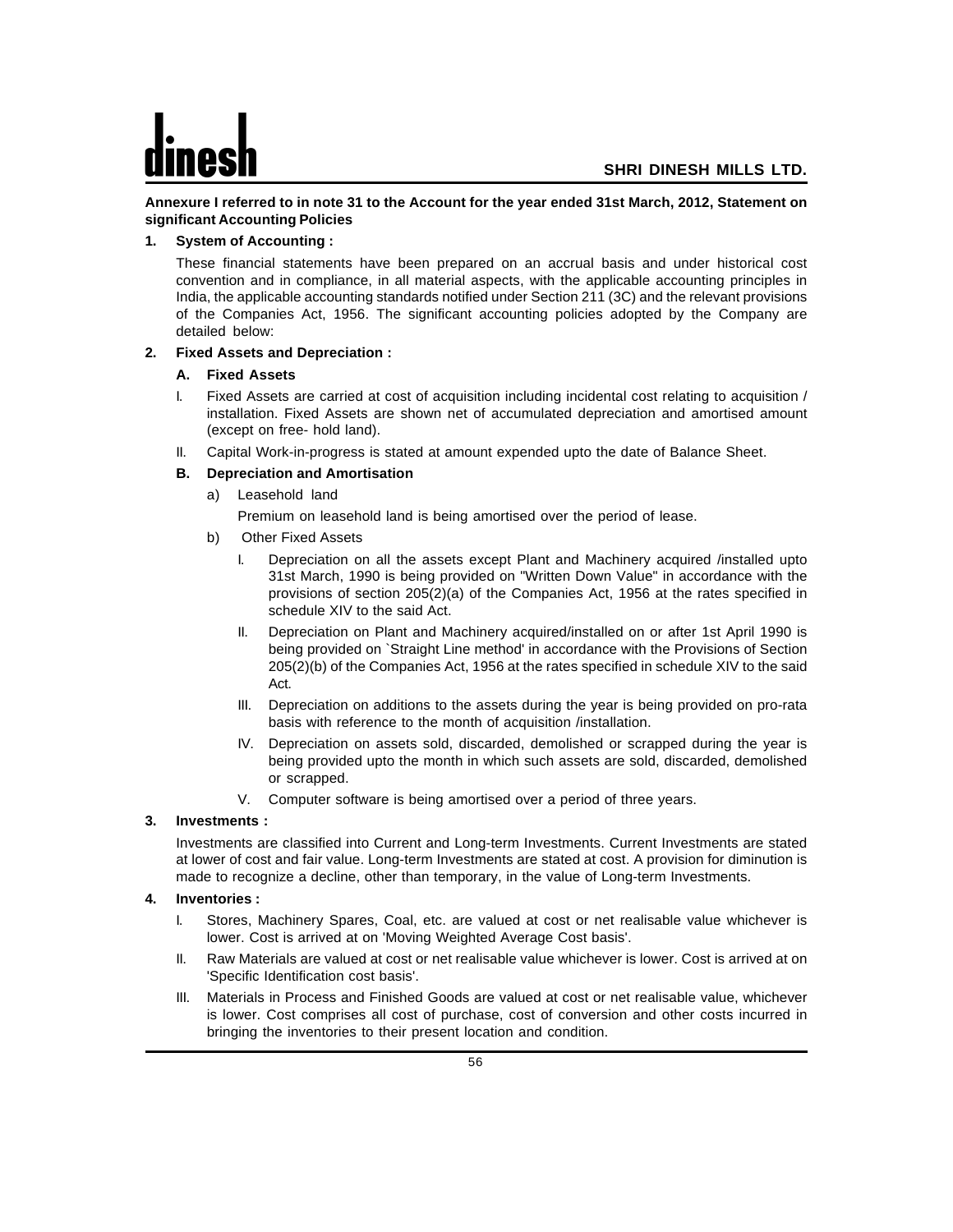

The excise duty in respect of closing inventory of finished goods is included as part of finished goods.

- IV. Materials in Customs Bonded Warehouse and in transit are stated at cost, upto the date of Balance Sheet.
- V. Due allowance is estimated and made for defective and obsolete items, wherever necessary, based on the past experience of the Company.

### **5. Foreign Currency Transactions :**

i) Initial Recognition:

Transactions denominated in foreign currencies are recorded at the rate prevailing on the date of the transaction.

ii) Conversion:

At the year-end, monetary items denominated in foreign currencies remaining unsettled are converted into rupee equivalents at the year-end exchange rates. Non monetary items which are carried in terms of historical cost denominated in foreign currency are reported using the exchange rate at the date of the transaction.

iii) Exchange Differences:

All exchange differences arising on settlement and conversion of foreign currency transactions are included in the profit and loss account, except in cases where they relate to the acquision of fixed assets, acquired out of India in which case they are adjusted in the cost of the corresponding asset.

### **6. Revenue Recognition :**

- i) Domestic Sales are recognized as revenue on transfer of significant risk and rewards of ownership which is generally on dispatch of products to the customers.
- ii) Export Sales are recognized as revenue on transfer of significant risk and rewards of ownership which is generally on the basis of the dates of Bill of Lading and / or Air Way Bill.
- iii) Export incentives benefits under "Duty Entitlement Pass Book under the Duty Exemption Scheme" and "Duty Draw back scheme" are accounted in the year of exports.
- iv) Dividend income is accounted for in the year in which the right to receive the same is established.
- v) Interest income is recognized on a time proportion basis taking into account the amount outstanding and the rate applicable.

## **7. Employee Benefits :**

i) Defined Contribution Plan

Company's contribution paid/payable during the period to Provident Fund, Employee Deposit Linked Insurance Plan, Super Annuation Fund, Employee State Insurance Plan and Labour Welfare Fund are recognised as an expense in the Profit and Loss Account.

ii) Defined Benefit Plan

Provision for payments to the Employees Gratuity Fund after taking into account the funds available with the Trustees of the Gratuity Fund is based on actuarial valuation done at the close of each financial year.

At the reporting date Company's liabilities towards gratuity is determined by independent actuarial valuation using the projected unit credit method. Actuarial gain and losses are recognised immediately in the statement of Profit and Loss account as income or expenses.

iii) Other defined benefits

Provision for other defined benefits for long term leave encashment is made based on an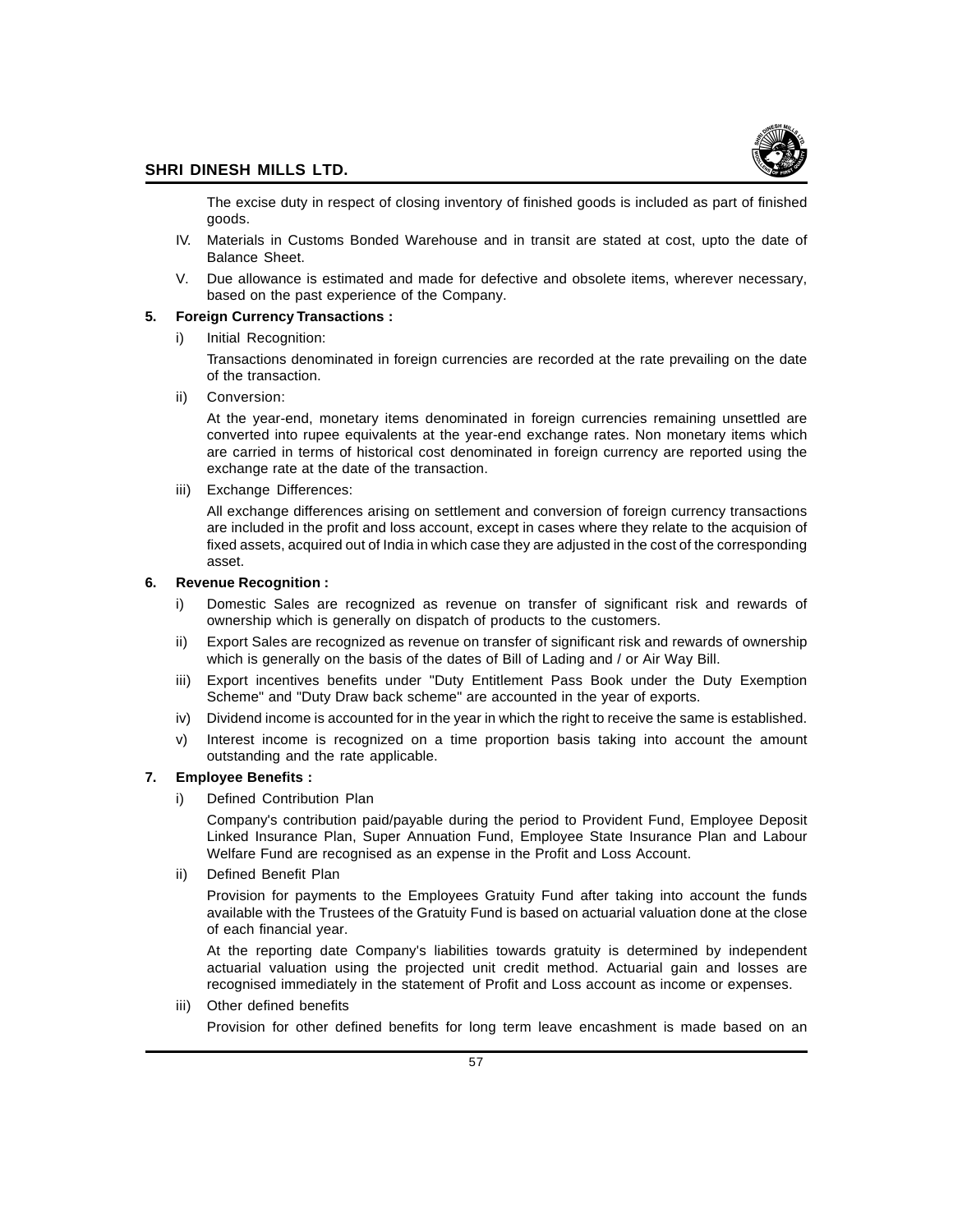## **SHRI DINESH MILLS LTD. SHRI DINESH MILLS LTD.**

independent actuarial valuation on projected unit credit method at the end of each financial year. Actuarial gain and losses are recognized immediately in the statement of Profit and Loss Account as income or expenses.

iv) Company recognizes the undiscounted amount of short term employee benefits during the accounting period based on service rendered by employees.

### **8. Taxation :**

Income tax expense comprises of Current tax and Deferred tax charge or credit.

Provision for current tax is made on assessable income at the tax rate applicable to the relevant assessment year.

The Deferred tax Asset and Deferred tax liability are calculated by applying tax rate and tax laws that have been enacted or substantively enacted by the Balance Sheet date.

Deferred tax Assets arising mainly on account of brought forward losses and unabsorbed depreciation under tax laws, are recognized, only if there is virtual certainty of its realiasation, supported by convincing evidence.

Deferred Tax Assets on account of other timing difference are recognized only to the extent there is a reasonable certainty of its realisation.

The carrying amount of Deferred tax assets are reviewed to reassure realization at each Balance Sheet date.

### **9. Government Subsidy :**

- i. Government subsidy are recognized when there is reasonable assurance that the same will be received.
- ii. Revenue subsidy for expenses incurred are reduced from the respective expenses.
- iii. Capital subsidy relating to specific fixed assets are reduced from the gross value of the respective fixed assets.

### **10. Borrowing Costs :**

Interest and other borrowing costs attributable to qualifying assets are capitalized. Other interest and borrowing costs are charged to revenue.

## **11. Provisions :**

A provision is recognized when an enterprise has a present obligation as a result of past event and it is probable that an outflow of resources will be required to settle the obligation, in respect of which a reliable estimate can be made. Provisions are not discounted to its present value and are determined based on management estimate required to settle the obligation at the Balance Sheet date and adjusted to reflect the current management estimates.

### **12. Impairment of Assets :**

The carrying amounts of assets are reviewed at each Balance Sheet date if there is any indication of impairment based on internal / external factors. An impairment loss will be recognized wherever the carrying amount of an asset exceeds its recoverable amount. The recoverable amount is greater of the asset's net selling price and value in use. In assessing value in use, the estimated future cash flows are discounted to the present value by using weighted average cost of capital.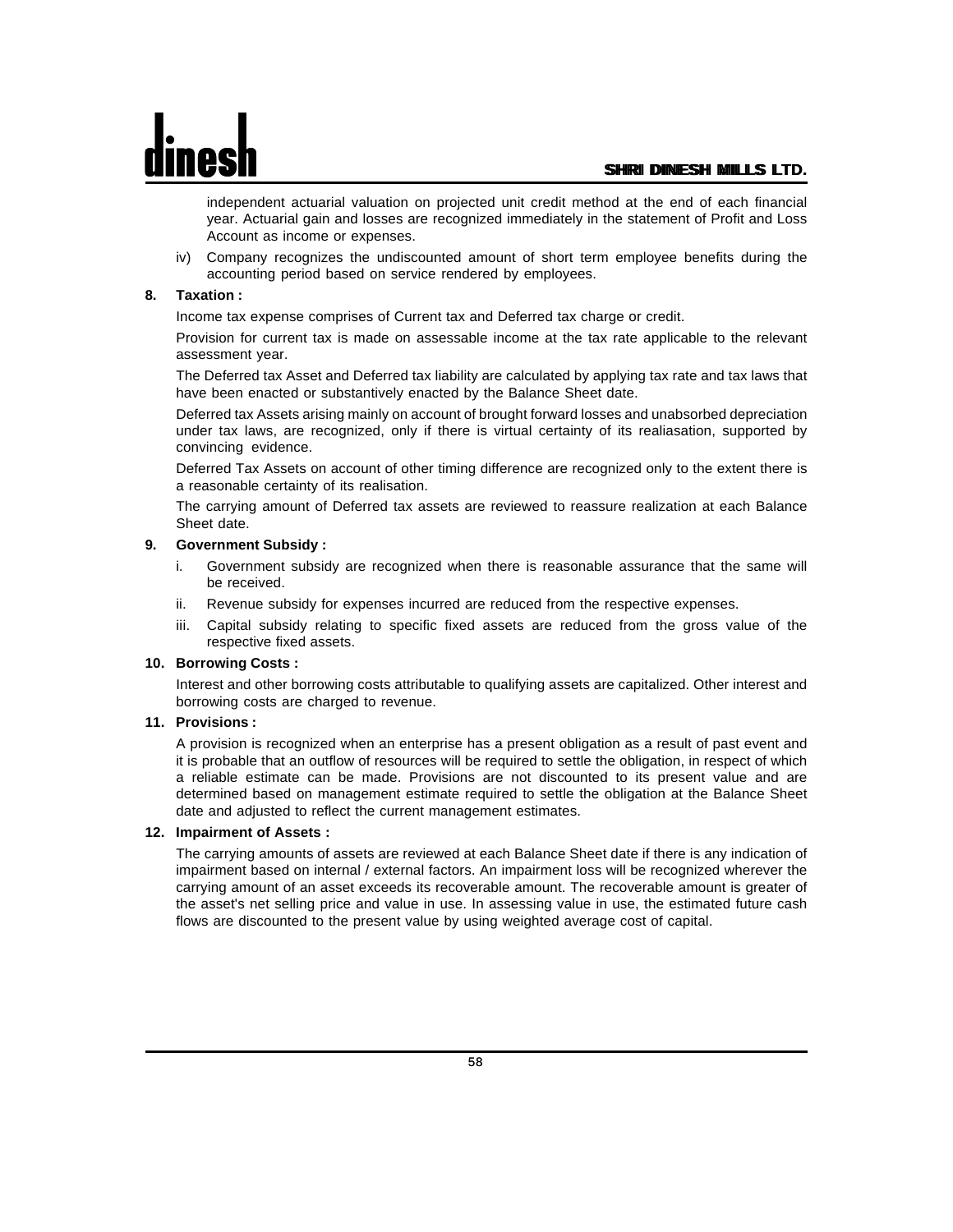

### **STATEMENT PURSUANT TO SECTION 212 OF THE COMPANIES ACT, 1956 RELATING TO SUBSIDIARY COMPANY VIZ. DINESH REMEDIES LTD. (DRL)**

| 1. |     | The Financial year of the Subsidiary Company ended on                                                                                                  |                                         | 31st March, 2012.                               |
|----|-----|--------------------------------------------------------------------------------------------------------------------------------------------------------|-----------------------------------------|-------------------------------------------------|
| 2. |     | Date on which it became Subsidiary                                                                                                                     |                                         | 09th February, 2005                             |
| 3. | (a) | Number of shares held by Shri Dinesh Mills Ltd. In the<br>Subsidiary at the end of the financial year of the Subsidiary Company.                       |                                         | 1,30,98,905 Equity Shares<br>of $Rs.10/-$ each. |
|    | (b) | Extent of interest of Holding Company at the end of the<br>financial year of the Subsidiary Company.                                                   |                                         | 55.52%                                          |
| 4. |     | Net Aggregate amount of the profit (losses) of the Subsidiary<br>Company for financial year so far as it concerns members<br>of Shri Dinesh Mills Ltd. |                                         |                                                 |
|    |     | (a) Dealt with the Company's accounts<br>For the financial year of the Subsidiary<br>(i)<br>For the previous years of the Subsidiary Company<br>(ii)   |                                         | Not Applicable<br>Not Applicable                |
|    | (b) | Not Dealt with the Company's accounts<br>For the financial year of the Subsidiary<br>(i)<br>For the previous years of the Subsidiary Company<br>(iii)  |                                         | Rs.143 Lacs<br>$(Rs.743$ Lacs)                  |
|    |     | B. U. Patel<br>Chairman & Managing Director                                                                                                            | N. U. Patel<br><b>Managing Director</b> |                                                 |
|    |     | J. B. Sojitra<br>Company secretary & Director                                                                                                          | B. B. Patel<br>Vice President (Finance) |                                                 |

Vadodara, 12th June, 2012.

### **FINANCIAL INFORMATION OF SUBSIDIARY COMPANY VIZ. DINESH REMEDIES LIMITED AS AT 31ST MARCH, 2012**

| Sr. No.        | <b>Particulars</b>       | Amount (Rs. In Lacs) |
|----------------|--------------------------|----------------------|
| 1              | Share Capital            | 2359                 |
| $\overline{2}$ | Reserves                 | $-600$               |
| 3              | <b>Total Assets</b>      | 2859                 |
| 4              | <b>Total Liabilities</b> | 2859                 |
| 5              | Investments              | <b>NIL</b>           |
| 6              | Total Income             | 1385                 |
| 7              | Profit Before Tax        | 143                  |
| 8              | Provision for Taxation   | <b>NIL</b>           |
| 9              | Profit after Tax         | 143                  |
| 10             | Proposed Dividend        | <b>NIL</b>           |

### **For and on behalf of the Board of Directors of Shri Dinesh Mills Limited,**

**B. U. Patel Chairman & Managing Director Chairman & Managing Director Chairman & Managing Director Chairman Avenue Chairman Avenue Chairman Avenue Chairman Avenue Chairman Avenue Chairman Avenue Chairman Avenue Chairman A** Chairman & Managing Director **J. B. Sojitra B. B. Patel**<br> **Company secretary & Director B. B. Patel** Vice President (Finance) Company secretary & Director

Vadodara, 12th June, 2012.